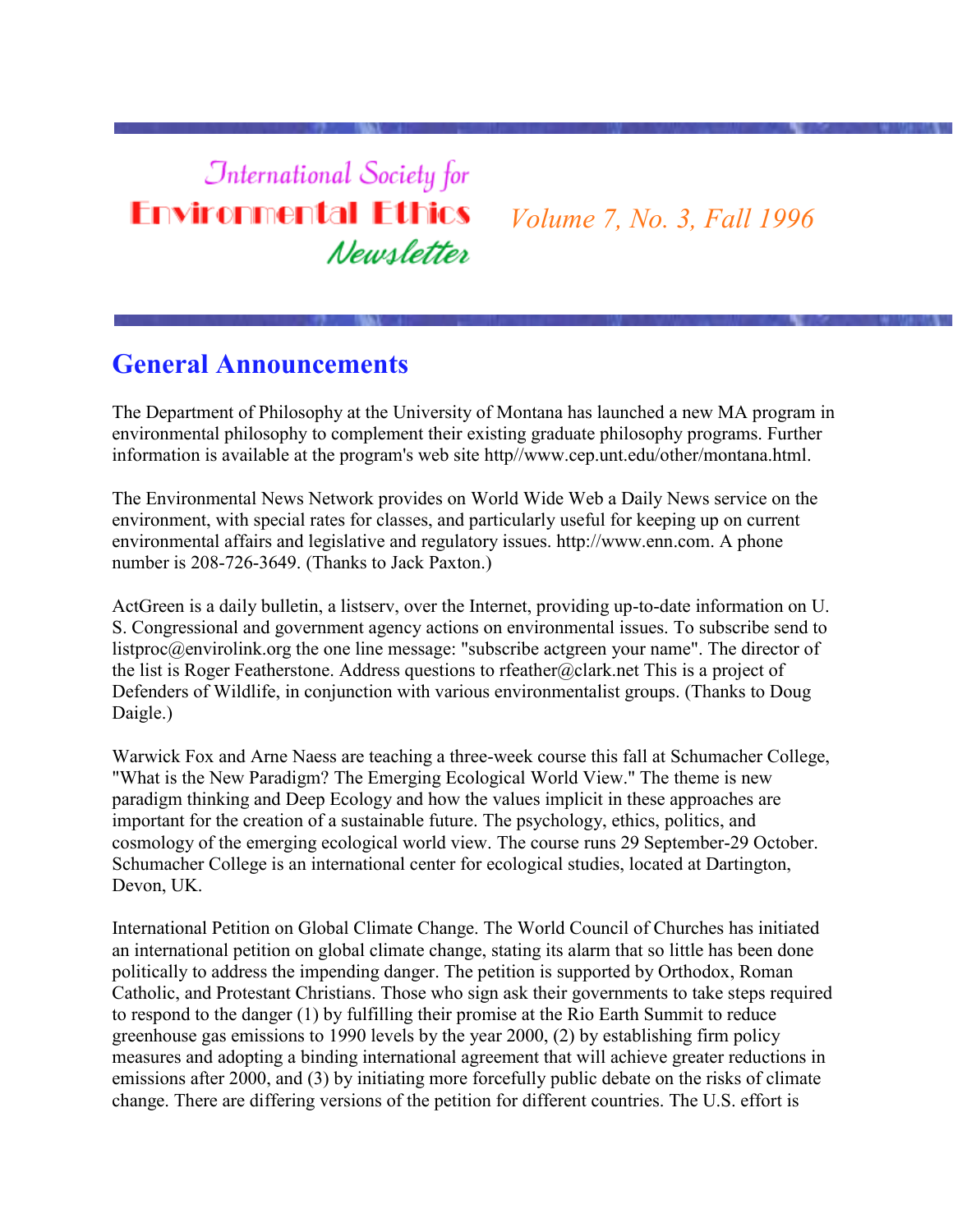being coordinated by the Office of Environmental Justice, Presbyterian Church (U.S.A), 100 Witherspoon Street, Room 3069, Louisville, KY 40202-1396. Phone 502/569-5809. Fax 502/569-8116.

The Ecofeminist Newsletter has been published since 1990 as a network for ecofeminists, providing news of activities, publications, and related information. Published yearly, except in 1995, future issues will be on the world wide web. Contact Noël Sturgeon, Women Studies, Washington State University, Pullman, WA 99164-4007. Phone 509/335-1794. Fax 509/335- 4377. Web site: www.wsu.edu:8080/~ecofem/index.htm

Frontiers: A Journal of Women Studies invites papers for a special issue, "Intersections between Environmentalism and Feminism." They especially seek papers that stretch the bounds of present discussions within ecofeminist theory and document new examples of women's environmental activism. Submissions requested by December 1. The special issue editor is Noël Sturgeon. Contact: Frontiers, Wilson 12, Washington State University, Pullman, Washington, 99164-4007. Phone 509/335-7268. Fax 509/335-4377.

Doctoral Degree and Professional Certification in Sustainable Development. The American Institute of Urban and Regional Affairs offers the Scholar-Practitioner Doctoral Degrees and/or Professional Certification in Sustainable Development. Either the Doctor of Science or the Doctor of Social Science may be earned. The S-PD is intended to prepare professionals in midand advanced career status for senior level assignments as scientists, planners, managers, and similar positions in agencies of government, industry, non-governmental organizations as well as for teaching, research and consulting positions in higher education. In addition to satisfying all requirements for the conventional doctoral degree, the Scholar-Practitioner Doctoral Degrees feature executive leadership and major project management skills that are intended to be institutionally interchangeable. Both the doctoral and professional certification programs employ computer technology for distance learning designed for practicing professionals. There are no Graduate Record Examination or on-campus residency requirements. Liberal credit for appropriate professional experience may be granted to meet the requirements for the doctoral degree. Qualified candidates from any nation may submit applications. Financial assistance and internships are available. Web Site: http://www.intr.net/susdev For program details contact Dr.Troyt B. York, President, AIURA. 19251 Dunbridge Way. Gaithersburg, Maryland. 2087. Fax: 301/948-4789. Phone: 301/948-4327

Earth Charter effort continues. The UNCED Earth Summit at Rio de Janeiro failed to produce an intended Earth Charter, settling instead on the Rio Declaration. The effort to produce an Earth Charter has regained impetus, under the leadership of the Earth Council, a follow-up group to the UNCED Summit, based in Costa Rica and headed by Maurice Strong, and Green Cross International, with support from the government of the Netherlands. The Charter project hopes to create a "soft" law document that sets forth the fundamental principles of an emerging earth ethics, principles that include respect for human rights, peace, economic equity, environmental protection, and sustainable living. For a summary see Steven C. Rockefeller, "Global Ethics, International Law, and the Earth Charter," Earth Ethics 7(nos. 3 and 4, Spring/Summer 1996):1- 6. The last section of this article contains a "Summary of Principles in International Development and Sustainable Development Law and Reports." This whole issue of Earth Ethics is related to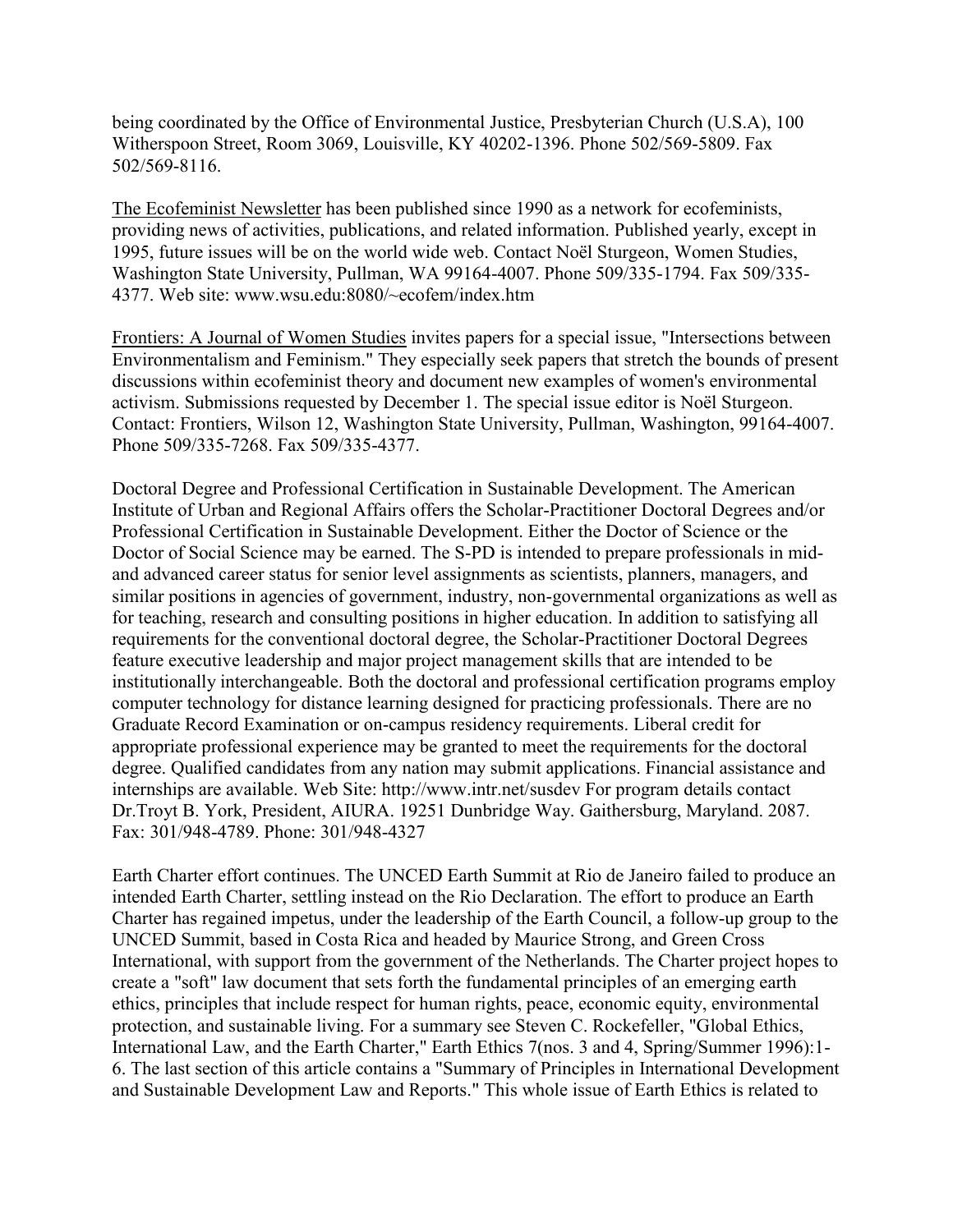the Earth Charter theme. A Rio + 5 Assembly convenes in Rio March 13-17, 1997, with about 400 representatives expected, at which time the Earth Charter will be considered.

Andrew Brennan will be visiting professor at the University of Oslo from October to December 1996. During that period, he will be teaching a unit on environmental philosophy. The course will be structured around the readings in Gruen and Jamieson, eds., Reflecting on Nature. Brennan also spent part of last year in Oslo, where he started collaborative research with cultural historian Nina Witoszek.

Cass Adams, the editor of an anthology entitled The Soul Unearthed, is touring the western US from September-November and would love any contacts for book reviews, bookstore signings, radio interviews, other speaking engagements, etc. Adams cofounded Men's Wilderness Retreats and has led ritual-based wilderness excursions for men in the mountains of Colorado and in the deserts of the Southwest. He has published several items on men's issues. Contacts: Email: jeannie@ossinc.net; or, the publisher's representative, Gene Hong, Tarcher/Putnam, 200 Madison Ave., 18th Floor, New York, NY 10016, 212-951-8581. For more on the book, see below.

# **CONFERENCES AND CALLS FOR PAPERS**

**Call for Papers: American Philosophical Association, ISEE Group Sessions**. The annual deadlines for paper submissions for the ISEE sessions regularly held at the three divisional meetings of the American Philosophical Association are:

-Eastern Division: March 1st -Central Division: September 1st -Pacific Division: September 1st

--Submit Eastern Division proposals to Professor Eric Katz, Department of Humanities, New Jersey Institute of Technology, Newark, NJ 07102 USA, Email: katze@admin.njit.edu.

--Submit Central Division proposals to Professor Laura Westra, Department of Philosophy, University of Windsor, Windsor, Ontario N9B 3P4 CANADA; Email: westra@uwindsor.ca.

--Submit Pacific division proposals to Professor Ernest Partridge, Dept. of Philosophy and Religion, Northland College, Ashland, WI, 54806, USA; Email: gadfly@igc.apc.org.

APA: Eastern Division Program, Dec. 27-30, 1996, Atalanta GA:

ISEE Sessions. Session One: Author Meets Critics--Kristin Shrader-Frechette, Method in Ecology. Chair, J. Baird Callicott, University of North Texas; Speakers, Bryan Norton (Georgia Tech), Eric Katz (NJ Institute of Technology), Greg Cooper (Duke), Frank Golley (Georgia). Session Two: Author Meets Critics--Michael Zimmerman, Contesting Earth's Future. Chair, Ernest Partridge (Northland College); Speakers, Jonathan Maskit (Katholicke University of Luvven), Steven Vogel (Denison), Victoria Davion (Georgia), Harold Glasser (NJ Institute of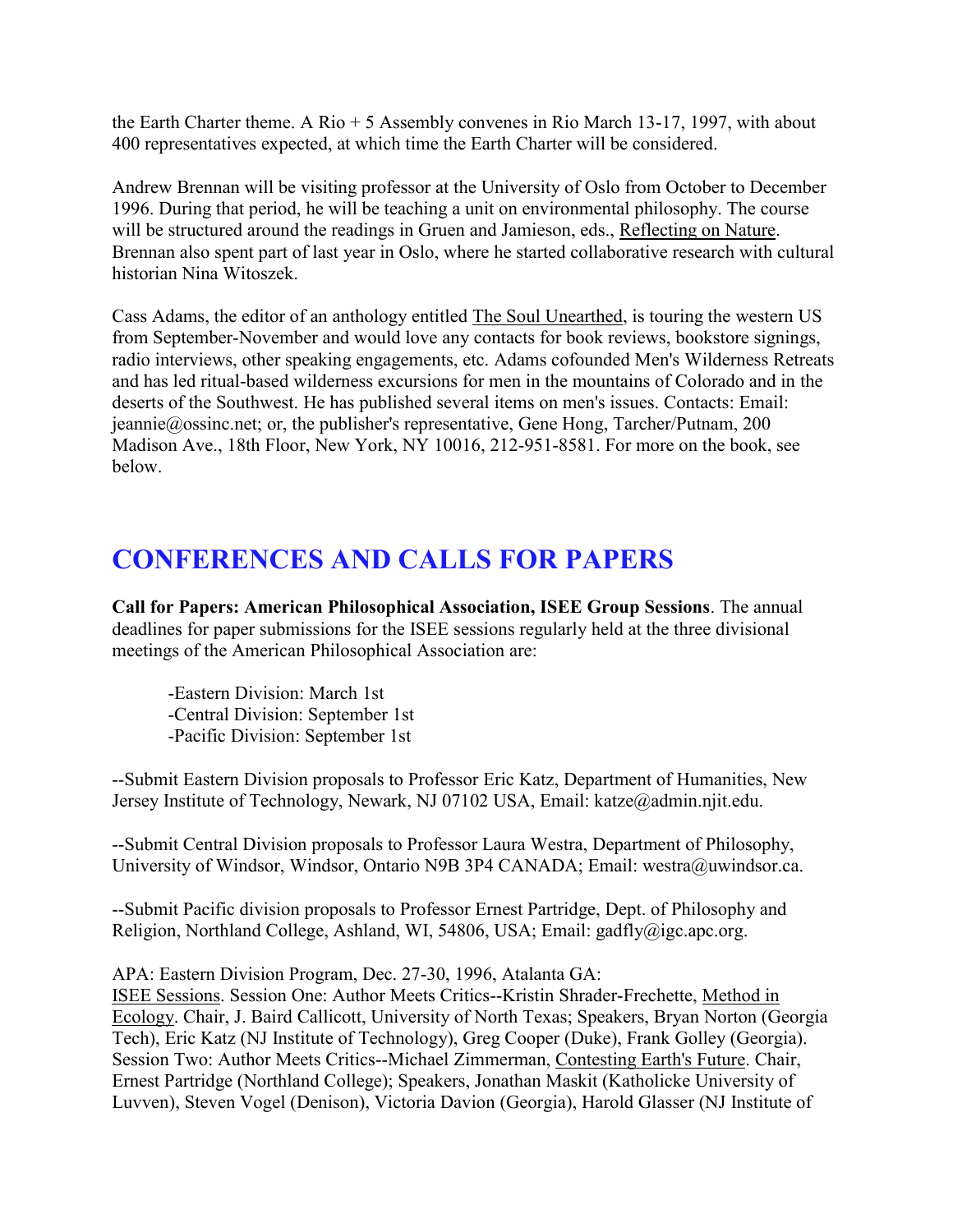Technology). Session Three: Author Meets Critics--David Abram, The Spell of the Sensuous. Chair, Eric Katz or Jack Weir; Speakers, Andrew Light (Montana), Irene Klaver (Montana State), Deane Curtin (Gustavus Adolphus).

Session of the North American Society for Social Philosophy. Chair, James Sterba; Speakers: Laura Westra (Windsor), "Environmental Risks, Rights, and the Failure of Liberal Democracy," and Eugene Hargrove (North Texas), "Environmentalism and Democracy."

#### APA: Central Division Program, 23-26 April 1997, Pittsburg, PA:

Session One: Panel on "Nature vs. Development?" Organized by Will Aiken; chaired by Laura Westra. Speakers: Holmes Rolston III, Colorado State University; David Crocker, University of Maryland; Will Aiken, Chatham College. Followed by brief business meeting. Session Two: "Recent Work in Environmental Ethics." Chaired by Laura Westra. Speakers: Sheri Collins-Shobanian, Arizona State University West, "A Proposal for Environmental Consumer Labelling: From Nutrition Facts and Fat Grams to Environmental Facts and Pesticide PPMs"; William McKinney, Southeast Missouri State University, "On the Seemingly Paradoxical Nature of the Phrase `American Environmental Regulations'"; Andrew J. Kerr, Divinity School, University of Chicago, "The Necessity of Metaphysics: Environmental Ethics and the Naturalistic Fallacy"; Teresa Kwiatkowska, University of Autonoma, Mexico City, "Beyond Uncertainty: Toward the Ethics of Belonging."

American Academy of Religion, Annual Meeting, New Orleans, LA, November 23-26. A panel of religion and ethics scholars will discuss J. Baird Callicott's book, Earth's Insights: A Multicultural Survey of Ecological Ethics from the Mediterranean Basin to the Australian Outback. Panelists include: Mary Evelyn Tucker, John Grimm, Bill La Fleur, Heather Eton, Rosemary Radford Ruether, Bron Taylor, and Lois Ann Lorentzen.

Risk Assessment and Policy Association (RAPA), annual meeting, Washington, DC, 6-7 March 1997. The society focuses on ethical and policy questions on environmental risk. Commentators are still needed: Write to Kristen Shrader-Frechette, Philosophy Department, University of South Florida, Tampa, FL, 33620-5550. Many famous speakers will be present, including George Brown of California and Theo Colborn of the World Wildlife Fund. Thirty topics will be presented; some are: "Burdens and Levels of Proof," "Informed Consent," "Risk and Public Participation," "Uncertainty and Risk," "Public Health and Risk Assessment.". A session entitled "Environmental Justice and Equality" will be chaired by Laura Westra and will focus on "Environmental Racism"; speakersare: Robert Bullard, Clark University of Atlanta; Clarice Gaylord, Office of Environmental Justice, EPA; Owens Wiwa, Nigeria; Laura Westra, University of Windsor.

The Mountain-Plains Philosophy Conference, Oklahoma State University, Stillwater, Oklahoma, 26-28 September 1996, included a paper by Michael Coste, "Environmental Takings, Environmental Regulation, and Property: A Lockean Perspective." Coste is at Front Range Community College, Fort Collins, Colorado.

CALL FOR PAPERS. The Society for Conservation Biology will hold its annual meeting at the University of Victoria, Victoria, British Columbia, CANADA, from 6-9 June 1997. Abstracts are due no later than 15 January 1997. To be accepted for the SCB program, abstact submissions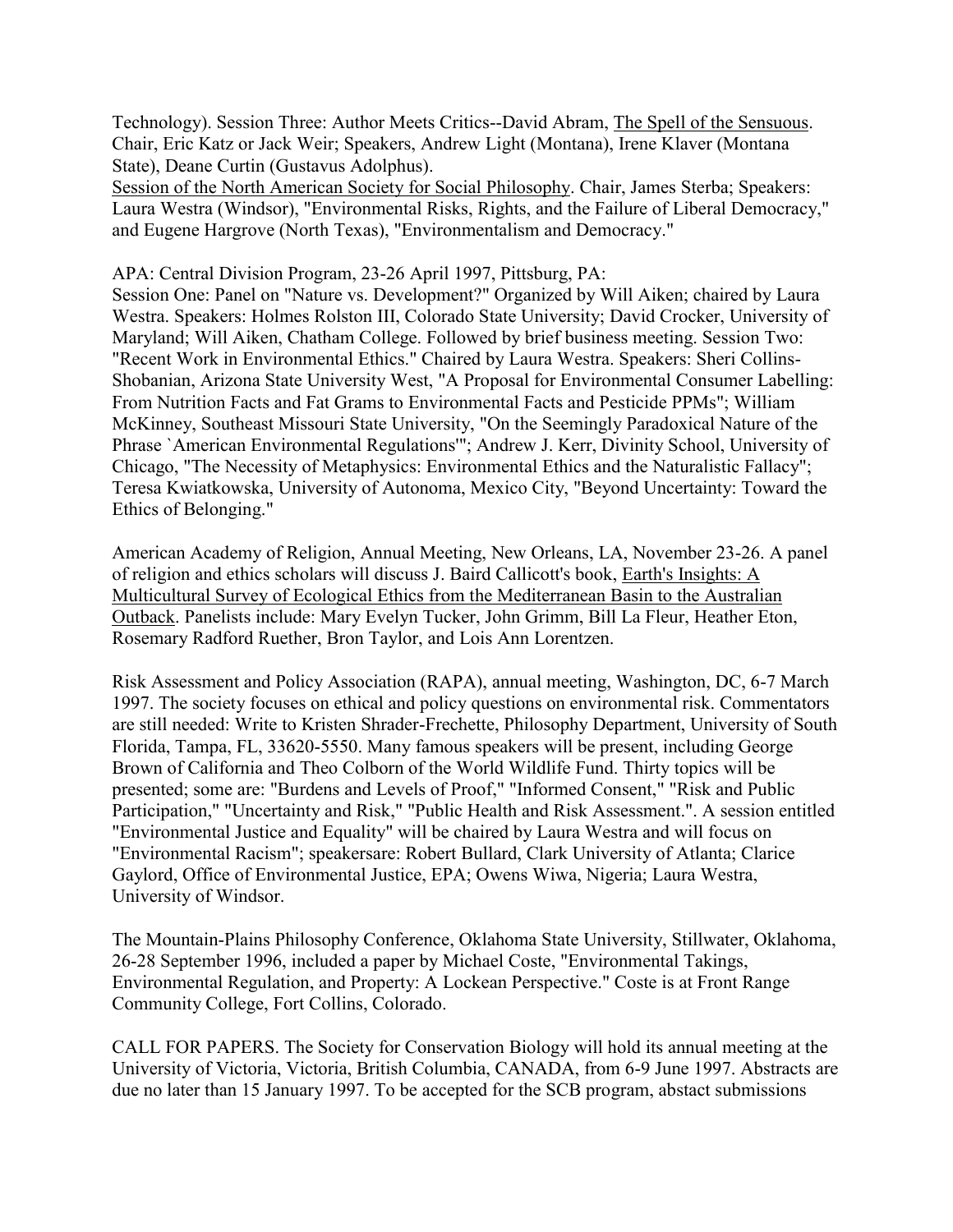must fit rigid style guidelines. For more information, see the Society for Conservation Biology Newsletter, 3, no. 3 (September 1996), or contact Jack Weir j.weir@morehead-st.edu (address below) or Phil Pister phildesfish@telis.org.

CALL FOR PAPERS. "Global Ecological Integrity: The Relation Between the Wild, Health, Sustainability, and Ethics," 24-28 June 1997, Firenze and Cortona, ITALY. Plenary Speakers will include: Allan Holland, John Lemmons, David Pimentel, Mark Sagoff, Dale Jamieson, James Sterba, Ernest Partridge, and Robert Goodland. Conference fee of \$100 includes breaks and a trip to Assisi. Contact: Laura Westra, Philosophy Department, University of Windsor, Windsor, ON, N9B 3P4, CANADA. Fax 905-738-4421.

Robin Attfield gave an address: "Evolution, Theodicy and Value" to the annual conference of the Science and Religion Forum, 9-11 September 1996, at High Leigh, Hoddesdon, Herts. England. This was a joint conference with the British Ecological Society. Mary Midgley chaired the session. Other speakers included R. G. (Sam) Berry, on stewardship; C. A. Russell on the balance of nature, Judy Turner on a paleoecological interpretation of Genesis 2, and Stephen R. L., Clark, who criticized evolutionism and defended the rationality of anti-evolution revelationists.

The Ethics Working Group of the World Conservation Union (IUCN) was among the sponsoring bodies of the recent conference on "Ethics, Development and Global Value", organized by Nigel Dower at Aberdeen from June 25-28. The other sponsoring bodies were the Centre for Philosophy, Technology and Society, University of Aberdeen, the Department of Philosophy, University of Aberdeen, the International Development Ethics Association, and the Development Ethics Study Group of the Development Studies Association. There was a series of meetings on the International Development/Environment Interface. Robin Attfield (UK) made a presentation to this section on "Responsibility for the Global Environment," while Laura Westra (Canada) addressed another section on "Development and Environmental Impact Assessment: The Case of Ken Saro-Wiwa and the Ogoni." Other speakers on environmental themes include Sheelagh O'Reilly (UK): "Towards an Ethic of Sustainability: An Attempt to Unite Development and Environmental Ethics"; Teresa Kwiatkowska-Sztazschneider (Mexico) "Lesson from the Crisis: How to Use the Environment and Who should Benefit From It"; Asunscion Lera-Lee (USA) "Rescuing Rawls for Sustainable Development"; David Braine (UK) "The Principles of International Order as They Relate to Development and the Preservation of the Environment"; Alejandro I. Herrera (Mexico) "Ecodevelopment and Progress: Some Moral Guidelines"; Ulrich Lolke (Germany) "Parental Care as a New Paradigm for Development? Homage to Henry Odera Oruka"; Nigel Dower (UK) "Global Citizenship and the Good Life." (Thanks to Robin Attfield.)

CALL FOR PAPERS. The Society for Philosophy in the Contemporary World will hold its annual conference from 10-15 August 1997 at the YMCA of the Rockies, Estes Park, CO. The general theme is "Authenticity, Autonomy and Authority: Problems of Meaning in the Contemporary World," although papers are welcome on any topic related to contemporary philosophy. For more information or to submit a proposal, contact: Prof. Craig Hanks, Program Co-chair, Philosophy Department, 332MH, University of Alabama in Huntsville, Huntsville, AL 35899 USA, Email: HANKSJ@EMAIL.UAH.EDU, PH 205-890-6555; or Prof. Sharon Hartline,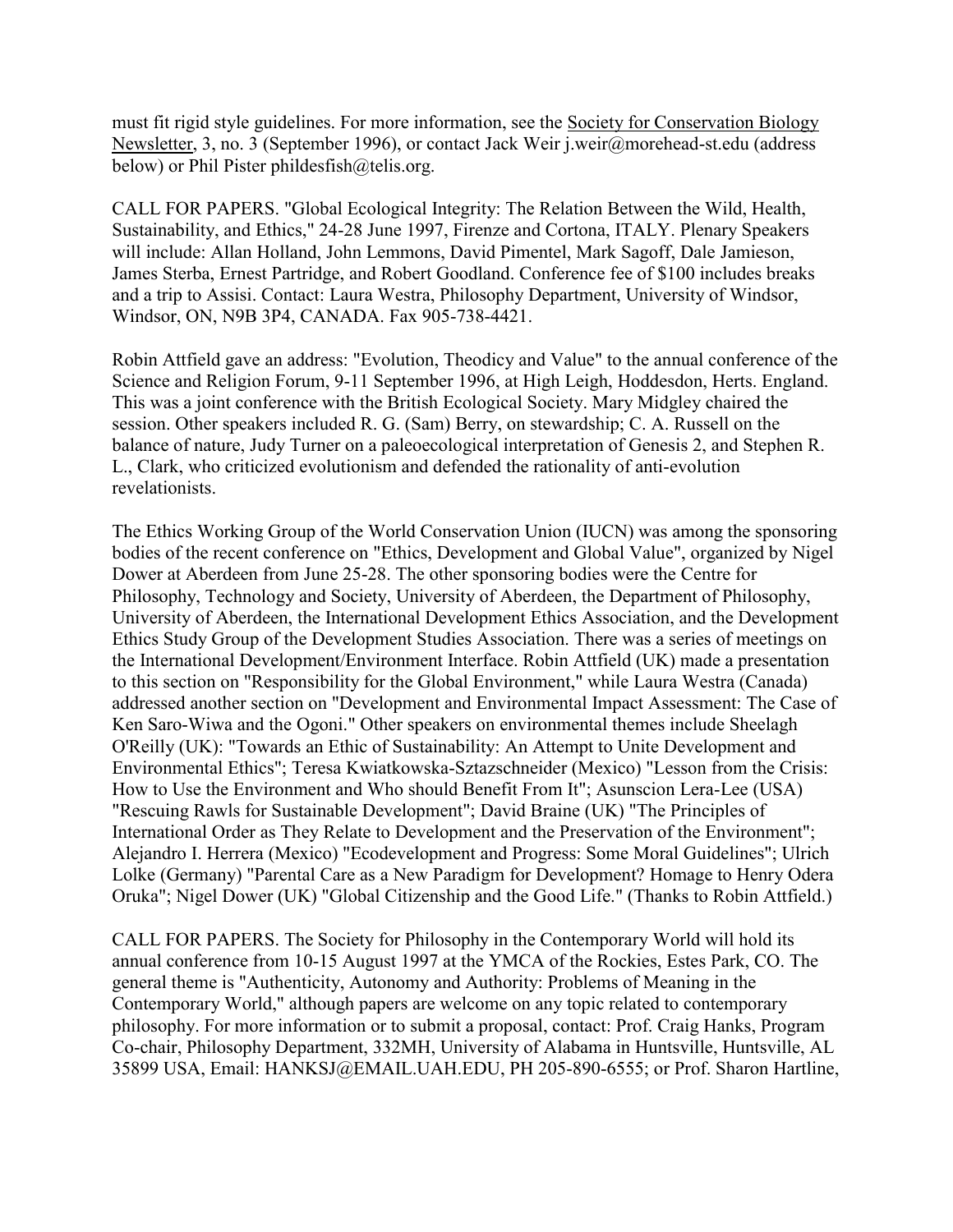Program Co-chair, Department of Philosophy, Radford University, Radford, VA 24142 USA, PH 703-831-5213.

"Global Ethics for the Twenty-First Century." 1-3 Oct. 1997. Melborne, AUSTRALIA. Arne Naess, Elmar Altavar, Robert Bullard, John Dryzek, David Harvey, Val Plumwood, Oran Young, Vandana Shiva, and others. Contact: Nicholas Low, University of Melbourne, Parkville, Victoria, 3052, AUSTRALIA.

AAAS, 13-18 Feb. 1997, Seattle, WA, has accepted a session from ISEE, entitled "Ecological Integrity and Societal Well-Being." Co-organized by James Karr, University of Washington, and Laura Westra, University of Windsor. Other speakers include: Reed Noss, William Reese, Orie Loucks, Caroline Madden.

Midwest Political Science Association, 10-12 April 1997, Palmer House Hilton, Chicago, IL. A panel on "Political Theory and Environmentalism" will be chaired by John M. Meyer, University of Wisconsin-Madison. Presenters will be: Jane Bennett (Goucher College), "Bruno Latour, Henry Thoreau, and the Finesse of Nature/Culture," Langdon Winner (Rensselaer Polytechnic Institute), "Technology, Globalism and Environmental Conflict: The Worldview of `Third World Resurgence,'" Kerry H. Whiteside (Franklin and Marshall College), "Systems Theory and Humanism in Continental Ecologism." Harlan Wilson (Oberlin College) and John M. Meyer (UW-Madison) will serve as discussants. For more information contact: John Meyer, Dept. of Political Science, University of Wisconsin-Madison, 1050 Bascom Mall, Madison, WI 53706. Email: JMEYER@polisci.wisc.edu.

The International Association of Bioethics will be held 22-24 November 1996 at the Parc 55 Hotel in San Francisco. We are hoping to hold a session of the "Environmental Biothics" interest group. Please reply to us at this e-mail address: 72113.1610@compuserve.com with ideas and expressions of interest in participating. What would you like to hear a session on? What would you like to present? We will circulate ideas to the mailing list of the "Environmental Ethics" section members. Roughly 50 people have expressed interest in the section so far. Also, any ideas which you would like to discuss can be sent to this address. We will reflect items to the membership by e-mail. Other comments and questions can be sent to this address also. Andrew Jameton and Jessica Pierce, University of Nebraska Medical Center, organizers, "Environmental Biothics" section of the International Association of Bioethics.

# **ISSUES**

Paying the bill for America's copper. Perhaps the most ethically pregnant legacy of mining in this country is a 600-acre toxic lake--a mile wide and a quarter-mile deep--known as the "Berkeley Pit" outside Butte, Montana. In 1982, pumps that removed water from this humanmade cavity were shut off. As groundwater seeped through sulphur-permeated bedrock, the Pit became a "mammoth chemical transformer, a highly dynamic, self-perpetuating machine yielding ever-increasing amounts of hazardous soup." Increasing by over a million gallons a day, the 28 billion gallon mixture is acidic enough to liquefy steel and contains poisonous minerals,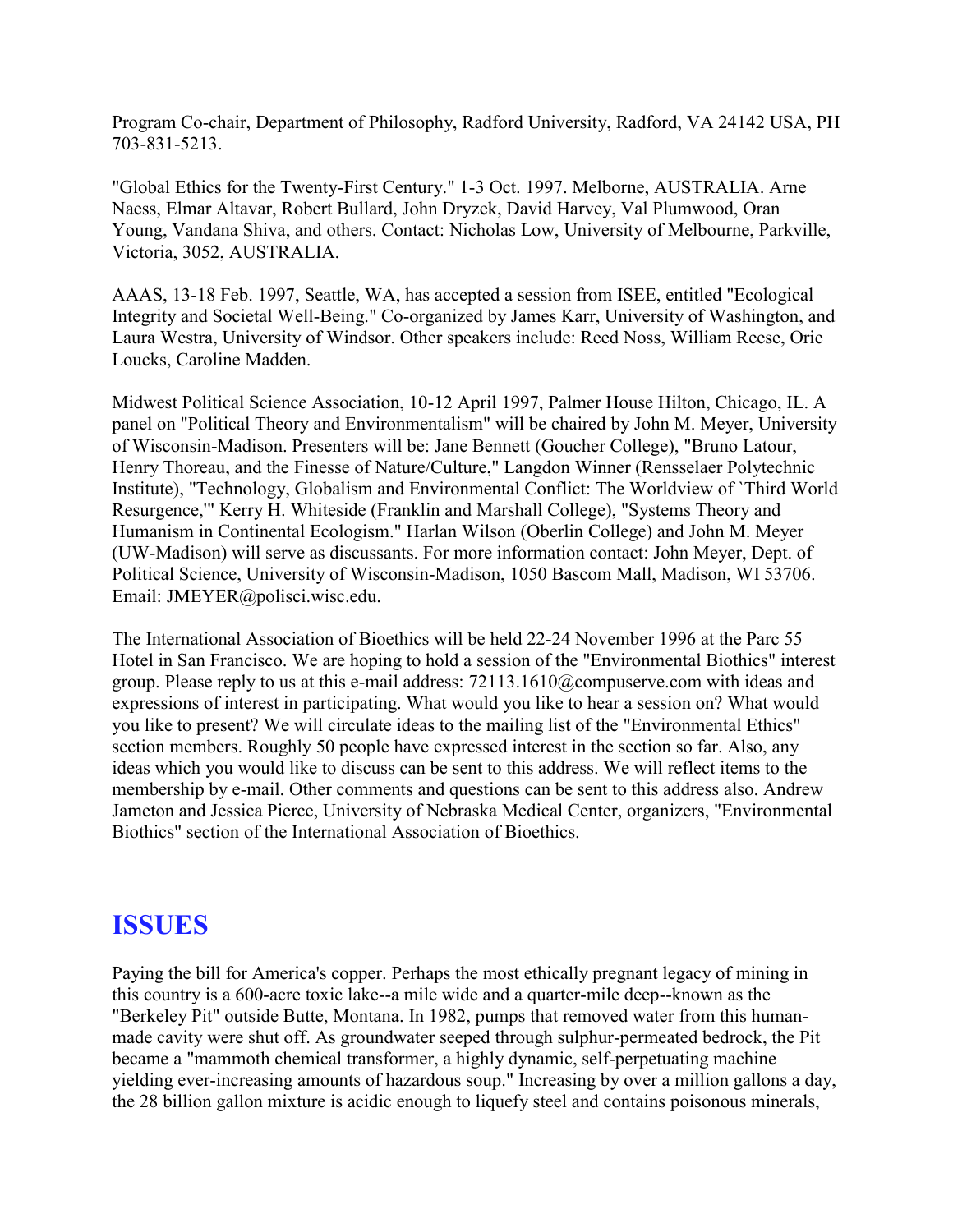including copper, cadmium and arsenic. The surface water entering from above could be controlled, but the groundwater seeping in from below (half the flow) cannot. Thus the aftereffects, of what was excavated in one generation, will be felt for hundreds of generations, as there is no foreseeable end to this generation of toxic water. In an article that won't leave your views of mining unperturbed, author Edwin Dobb says

"Regarding the use of such limited resources as timber, energy and metals, public debate has become so fragmented that it obscures the connections that tie all Americans to places like the Berkeley Pit, thereby precluding well-considered, honest responses to uncomfortable questions they raise about desire and complicity, capitalism and modern culture."

"Almost three tons of ore is needed to produce enough gold for one small wedding band, and 76 percent of that gold refined throughout the world in 1995 was used to make exactly that- jewelry."

"When bills come due for the metals the country consumes, the costs are not apportioned according to use; they are paid in Butte, and in places like Butte."

". . . [this story] contradicts some of our most cherished beliefs: that history is necessarily progressive; that any problem is fixable, given enough good will and technical ingenuity; and, closest to home, that it is possible to consume immense quantities of raw materials without creating ethical and environmental dilemmas of immense consequence. Not one of these notions will survive the corrosive waters of the Berkeley Pit."

See Edwin Dobb, "Pennies From Hell," Harpers, October 1996, pp. 39-54.

Rehabilitation of the diversity/stability hypothesis. Ongoing research by G. David Tilman (University of Minnesota) provides additional support for this controversial ecological thesis. In Tilman's studies, greater diversity in experimental ecosystems produced greater productivity (biomass), more nutrient retention, increased drought tolerance, enhanced resistance to disease, as well as, increased predictability. Lower diversity led to increased insect predation and more invasions of weeds. See Elizabeth Culotta, "Exploring Biodiversity's Benefits," Science 273 (23 August 1996): 1045-46.

Spreading allergies with genetically engineered foods. Confirming what critics have contended for some time, researchers have shown that transferring proteins between foods can also transfer allergic reactions. Soybeans, modified with genes from Brazil nuts to produce a more nutritious protein, also produced proteins that set off serious allergic reactions in people sensitive to Brazil nuts. Critics charge that voluntary Food and Drug Administration guidelines are insufficient adequately to regulate this potentially dangerous industry. See Warren E. Leary, "Genetic Engineering Can Spread Allergies," New York Times (3/14/96).

Would evolution repeat itself? Re-enactment of the origin of a species has provided evidence that evolution is perhaps much more repeatable and predictable than some think. Varying the mating regime of the ancestors of a hybrid plant species (the Anomalous Sunflower) and then mapping the genes of offspring four generations later produced surprisingly similar genomes, suggesting that chance had not played a major role in the evolution of this species. One proposed account for the similarity is that certain combinations of genes consistently work much better together than others and thus are likely to show up in surviving offspring. Evolutionary biologist Stephen Jay Gould of Harvard, the champion of the notion that a replay of evolutionary history would likely produce drastically different results (including the absence of humans), downplays the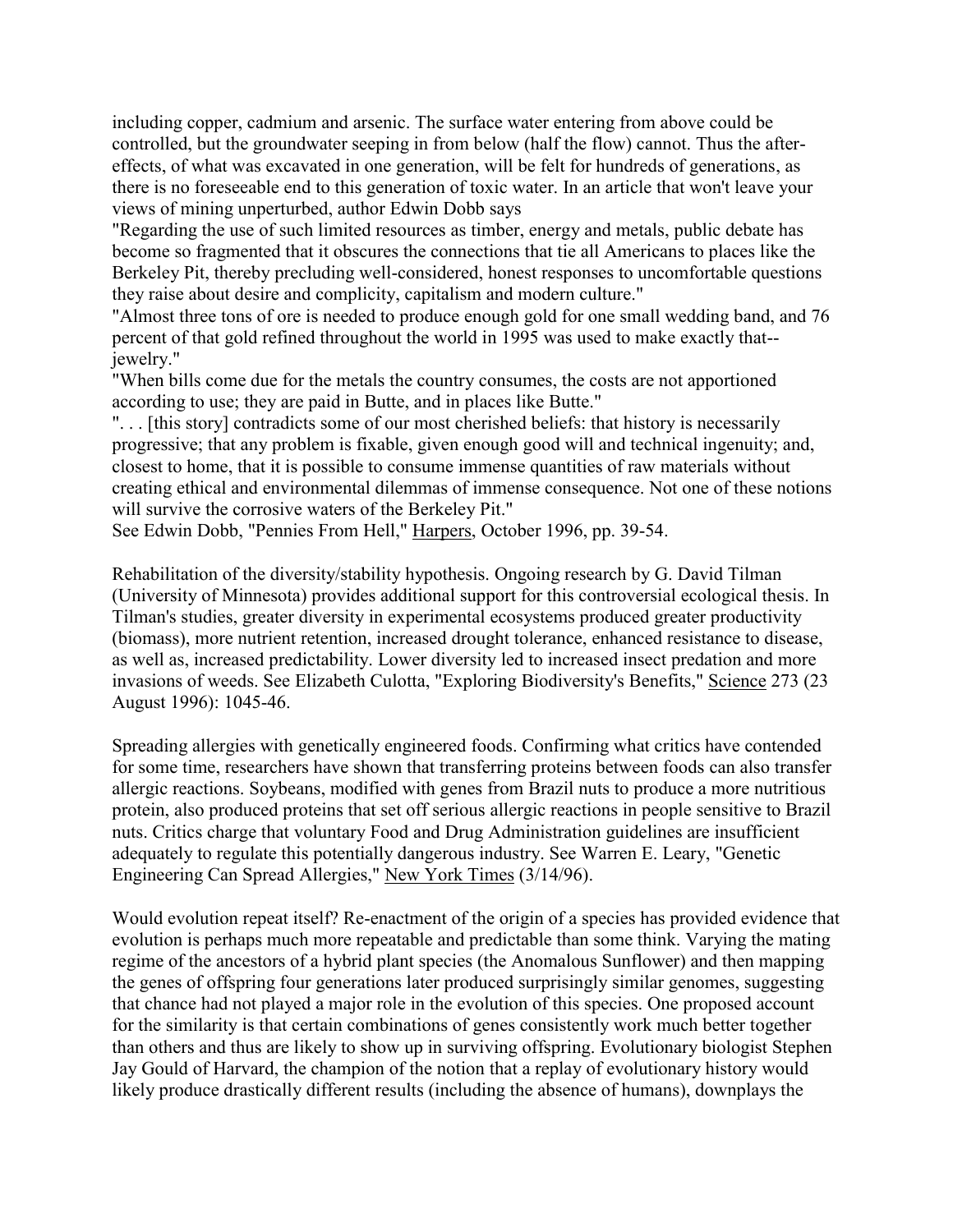significance of this study. He suggests that there could be predictability at a detailed level--such as the evolution of a species of sunflower--while unpredictability continues at a larger scale where species interact with each other in changing environments. In a wholesale replaying of life, he suggests, sunflowers themselves may not even reappear. See Carol Yoon, "First Ever Recreation of New Species' Birth," New York Times (5/7/96): B5.

Poisoning gulls to protect terns and plovers. Managers of a Cape Cod national wildlife refuge are planning to kill thousands of herring and great black-backed gulls to protect endangered roseate terns and piping plovers. The gulls will be fed bread laced with a poison that causes kidney failure. "This is a calm death....The gulls pretty much fold up their wings and go into a coma." Animal rights advocates are arguing that these steps are unnecessary because gull populations are already on the decline and the plover population has grown slightly. Associated Press, "Refuge to Kill Off Thousands of Pesky Gulls," Charleston Post and Courier (5/9/96): A6.

Shooting wolves, restoring nature, and respect for individual animal life. How should we weigh the conflicting values of respect for individual animal life and concern for preserving and restoring endangered species and ecosystems? The following offers an attempt to take all these values seriously.

Within the last several years, gray wolves have been reintroduced into Yellowstone National Park. This has harmed and disrupted the lives of those wolves captured and transported from Alberta. Families were broken, stress was increased, and the wolves' lives were likely put in greater danger.

I support this policy. Returning wolves to Yellowstone after systematically exterminating them from the Park is of greater moral importance than is either the disruption of the lives of these wolves or the costs for Montana and Wyoming ranchers. Reintroduction is an act of restitutive justice to the wolf species, and over the long run, it will help restore the wildness of Yellowstone. Species and ecosystem restoration values are typically more weighty than are important values involved in the lives of individual animals (including human animals). After one of these wolves killed a sheep on a local ranch, the Park Service transported the wolf to another section of the Park. This policy is acceptable, because this rancher's economic interests are morally significant as well.

The wolf, however, returned and killed another sheep. This time the Park Service shot and killed the wolf. This policy is not acceptable. Appropriate respect for this wolf and for the value of her life should have led the Park Service to take this wolf back to Alberta. It was not the wolf but the Park Service that made the mistake, and so the Park Service should pay, not the wolf.

Thus even while giving priority to concerns for restoration of species and ecosystems, we can and should take seriously the moral significance of individual animal lives and welfare, especially when we have involved ourselves with the fate of these animals. (Contributed by Ned Hettinger, Philosophy, College of Charleston, Charleston, SC 29424; Phone 803-953-5786, 803- 883-9201 Home; Fax 803-953-6388; Email: HettingerN@CofC.edu.)

Yellowstone more precious than gold. In a major victory for environmentalists, there will be no gold mine just north of Yellowstone National Park. "President Clinton's announcement yesterday (August 12, 1996) that a Canadian company has agreed to abandon plans to build a huge gold mine near the border of Yellowstone National Park is a victory for the environment. ... The agreement is a tribute to persistent efforts by Mr. Clinton's Government and environmental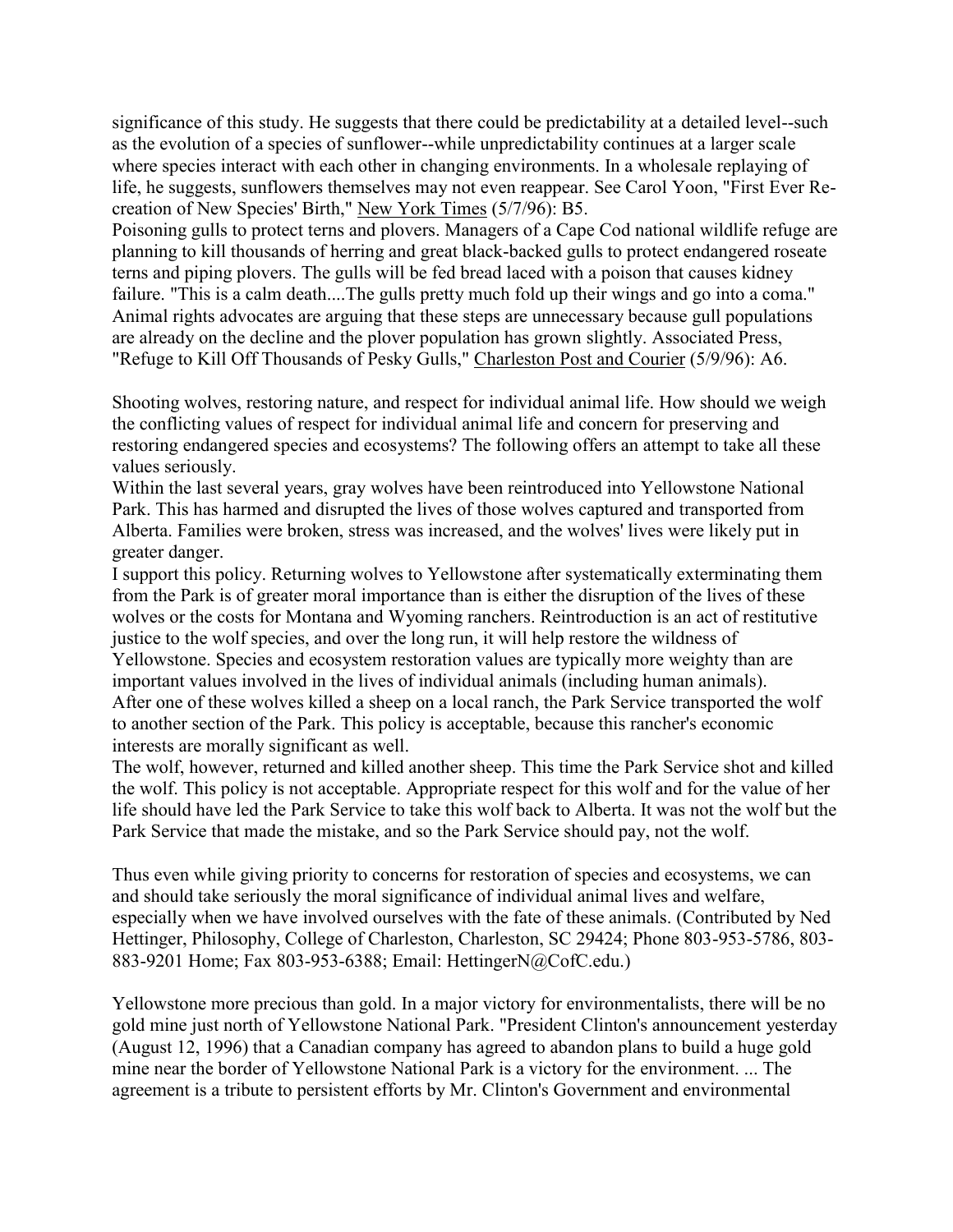groups, chiefly the Greater Yellowstone Coalition, to get the company to reverse course. ... It is finally a belated act of corporate wisdom by the company itself. ... The Narrow escape at Yellowstone underscores the urgency of reforming the 1872 Mining Act [passed the year Yellowstone was created]. ... The perfect ending to the saga of the Yellowstone mind would be to get this law reformed." New York Times, August 13, 1996. One notable feature of the effort was the combination of the grassroots Greater Yellowstone Coalition with the National Park Service.

The US Postal Service has released 15 postage stamps featuring endangered species. The stamps were released in a ceremony 3 October 1996 at the San Diego Zoo, also marking the 80th year of the zoo.

Old growth redwood on private lands to be harvested. The largest remaining unprotected old growth redwood, 5,400 acres on a 45,000 acre Headwaters Forest tract, is owned by Pacific Lumber Company, based in Humboldt, California. The company was bought out by Maxxam Corporation of Houston, Texas, a company owned by Charles Hurwitz, in a hostile takeover in 1985. Hurwitz failed in the sixth largest savings-and-loan collapse in American history, at a cost to American taxpayers of \$ 1.8 billion. Following the collapse, and with many debts, Hurwitz took over Pacific Lumber Company and has increased redwood logging threefold. Environmentalists have proposed a "debt-for-nature" swap that would acquire the Headwaters Forest in exchange for relieving all or part of Hurwitz's S&L debt. Hurwitz has planned to log the area this fall. At least 5,000 citizens assembled on California's North Coast Sunday, September 15, to protest plans to log the Headwaters Forest. Between 300 and 400 protesters were arrested. A number of lawsuits have been brought against Pacific Lumber, including one involving the endangered marbled murrelet.

Leghold traps in Colorado? There is a public referendum in the November election in the state of Colorado, on banning leghold kill traps, kill snares, and poisons, with exceptions for rodents, birds, public safety, and crop or livestock damage that cannot be alleviated by nonlethal methods. Similar laws have been enacted in Arizona and Florida. Some 60 countries worldwide have prohibited the animal trapping that is the target of this legislation.

# **RECENT ARTICLES AND BOOKS**

--Inquiry, Vol. 39, no. 2 (June 1996), is a special issue on "Arne Naess's Environmental Thought," and was guest edited by Andrew Light and David Rothenberg. Papers in the volume are Harold Glasser, "Naess's Deep Ecology Approach and Environmental Policy"; John Clark, "How Wide is Deep Ecology?"; Michael Vincent McGinnis, "Deep Ecology and the Foundations of Restoration"; Knut A. Jacobsen, "Bhagavadgita, Ecosophy T, and Deep Ecology"; Deane Curtin, "A State of Mind Like Water: Ecosophy T and the Buddhist Traditions"; David Rothenberg, "No World but in Things: The Poetry of Naess's Concrete Contents"; Andrew Light "Callicott and Naess on Pluralism." The volume was compiled as a tribute to Naess's 85th birthday. The single-issue price is US \$ 36.00 plus postage. Orders may be placed directly at ala@scup.no.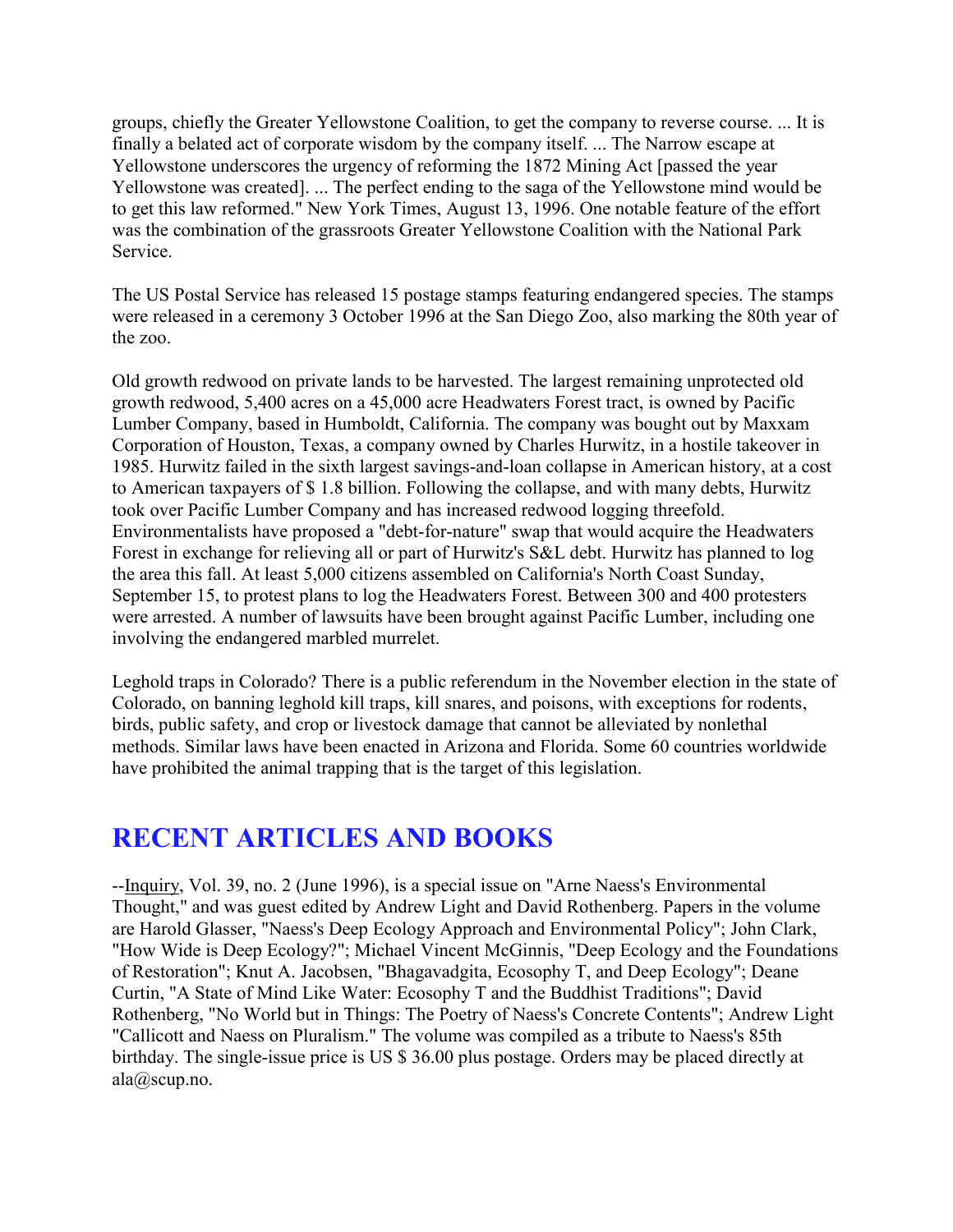--The International Centre for Human and Public Affairs in the Netherlands has several new publications on "Biotechnology Regulation and Public Debate":

--Schomberg, Ren von, ed., Contested Technology Ethics, Risk and Public Debate. Tilburg, The Netherlands: International Centre for Human and Public Affairs, 1996. 265 pages, index. ISBN 90-802139-2-6. Dfl 59,- (Dutch guilders). New discursive procedures for technology assessment are introduced and reflected within the framework offered by critical theories such as Ulrich Beck's analysis of the `risk society,' Jrgen Habermas's theory of communicative action, and Anthony Giddens's approach to late modernity. The papers collected for this volume address the following themes: contested technology: the social-philosophical dimension; public debate and technological innovation, ethics of risk assessment and implications for the legal system. Contributors include Wolfgang van den Daele , Fritz Gloede, Ruth McNally, and Peter Wheale. --Dommelen, Ad van, ed. Coping with Deliberate Release The Limits of Risk Assessment. Tilburg, The Netherlands: International Centre for Human and Public Affairs, 1996. 256 pages, index. ISBN 90-802139-4-2. Dfl 69,- (Dutch guilders). The fifteen chapters of this volume are the concerted attempt of internationally distinguished authors from Europe, the United States and Japan to map promises and perils in the emerging social and political landscape of modern biotechnolo gy. The limits of risk assessment in relation to the deliberate release of genetically modified organisms are addressed with regard to the `Scientific Backgrounds' (Part I), the `Regulatory Practice' (Part II), and the 'Political Conditions' (Part III). Contributions by Philip Regal, Sheldon Krimsky, Christine von Weizscker, Les Levidow, and others.

--Wheale, Peter, ed. The Social Management of Biotechnology: Workshop Proceedings. Tilburg, The Netherlands: International Centre for Human and Public Affairs, 1996. Dfl 29,- (Dutch guilders). This volume of collected papers is designed to inform, stimulate and engage all those interested in the emerging biotechnological age. Topics covered in the text include the ethical questions raised by the creation of transgenic farm animals, the morality of genetic experimentation on animals, the controversy surrounding the patenting of genetic material and of the transgenic animals themselves, and the ethical implications of engineering transgenic animals for the sole purpose of transplanting their organs into humans (xenografting). Also considered are the environmental hazards, public policy issues, and the political implications of modern biotechnology and genetic engineering.

Ordering Information: Send check or money order payable to ICHPA (Internationa Centre for Human and Public Affairs, or transfer to Postbank account 4307323; address: Pastoor Smitsstraat 25 5014 RH Tilburg, The Netherlands; Phone/Fax +31-13-5360751; Email: R.vonSchomberg@kub.nl.

--Finnish Academy. "Ecopolis" is a multidisciplinary research project sponsored by the Finnish Academy. Three books have recently been published, and can be ordered from: Email lapintie@arc.tut.fi.

--Lapintie, Kimmo, and Aspegren, Marjo, eds. Ecopolis Papers: Housing and Environment, No 1. University of Tampere, Department of Social Policy and Social Work, 1996. In this collection of papers, the researchers of the Ecological City (Ecopolis) Project introduce different levels of problematic in ecological planning and research.

--Lapintie, Kimmo, ed. Paradise Lost: Rationality, Freedom, and Ecology in the City. Housing & Environment, No 2. University of Tampere, Department of Social Policy and Social Work, 1996. Lapintie, an architect and philosopher, and also leader of the Ecopolis project, discusses the meaning of the introduction of the ecological terminology and paradigm in planning discourse,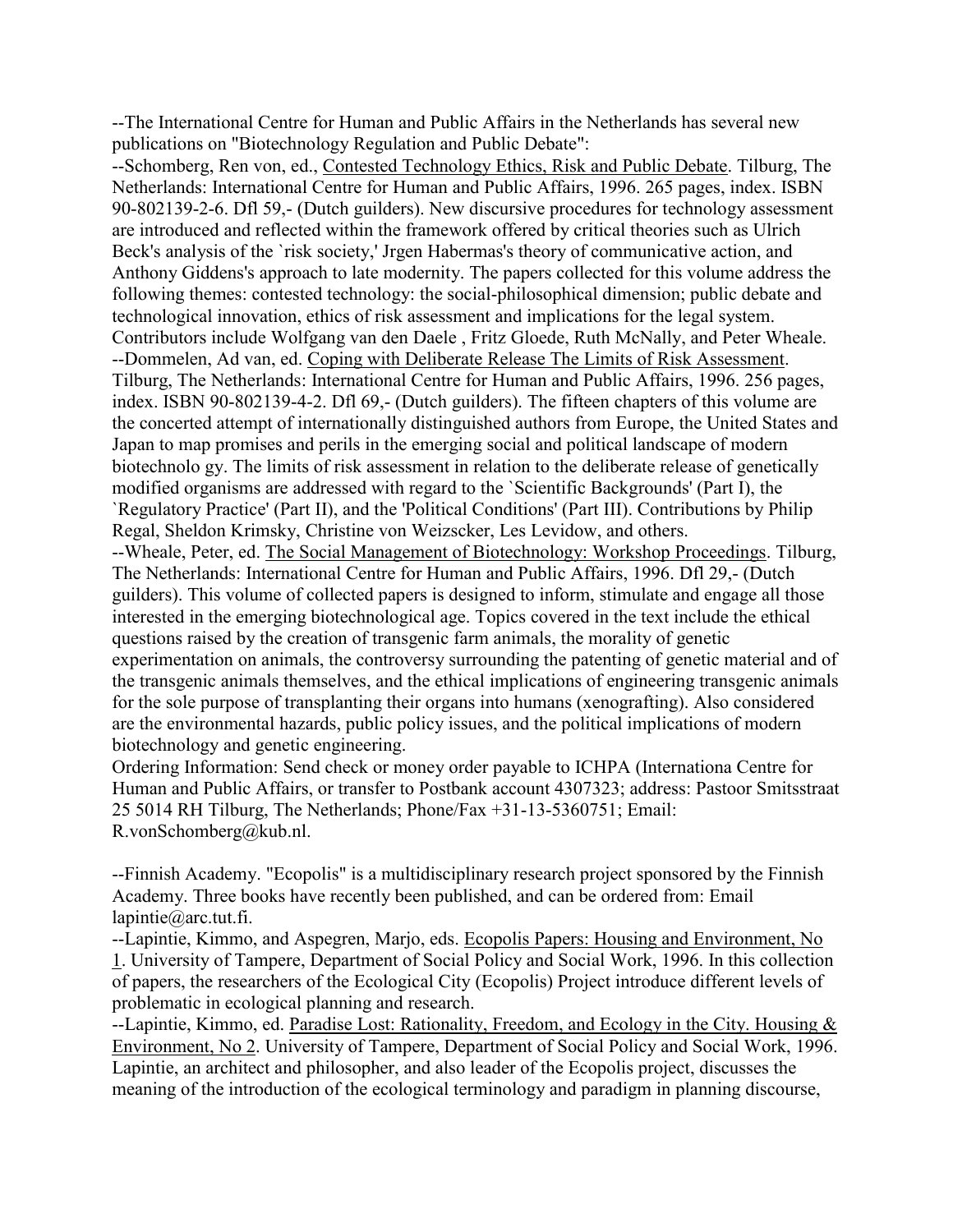and the establishment of the sustainable development ideology in planning methodology. He argues that the basic problem of both ecology and ecological planning is that they heavily lean on traditional paternalistic attitudes.

--Kjellberg, Seppo, ed. Environmental Values in Finnish Community Planning. Housing & Environment No 3. University of Tampere, Department of Social Policy and Social Work,1996. The writer is a social ethicist who argues that in city planning discourses, "sustainable development" in a narrow, technical sense is mainly supported by official planning, whereas an existentially holistic understanding of the integration of life often is supported by citizens' movements.

--The Science of the Total Environment 184, Nos. 1-2 (17 May 1996) is a speical issue on "Ethical and Philosophical Issues in Environmental Epidemiology" and was guest edited by Colin Soskolne and Roberto Bertollini. Philosophers with articles in the issue include: Holmes Rolston III, Laura Westra, Dale Jamieson, Earl R. Winkler, and Andrew Light.

--Turpin, Jennfier and Lois Ann Lorentzen, eds., The Gendered New World Order: Militarism, the Environment, and Development. New York: Routledge, 1996. 264 pages, Hardback and paper. Ecological security seems increasingly precarious and battles over land and models of economic development now lead to military conflicts. This volume addresses the compelling issue of how gender connects the global problems of militarism, underdevelopment, and environmental decay. Scholars from around the world make connections between such seemingly disparate issues as refugees, polluted waters, bombed villages, massive dam projects, starving children, deforestation, nuclear arms buildup, and the rights of women.

--Rehmann-Sutter, Cristoph. 1996 Leben Beschreiben: Ueber Handlungszusamme, "Hange in der Biologie." Wurzburg: Konigshausen & Neumann, 1996. 392 pages. SFr. 70.90. In German. The first part of the book deals with molecular biology as a paradigm of modern scientific description of living nature, and tries to analyze hidden pre-thoeretic (moral) decisions in its specific approach. The second part is a discussion of Aristotle's biology in the context of moral philosophy based on the dichotomy between "poiesis" and "praxis" (Nichomachean Ethics). The third part draws a trans-functionalistic description of life as organic practice: processes are in themselves the goal of being lived.

--Adams, Cass, ed. The Soul Unearthed: Celebrating Wildness and Personal Renewal Through Nature. New York: Jeremy P. Tarcher and G. P. Putnam's Sons, 1996. ISBN 0-87477-838-7. 288 pages, paperback, \$14.95. A collection of stories, essays and poetry by well-known writers about the transformative power of wilderness experience. Included are selections from: Robert Bly, Delores LaChapelle, James Swan, Terry Tempest Williams, Joan halifax, Roderick nash, Michael Roads, John Stokes, Jim Nollman, Deena Metzger, John Seed, John Daniel, Brenda Peterson, Matthew Fox, Michael J. Cohen, Joseph Bruchac, Steven Foster, Maxine Kumin, and others. Tarcher/Putnam, 200 Madison Ave., 18th Floor, New York, NY 10016, 212-951-8581.

--DesJardins (Des Jardins), Joseph R. Environmental Philosophy. 2nd ed. Belmont, CA: Wadsworth Publishing Co., 1997. 288 pages. A second edition of a widely-selling introductory text. Added in the second edition are sections on moral pluralism, cost-benefit analysis, sustainable economics, environmental justice, environmental racism, social ecology, and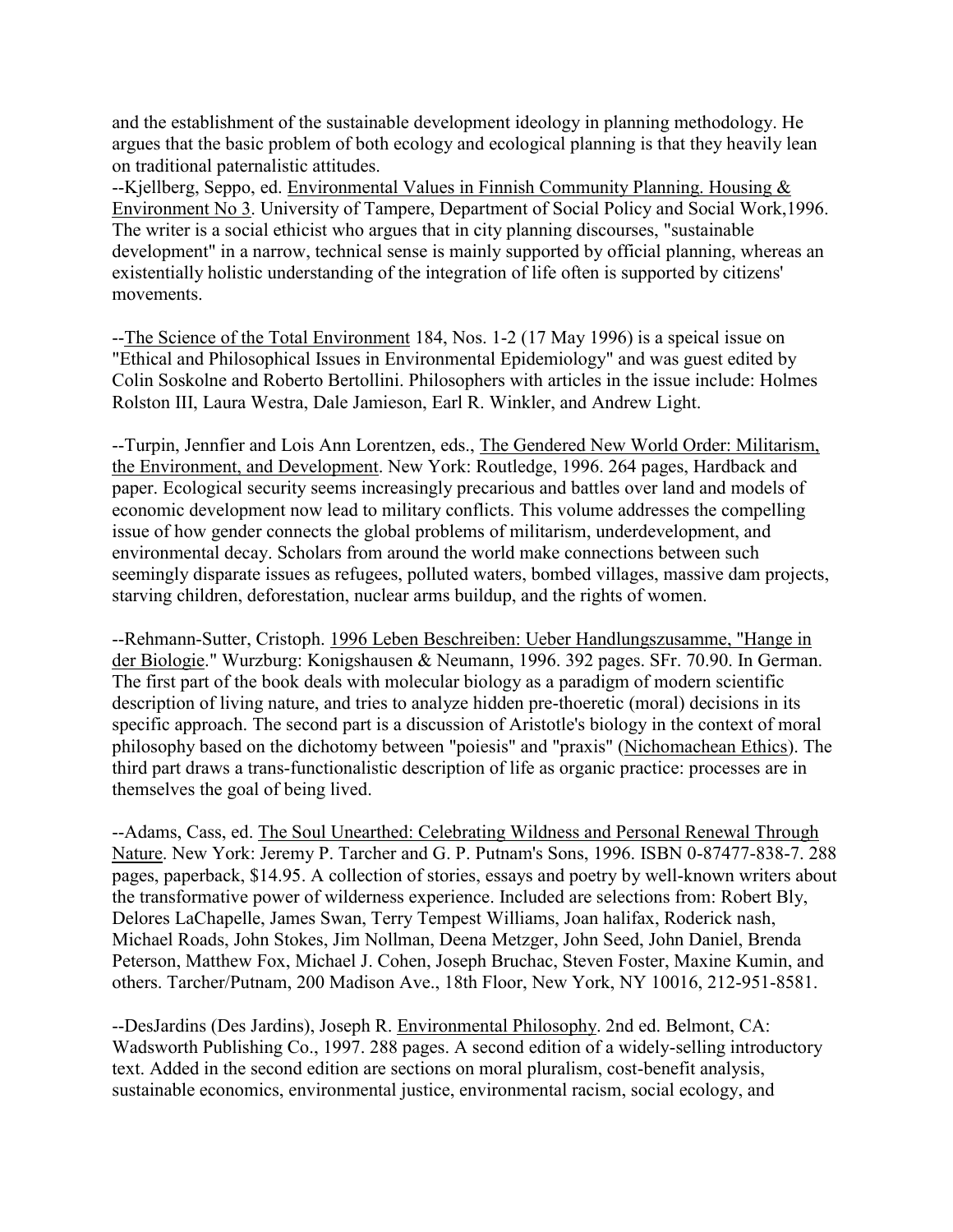ecofeminism. The work of Callicott, Goodpaster, Bullard, and Rachel Carson is discussed more extensively than in the first edition. The sections on intrinsic/instrumental value and on ecology have been reworked for the sake of clarity and accuracy. Translations of this work into Korean and Chinese are pending. Des Jardins is in philosophy at The College of Saint Benedict/St. Johns University, St. Joseph. MN.

--Newton, Lisa H., and Dillingham, Catherine K., eds. Watersheds: Classic Cases in Environmental Ethics. 2nd edition. Belmont, CA: Wadsworth Publishing Co., 1997. 272 pages. New to this edition: case on toxic wastes from nuclear weapons facilities; case on worldwide population growth and its consequences; case on pesticide use and the green movement; case on over-exploitation of fisheries; case on property rights. Newton and Dillingham are both at Fairfield University.

--Westra, Laura, and Lemons, John, eds. Perspectives on Ecological Integrity. Boston, London, Dordrecht: Kluwer Academic Publishers, 1995. 279pp. Recently, concepts of ecological integrity have been proposed to facilitate enhanced protection of biological and ecological resources against the threat of human activities. The promotion of ecological integrity as a basis for public policy and decision making stems from scientists and others concerned about the threats of human activities to ecosystems and species, and from philosophers attempting to derive a more suitable ethic to guide the relationships between humans and the nonhuman environment. Although ecological integrity has been proposed as a norm for public policy and decision making, the concept is relatively new and therefore the underlying scientific and philosophical rationales have not been developed fully. This book offers a number of perspectives that are intended to stimulate and inform future discussion concerning the importance and consequences of ecological integrity for science, morality, and public policy. The audience of this work will include environmental professionals, whether academic, governmental, or industrial, or in the private consultancy sector. It is also suitable as an upper level reference text. Contributors include James Karr, Ellen Chu, James Kay, Eric Schneider, Reed Noss, Robert Ulanowicz, Henry Regier, Robert Goodland, Herman Daly, Kristin Shrader-Frechette, S. O. Funtowicz, Jerome Ravetz, Mark Sagoff, D. Martin Fleming, D. L. DeAngelis, W. F. Wolf, Peter Miller, David Pimentel, Joel Reichart, Patricia Werhane, James Nations, Ray Cesca, J. Angus Martin, and Thomas Lacher, Jr., Laura Westra, and John Lemons.

--Callicott, J. Baird, and da Rocha, Fernando J. R. Earth Summit Ethics: Toward a Reconstructive Postmodern Philosophy of Environmental Education. Albany, NY: State University of New York Press, 1996. 248 pages. Paperback \$19.95, hardcover \$59.90. This book is an outgrowth of the Porto Alegre, Brazil, conference of 1992, immediately preceding the UNCED Summit in Rio de Janeiro. The Conference aim was to put the Earth Summit in philosophical perspective, influence its outcome, and chart a new course, linking environment and ethics through university education. Contributors:

--J. Baird Callicott and Fernando J.R. da Rocha, "Ethics, University, and Environment" --Jose Lutzenberger, "Science, Technology, Economics, Ethics, and Environment" --Nicholas M. Sosa, "The Ethics of Dialogue and the Environment: Solidarity as a Foundation for Environmental Ethics"

--Peter Madsen, "What Can Universities and Professional Schools Do to Save the Environment?"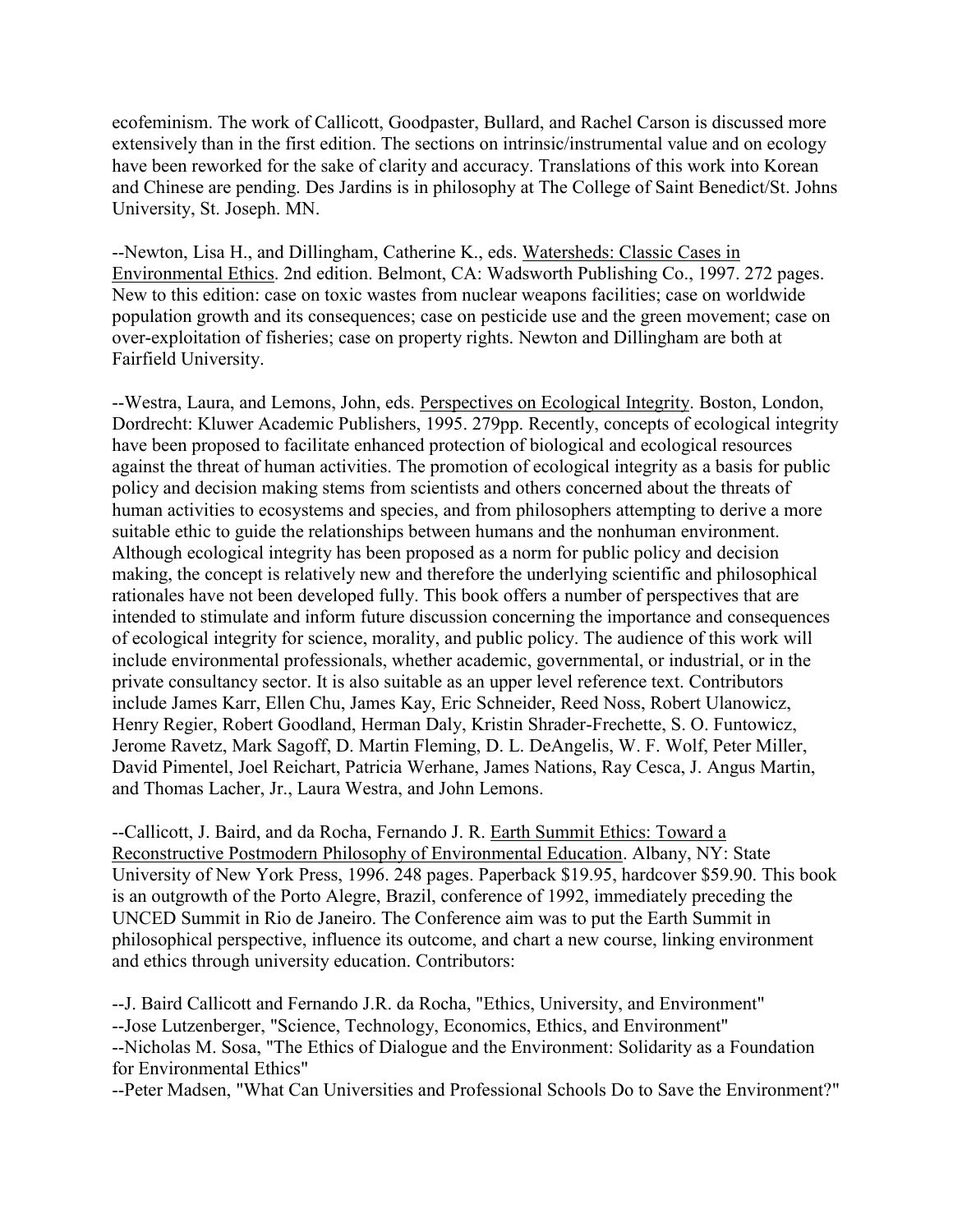--Andrew Brennan, "Incontinence, Self-Deception, Shallow Analysis, Myth-making, and Economic Rationality: Their Bearing on Environmental Policy"

--Catherine Larrere, "Ethics, Politics, Science, and the Environment: Concerning the Natural Contract"

--Holmes Rolston, III, "Earth Ethics: A Challenge to Liberal Education"

--John Lemons, "University Education in Sustainable Development and Environmental Protection"

--J. Baird Callicott, "Benevolent Symbiosis: The Philosophy of Conservation Reconstructed."

--Hargrove, Eugene C. Foundations of Environmental Ethics. Denton, TX: Environmental Ethics Books, 1996. 229 pages. Paper, \$ 14.95. A reprint of the 1989 edition by Prentice-Hall. Well known for its far-ranging investigation of the intellectual history of environmental attitudes, and for its aesthetic arguments as an foundation of environmental ethics. Hargrove is in philosophy at the University of North Texas and is the editor of the journal Environmental Ethics.

--Weston, Anthony. A Practical Companion to Ethics. New York: Oxford University Press, 1997. The closing section of this small book is "The Expanding Circle," ethics extended to animals, to the enormous creativity, complexity, and depth of the rest of the world, the nonhuman, the other-than-human, the more-than-human" (p. 80). Weston is in philosophy at Elon College, North Carolina.

--Callicott, J. Baird. "Moral Monism in Environmental Ethics Defended." Journal of Philosophical Research 19 (1994): 51-60. "In dealing with concern for fellow human beings, sentient animals, and the environment, Christopher D. Stone suggests that a single agent adopt a different ethical theory--e.g. Kant's, Bentham's, Leopold's--for each domain. Ethical theories, however, and their attendant rules and principles are embedded in moral philosophies. Employing Kant's categorical imperative in this case, Bentham's hedonistic calculus in that, and Leopold's land ethic in another, a single agent would therefore have either simultaneously or cyclically to endorse contradictory moral philosophies. Instead, I suggest that different and sometimes conflicting duties and obligations are generated by an agent's membership in multiple moral communities. Peter Wenz, Gary Varner, Andrew Brennan, Anthony Weston, and Eugene Hargrove, among others, variously misunderstand either what is at issue in the monism versus pluralism debate in environmental ethics or my suggested communitarian alternative to the sort of pluralism that Stone recommends." Callicott is in philosophy at the University of North Texas.

--Woods, Mark J. "Rethinking Wilderness." PhD thesis, University of Colorado, Boulder, CO, Fall 1996. An examination some of the more important criticisms of wilderness coming from environmental philosophy, ecology, and environmental history. The legal-political practice of wilderness preservation reveals paradoxes about how wilderness is preserved. Recent work in ecology leads us to question whether wilderness can be preserved. Philosophical and historical critiques cast doubt on whether there is any such thing as wilderness to be preserved. We are forced to re-examine the metaphysical and scientific underpinnings and moral values of wilderness, but the arguments advanced against it are all found to be wanting. Three questions steer the discussion: 1. What is wilderness? 2. Why does wilderness have value? 3. How should wilderness be protected? Dale Jamieson was the principal advisor; James Nickel, John Fisher,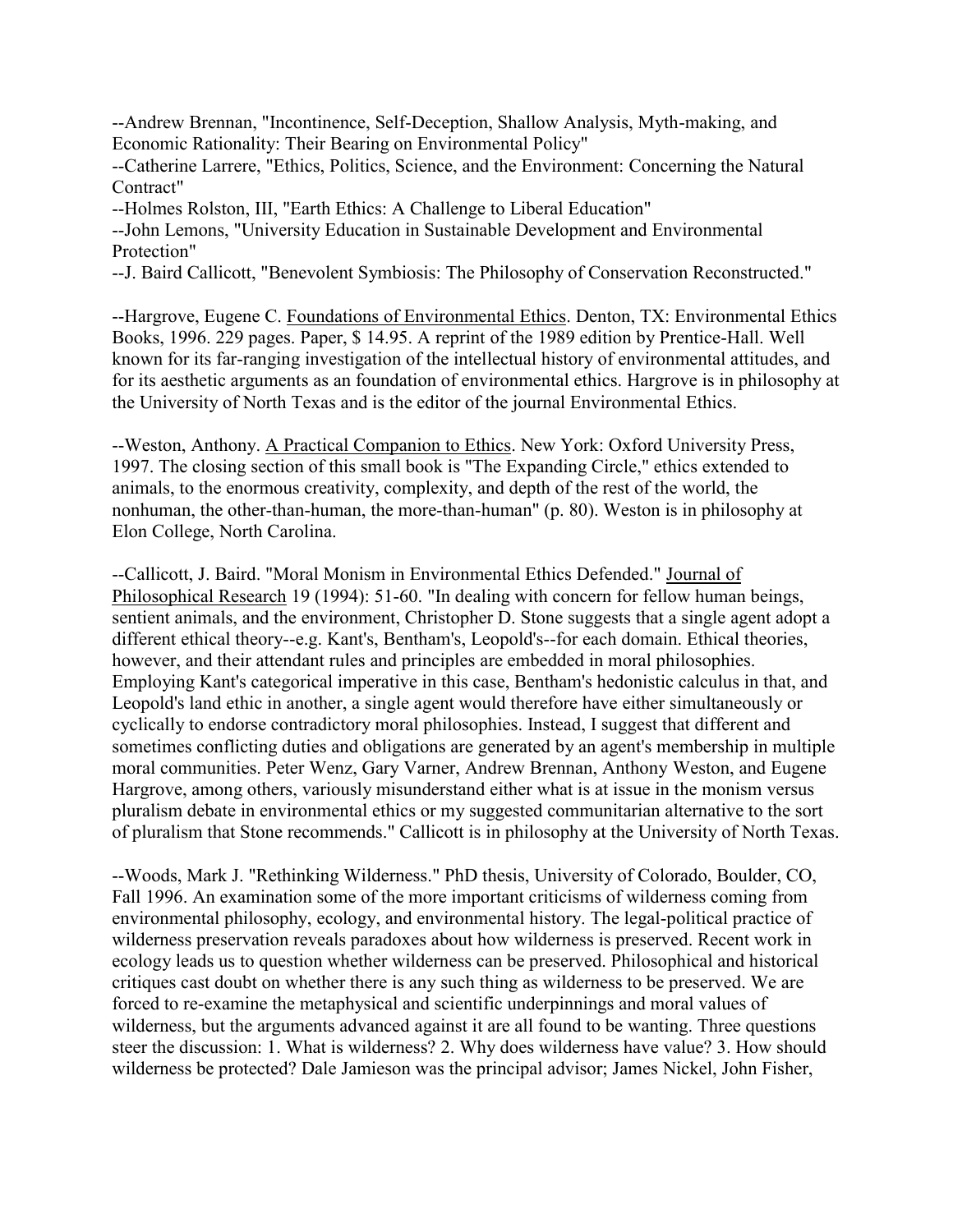and Holmes Rolston (Colorado State University) also served on the committee, also Charles F. Wilkinson (University of Colorado Law School).

--Australian Wilderness. French's Forest, NSW 2086: National Book Distributors and Publishers, 1995. 160 pages. ISBN 1 86436 051 8. Coffee table book, the Australian wilderness in all its glory.

--Kuchar, Catharine Brockman. "An Expansion in the Recognition of Rights: Where Will Nature Find Its Place?" Master of Theological Studies thesis, Emory University, Candler School of Theology, Atlanta, GA, 1996. The basic assumption of this thesis is underscored in the idea that the notion of "human rights" has been expanded over history, from the Magna Carta, the Bill of Rights, the Nineteenth Amendment to the U.S. Constitution, and so on. Working from Roderick Nash's work, The Rights of Nature: A History of Environmental Ethics, a next logical step in history might seem to be an expansion toward the environment. Unlike Nash and other advocates of the rights of nature, however, the argument is made that the fundamental understanding of "rights" is inappropriate when looking for a way to protect the environment. Such talk cannot be transposed to the natural world. Three alternative, value-based approaches to placing "moral boundaries" around the environment are humanistic, naturalistic, and theocentric value. In humanistic values, based on relation to human welfare, the inherent values of nature become lost. Naturalistic value is guided by intrinsic value, but this approach fails to recognize the special role and enormous responsibility of humans in the equation. Theocentric value moves the measure of value from humankind and/or the natural world to God. The best hope for nature is found in the affirmation of its dignity and in an overdue understanding of our own special role as stewards on this planet. Thesis advisors were Jon Gunnemann and Richard Bondi. Address: Catharine Brockman Kuchar, 510 Valley Brook Crossing, Decatur, GA 30033.

--Thompson, Gary L.; Shelley, Fred M.; and Wije, Chand, eds. Geography, Environment, and American Law. Niwot, CO: University Press of Colorado, 1996. The rapidly growing interface between geography and the American legal system resolving problems associated with land use, water resources, mineral development, and related issues. Geography as a useful framework for analyzing complex human-environmental challenges. Thompson is in geography at the University of Oklahoma, Shelley in geography and planning at Southwest Texas State University, Wije is a dean for research at Austin Community College, Texas.

--Plumwood, Val. "Human Vulnerability and the Experience of Being Prey." Quadrant, March 1995, pp. 29-34. Quadrant is an Australian literary and academic magazine (46 George St., Fitzroy, Victoria 3065, a Melbourne suburb, ISSN 033-5002. Reflections on her attack by a crocodile in Kakadu National Park, Australia, on February 5, 1985. Plumwood was attacked while canoeing, and rolled three times as the crocodile attempted to drown her. She reached a steep, muddy bank with a paperbark tree with low branches, and made several efforts to escape. "As I leapt again into the same branch, the crocodile again propelled itself from the water, seizing me once more, this time round the upper left thigh." Escaping at great ordeal, she later reflects, "The human species has evolved not only as predator, but also as prey, and this has very likely given us capacities to scent danger which we cannot now recognise or account for." She contrasts aboriginal and colonial attitudes toward nature, masculine bias in extensive media coverage of her attack, and reflects over the conquest of nature and human vulnerability. "The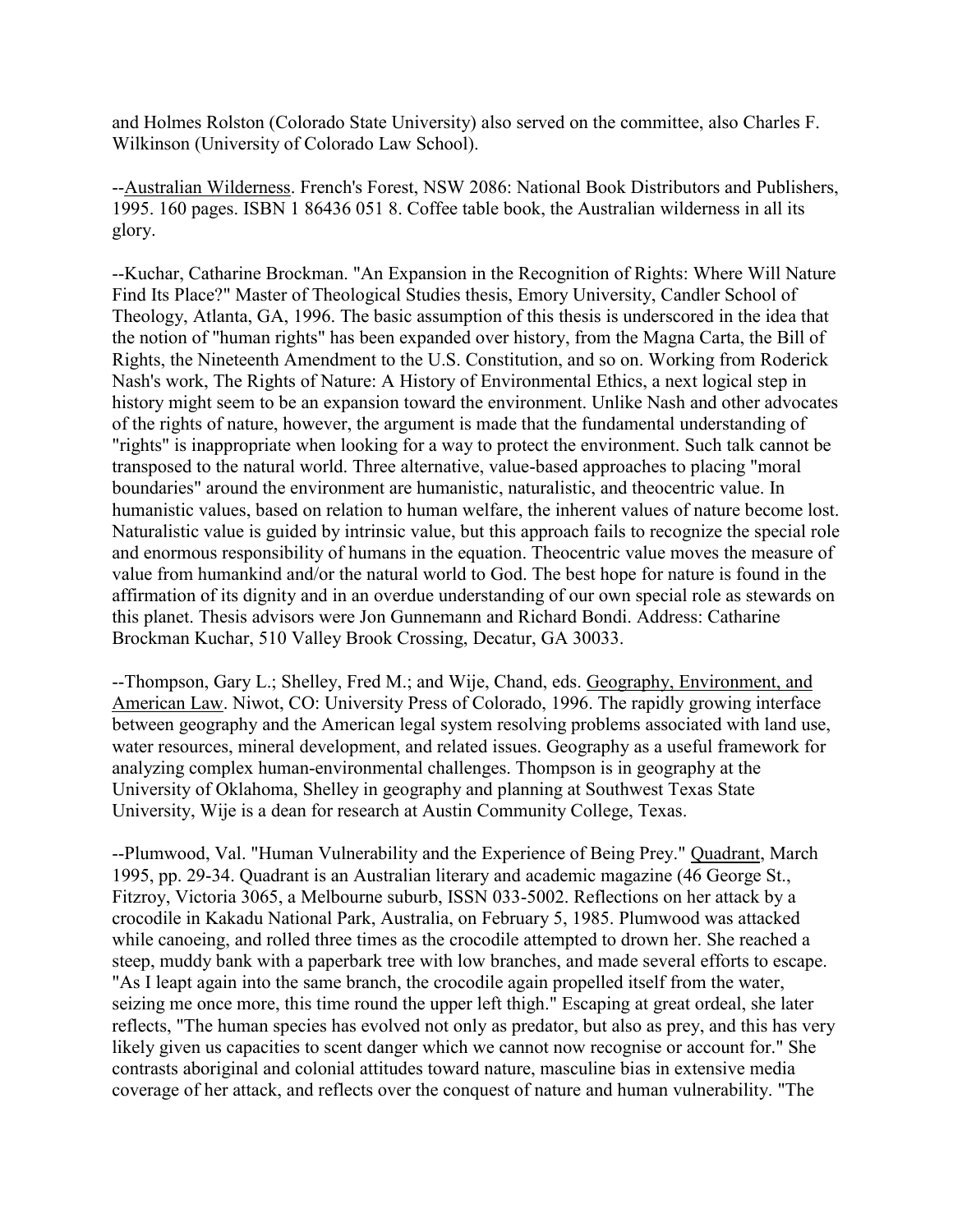illusion of invulnerability is typical of the mind of the colonizer; and as the experience of being prey is eliminated from the face of the earth, along with it goes something it has to teach about the power and resistance of nature and the delusions of human arrogance. In my work as a philosopher, I now tend to stress our failure to perceive human vulnerability, the delusions of our view of ourselves as rational masters of a malleable nature."

--Fox, Warwick. "A Critical Overview of Environmental Ethics." World Futures (Amsterdam) 46 (1996): 1-21. A general introduction to, and a critical overview of, environmental ethics. There are three main human-centered or anthropocentric or instrumental value approaches: the unrestrained exploitation and expansionism approach, the resource conservation and development approach, and the resource preservation approach. There are three main nonanthropocentric or intrinsic value approaches: the sentience or animal liberation approach, the life approach, and the holistic integrity approach. Each is examined in terms of both rational foundations and practical consequences. Two of the latter approaches, the life approach and the holistic integrity approach, are based on flawed rational foundations. All three approaches suffer from a range of highly objectionable practical consequences and none of these approaches is comprehensive enough in scope to deal directly with the full range of environmental problems with which people are concerned on a day-to-day level. Despite the negative conclusions, understanding these arguments should serve as a positive stimulus to the development of better approaches. Fox is associated with the Centre for Environmental Studies, University of Tasmania, Hobart.

--White James E., ed. Contemporary Moral Problems. 5th ed. Minneapolis, MN: West Publishing Co., 1997. Chapter 8 is "Animals and the Environment": Peter Singer, "All Animals Are Equal"; Bonnie Steinbock, "Speciesism and the Idea of Equality"; Tom Regan, "The Case for Animal Rights"; Mary Anne Warren: "Difficulties with the Strong Animal Rights Position"; William F. Baxter, "People or Penguins: The Case for Optimal Pollution": William Godfrey Smith (now William Grey), "The Value of Wilderness"; Christopher D. Stone, "Should Trees Have Standing?"; Karen J. Warren, "The Power and Promise of Ecological Feminism"; problem cases, suggested readings. White is at St. Cloud State University, St. Cloud, MN.

--Reichenbach, Bruce R., and Anderson, V. Elving. On Behalf of God: A Christian Ethic for Biology. Grand Rapids, MI: Wm. B. Eerdmans Publishing Co., 1995. 348 pages. Paper. With a section on environmental ethics. "Conservation of the tropical forests must include measures to control human population growth, to find family-sustaining jobs for the disenfranchised rural poor, and to curb the developed world's exploitation of the developing world's resources." Any environmental ethic must tie into "a broader ethic that considers social, economic, political and spiritual problems and obligations." Reichenbach is in philosophy at Augsburg College, Minneapolis. Anderson, now retired, taught genetics at the University of Minnesota.

--Scotland's Hills and Mountains: A Concordat on Access, with commentaries by Andrew Raven, A. R. Gillingham, and Nick Kempe. John Muir Trust Journal and News (Edinburgh), no. 21, July 1996, pp. 18-24. The rights and responsibilities of hillwalkers and climbers regarding access to the Scottish hills and mountains is addressed in this concordat, launched by the Scottish Agriculture and Environment Minister and signed last January by various parties. At issue is increasing pressure for public access to the often privately held Scottish lands, including whether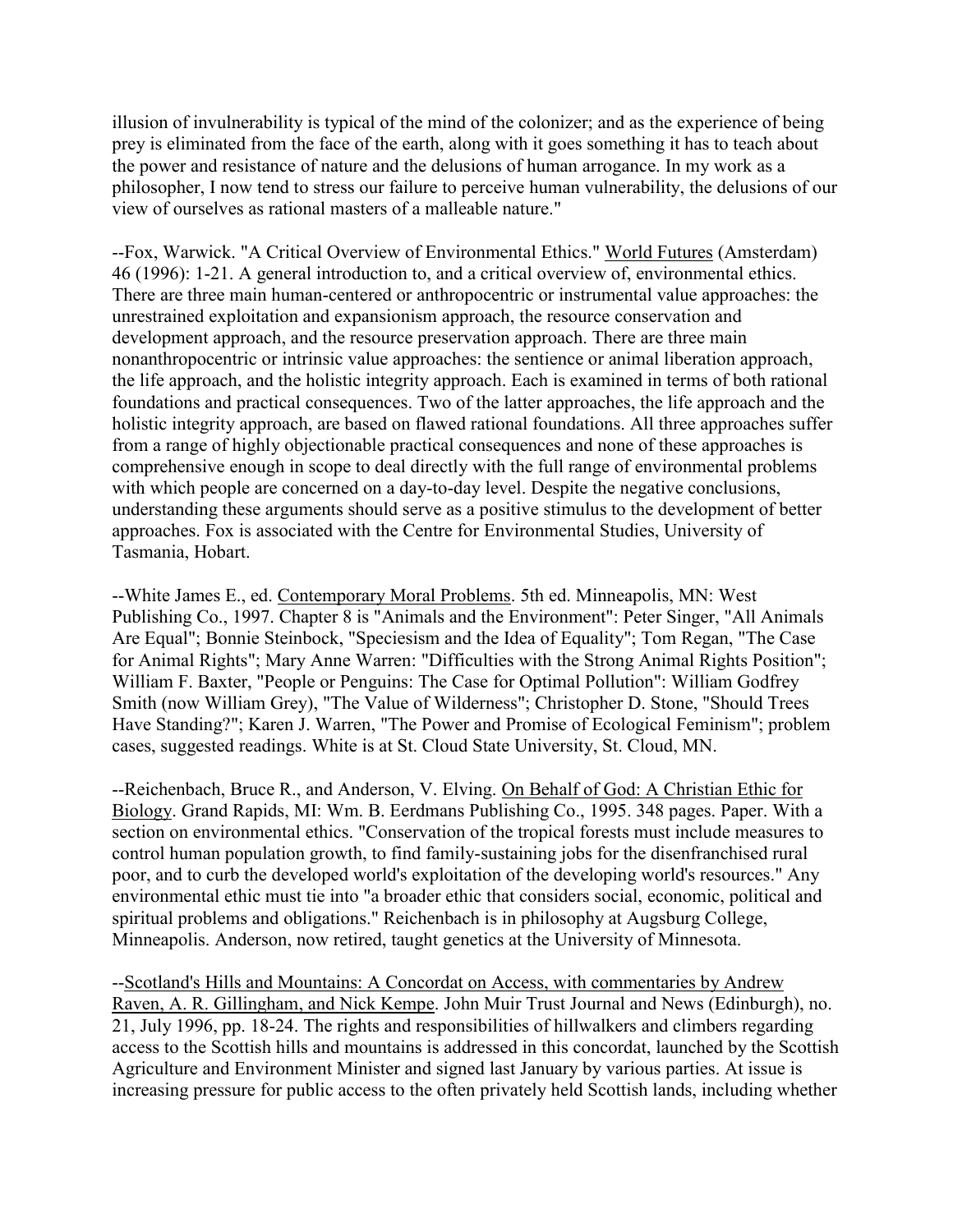current access without the explicit consent of the owner involves trespass under existing law. The Concordat comes in the face of commitment of the Labour Party in England and Wales to access legislation, where trespass laws are more harsh, and the question whether such legislation is necessary in Scotland or can be addressed by voluntary agreement. "Freedom of access is a moral right and freedom of movement is recognised by the United Nations as a fundamental human right: if it is to mean anything, in this overregulated and frantic society in which we live, it should include the freedom to enjoy the hills and mountains and not be restricted to use of public roads" (Nick Kempe, p. 24). Compare the "everyman's right" of the Scandinavian countries.

--Berry, Wendell. Another Turn of the Crank. Washington, DC: Counterpoint, 1995. \$ 18.00 109 pages. The title reflects Berry's feelings about how long he has been arguing his case against expansionist capitalism's social and environmental effects, now some 30 years, and how idiosyncratic his case appears to some. Essays on economics, medicine, the meaning of family, agriculture, forestry, education, and the state of American democracy. Small communities and the places they occupy are threatened by the construction of a global economy. Because such an economy makes it possible for the products of any region to be undersold by the product of another region, it makes the moderate, stewardly use of arable land unlikely. Private people, farm families, cannot afford to work this way. As a result, growing food, managing fuel and manufacturing all will be done by large corporations. And these, Berry says, are not interested in the good health--economic or natural or human--of any place on earth. Berry teaches English at the University of Kentucky and is also a farmer there.

--Goodin, Robert E.; Pateman, Carole; and Patemen, Roy. "Simian Sovereignty." Draft paper. Sovereignty never amounted to much, morally speaking. Now it is not even what little it used to be. By the standards now prevailing, the great apes are as deserving of something like "sovereign prerogatives"--the right to organize and control their own collective lives within a patch of land protected by international law from foreign incursion--as are other serious claimants to sovereign status in the world today. The great apes are, in all the ways that matter, just as deserving of the protection of the international community as any other of the territorially-based communities that we dub "nation-states." Goodin is in philosophy and political theory at the Research School of Social Sciences, Australian National University, Canberra. Carole Pateman and Roy Pateman are in political science at UCLA. Contact Robert E. Goodin, Philosophy, RSSS, Australian National University, Canberra ACT 0200. Fax 61 6 249 3294. E-mail: goodinb@coombs.anu.edu.au

--Westra, Laura. "Ecosystem Integrity, Sustainability, and the `Fish Wars." Wild Earth, Summer 1996, pp. 66-69. The cod population in Newfoundland waters crashed in 1992, a result of overfishing for decades. In 1995, haddock (turbot) populations declined, due to overfishing beyond the 200 mile limit in the Grand Banks off the coast of Newfoundland, resulting in dispute to the point of violence between Canadians and Spanish fishing crews. Westra argues that such problems can be best addressed through an ethics of ecosystem integrity, from which strict regulations and reduced quotes follow. Westra is in philosophy at the University of Windsor, Ontario.

--Westra, Laura. "Environmental Integrity, Racism, and Health." The Science of the Total Environment 184 (1996): 57-66. Environmental degradation seriously affects human health.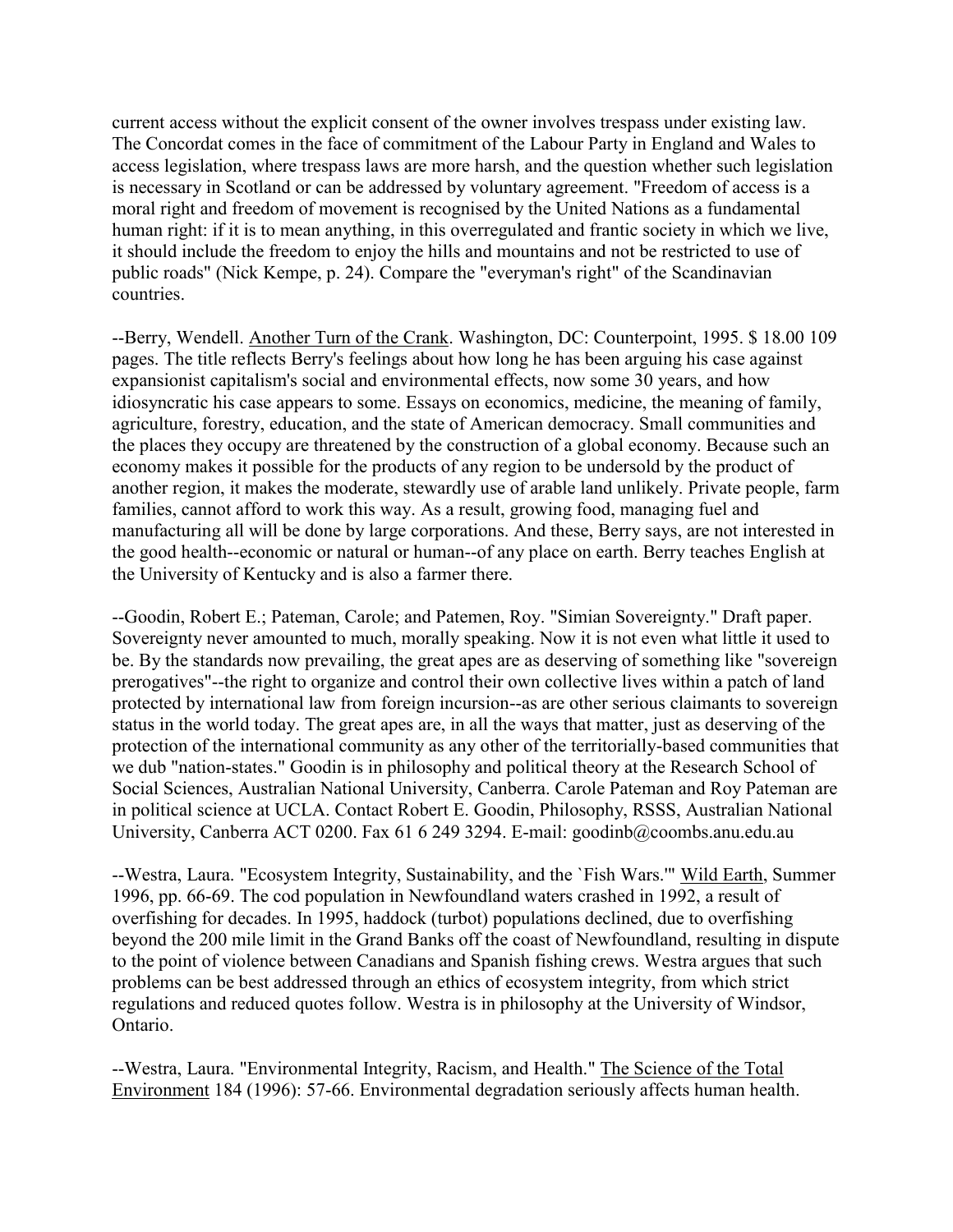Thus, a close relationship exists between the protection of ecosystem integrity and wilderness on one hand, and human health on the other. However, there is an overarching holistic perspective in laws and regulations--as well as morality--to maintain a healthy relationship between the two. Problem areas focused on in this paper are: (a) climate change and global warming; (b) food production; and (c) global equity. Westra is in philosophy at the University of Windsor, Ontario.

--Chadwick, Douglas H. "A Place for Parks in the New South Africa." National Geographic 190, no. 1, pp. 2-41. Conservationists in South Africa hope to preserve a balance between the nation's magnificent wildlife and a rapidly expanding human population desperate for land. Still, South Africa holds the best hope on the continent for the conservation of wildlife.

--Light, Andrew. "Callicott and Naess on Pluralism." Inquiry 39, no. 2 (June 1996): 273-94. The monism-pluralism debate in environmental ethics, first, as it has most recently been advanced by J. Baird Callicott in his "Moral Monism in Environmental Ethics Defended," Journal of Philosophical Research 19 (1994). Light assesses Callicott's claim that his communitarianism (combined with a limited intertheoretic pluralism) is sufficient to get the advantages of pluralism advocated by, among others, Stone, Weston, Brennan, Varner, and Hargrove. The author argues that Callicott's claims get us no further in taking up what could be the more important question in the monism-pluralism debate: how do we achieve a compatibilism among ethical theories which will inform better environmental practices? The paper argues, further, that Arne Naess, whose work has heretofore been excluded from the mainstream discussion of this issue, has all along understood the heart of the monism-pluralism question. All involved in the monism-pluralism debate would do well to look at what Naess has to say.

--Soskolne, Colin L., and Light, Andrew. "Towards Ethics Guidelines for Environmental Epidemiologists." The Science of the Total Environment 184, nos. 1-2 (May 1996): 137-47. Over the past 5 years, several epidemiology organizations have published draft ethics guidelines for epidemiologists in general, without regard to sub-speciality. The authors review these various guidelines and extract the most salient of their principles to formulate a unified set of ethics guidelines for environmental epidemiologists.

--Blumm, Michael C. "Salmon Law and Policy in 1995: A Brief Overview." Environmental Law 26, no.2 (1996): 651.

--Johnson, Timothy A. "Coping with Change: Energy, Fish, and the Bonneville Power Administration." Environmental Law 26, no.2 (1996): 589. Johnson, an attorney with the Bonneville Power Administration (BPA), explores the significant challenges facing BPA in light of increased industry competition following the Energy Policy Act of 1992 and uncertain salmon recovery costs following recent court decisions. Johnson concludes that BPA's new marketoriented philosophy, in concert with the Clinton Administration's recent cap on BPA's salmon recovery expenditures, will enable BPA effectively to compete in the power market and continue to satisfy its statutory environmental and power obligations.

--Axline, Michael. "Forest Health and the Politics of Expediency." Environmental Law 26, no.2 (1996): 613. In the summer of 1995, Congress attached a now-notorious salvage logging rider to an emergency appropriations bill. Axline criticizes the salvage logging rider as poor policy and a violation of proper Congressional procedure. Recognizing the dual needs for a sound Northwest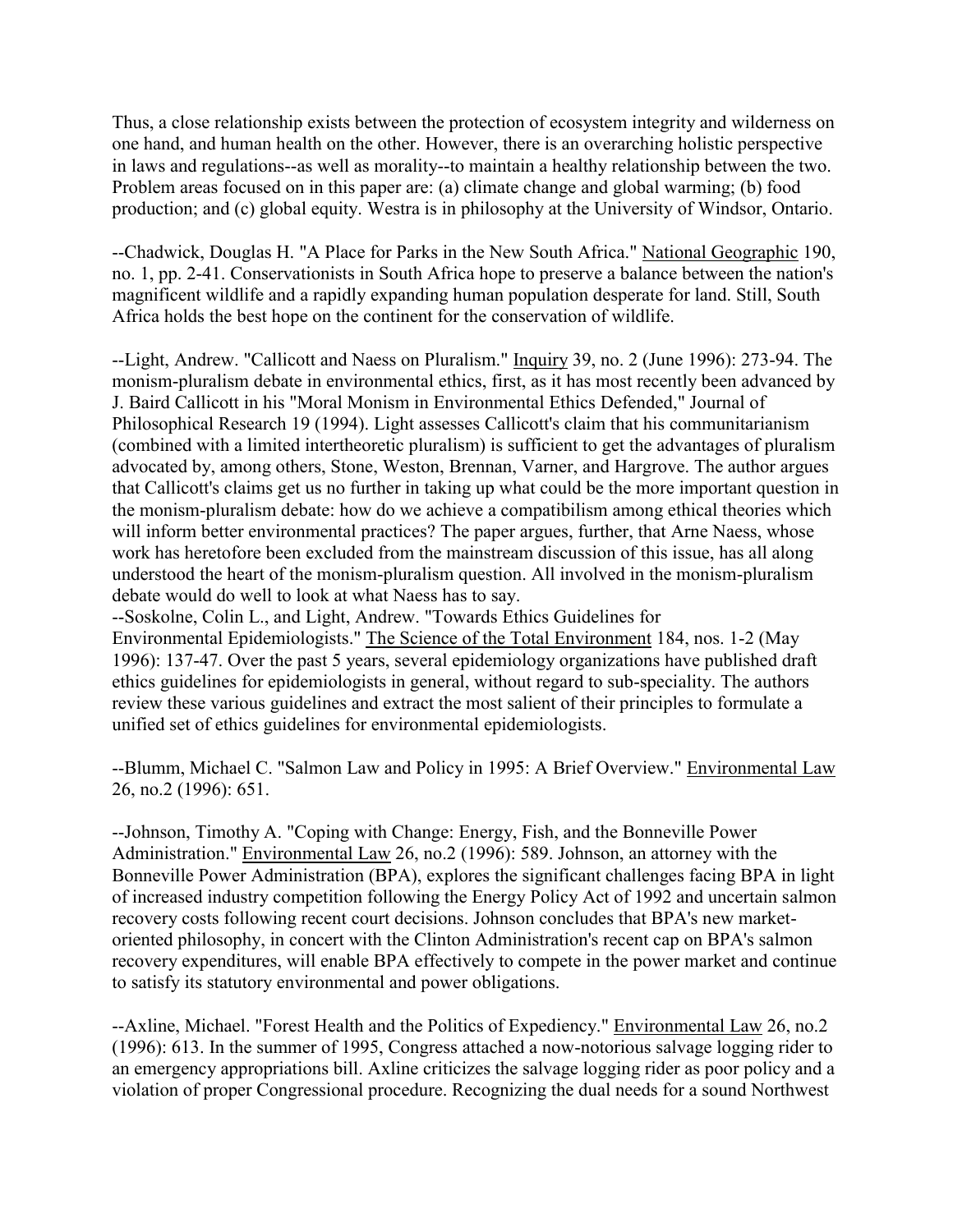economy and healthy national forests, Axline concludes that the salvage logging rider fails to achieve either objective and may instead frustrate both of them.

--Casavant, Ken. "Salmon Recovery Plans: Some Fundamental Choices." Environmental Law 26, no.2 (1996): 663.

--Hemmingway, Roy. "Restructuring the Northwest Power System." Environmental Law 26, no.2 (1996): 669.

--Ray, Charles. "1995 River Operations Under the Endangered Species Act: Continuing the Salmon Slaughter." Environmental Law 26, no.2 (1996): 675.

--Nockles, Joan M. "Katie John v. United States: Redefining Federal Public Lands in Alaska." Environmental Law 26, no.2 (1996): 693. Nockles analyzes the Ninth Circuit's majority and dissenting opinions in Alaska v. Babbitt, the official name for what is referred to in Alaska as the Katie John dispute. She argues that the majority opinion should have held that waters in which the United States holds a navigational servitude are "federal public lands" to which the Alaska National Interest Lands Conservation Act's rural subsistence priority must attach. Absent that finding, she concludes that an administrative solution will rectify the court's errors.

--Light, Andrew. "On Hand's End: Contextualizing the Problem of Nature and Technology." Research in Philosophy and Technology15 (1995): 165.

--Furrow, Dwight. "The Discomforts of Home: Nature and Technology in Hand's End." Research in Philosophy and Technology 15 (1995): 169.

--Abram, David. "Nature at Arm's Length." Research in Philosophy and Technology 15 (1995): 177.

--Rothenberg, David. "Feet on the Ground: Responses to Hand's End." Research in Philosophy and Technology 15 (1995): 191.

--Abram, David; Light, Andrew; and Wenz, Peter. "Discussion of David Rothenberg's Hand's End." Research in Philosophy and Technology 15 (1995): 199.

--Goodenough, Merry. "Public Participation in a State-Assumed Wetlands Permit Program: The Michigan Example." Journal of Environmental Law and Litigation 10, no.2 (1995): 221.

--Lacey, Henry B. "New Approach or Business as Usual: Protection of Aquatic Ecosystems Under the Clinton Administration's Westside Forests Plan." Journal of Environmental Law and Litigation 10, no.2 (1995): 309.

--McCullough, Edwin R. "Through the Eye of a Needle: The Earth's Hard Passage Back to Health." Journal of Environmental Law and Litigation 10, no.2 (1995): 389.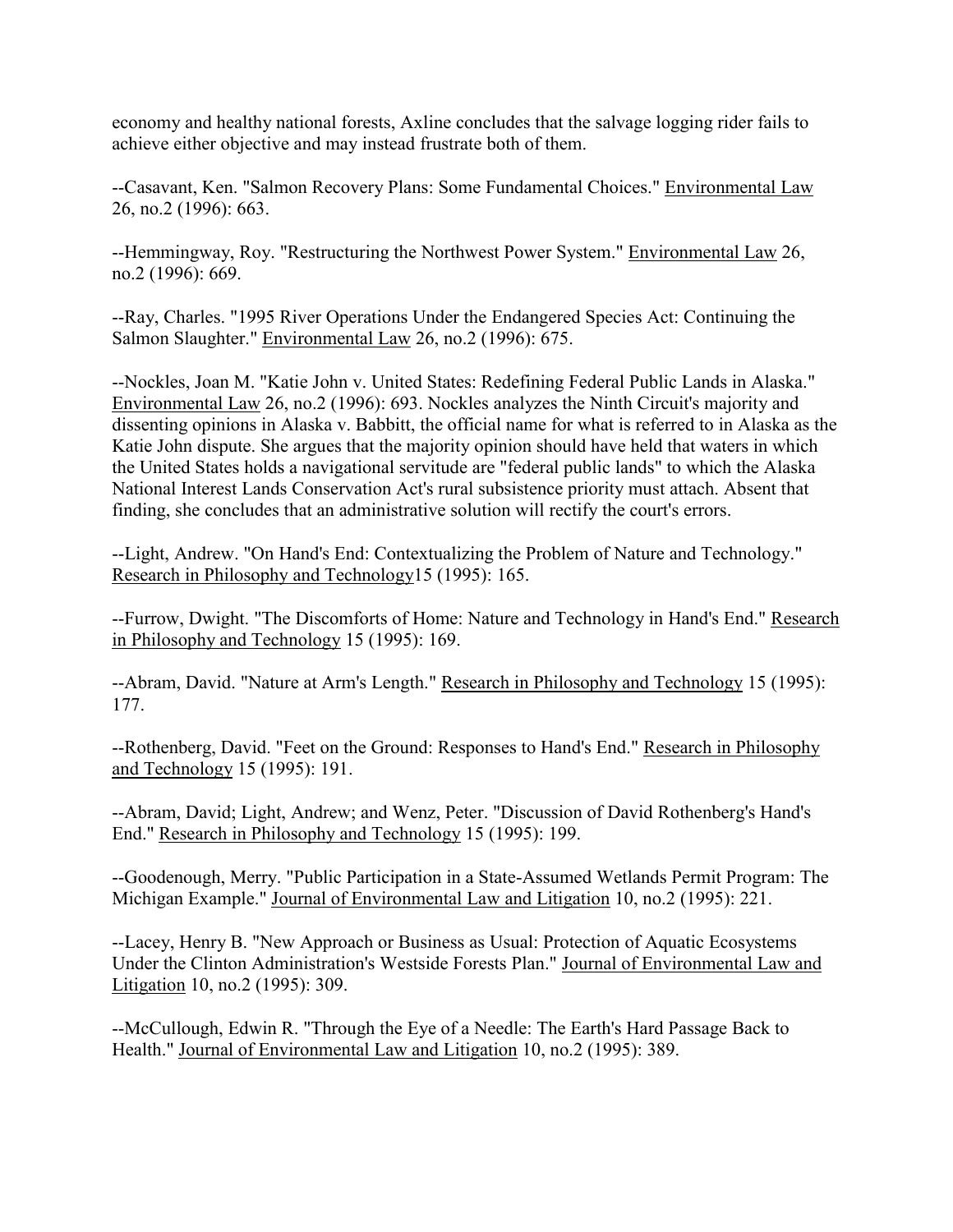--McCloskey, Michael. "What the Wilderness Act Accomplished in Protection of Roadless Areas Within the National Park System." Journal of Environmental Law and Litigation 10, no.2 (1995): 455.

--Diekemper, Tracy A. "Abrogating Treaty Rights Under the Dion Test: Upholding Traditional Notions that Indian Treaties Are the Supreme Law of the Land." Journal of Environmental Law and Litigation 10, no.2 (1995): 473.

--Dunn, D. Kevin, and Wood, Jessica L. "Substantive Enforcement of NEPA Through Strict Review of Procedural Compliance: Oregon Natural Resources Council v. Marsh in the Ninth Circuit." Journal of Environmental Law and Litigation 10, no.2 (1995): 499.

--Gandy, Matthew. "Crumbling Land: The Postmodernity Debate and the Analysis of Environmental Problems." Progress in Human Geography 20, no.1 (1996): 23.

--Jarosz, Lucy. "Working in the Global Food System: A Focus for International Comparative Analysis." Progress in Human Geography 20, no.1 (1996): 41.

--Hoggart, Keith. "All Washed Up and Nowhere to Go? Public Policy and Geographical Research." Progress in Human Geography 20, no.1 (1996): 110.

--Uvin, Peter. "Tragedy in Rwanda: The Political Ecology of Conflict." Environment 38, no.3 (1996): 110. Resource scarcity and a history of ethnic conflict came to a head in 1994, creating a political, social, and economic climate sadly well suited to the construction of extreme violence.

--Morgenstern, Richard D. "Environmental Taxes: Is There a Double Dividend?" Environment 38, no.3 (1996): 110. Even though environmental taxes do not always offer the dual benefits of less pollution and more government revenues, they may still be the best policy choice.

--"Chernobyl, 10 Years Later." Environment 38, no.3 (1996): 3. On the tenth anniversary of the accident at Chernobyl, a group of distinguished scholars and scientists offers some thoughts on the accident's legacy.

--Dwyer, Lynn E., and Murphy, Dennis D. "Fulfilling the Promise: Reconsidering and Reforming the California Endangered Species Act." Natural Resources Journal 35, no.4 (1995): 735.

--Fort, Denise D. "State and Tribal Water Quality Standards Under the Clean Water Act: A Case Study." Natural Resources Journal 35, no.4 (1995): 771.

--Menz, Fredric C. "Transborder Emissions Trading between Canada and the United States." Natural Resources Journal 35, no.4 (1995): 773.

--Scott, Anthony, and Coustalin, Georgina. "The Evolution of Water Rights." Natural Resources Journal 35, no.4 (1995): 821.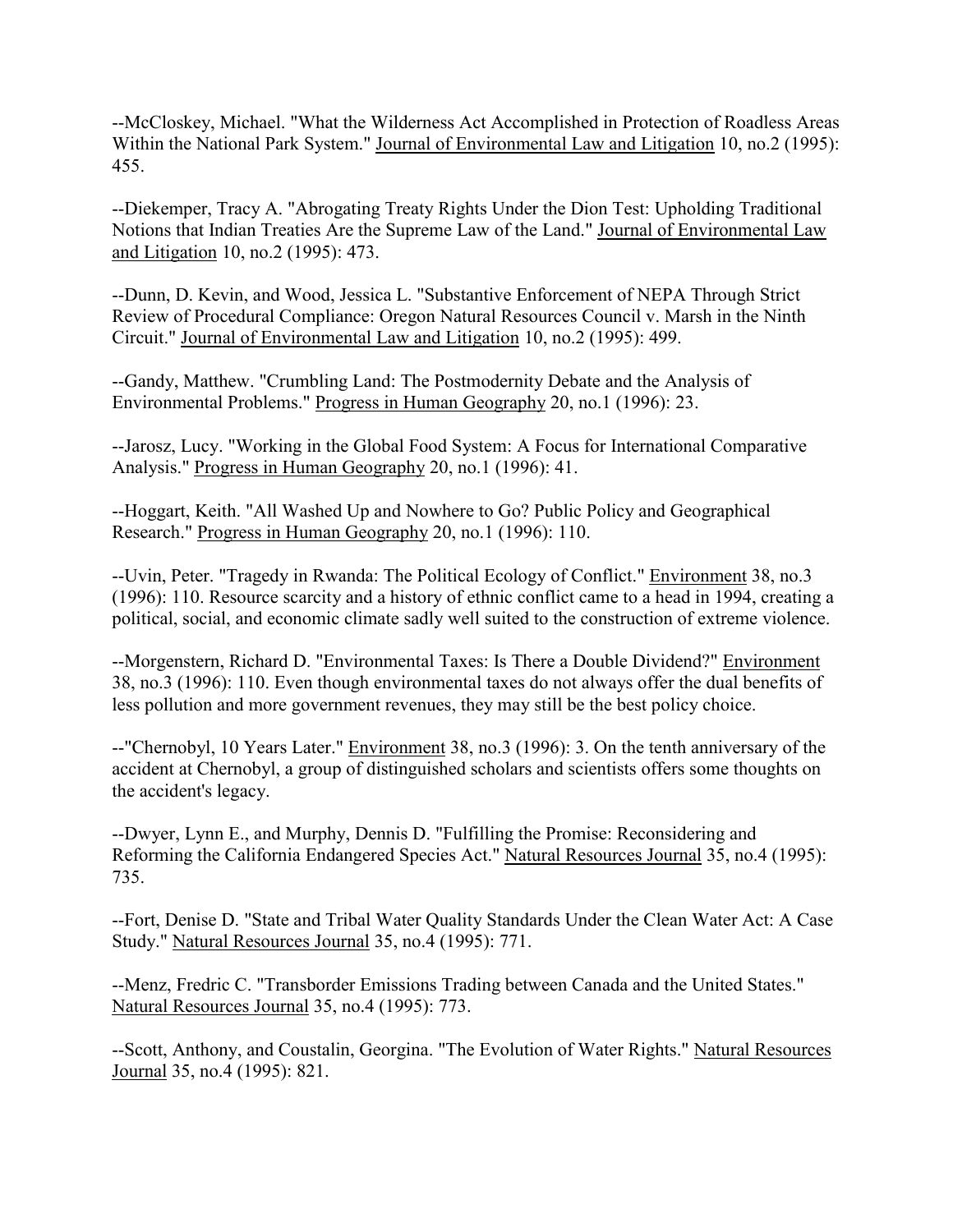--Bada, Cheryl. "Federal Agency Management Plans Are `Ongoing' Actions under Endangered Species Act's Section 7: Pacific Rivers Council v. Thomas and Northwest Forest Resources Council." Natural Resources Journal 35, no.4 (1995): 981.

--Mojtabai, Cyndi. "Arsenic and Old Lace: The EPA Should Not Have Approved a Water Quality Standard for Arsenic That Is Below Natural Background Levels in City of Albuquerque v. Browner." Natural Resources Journal 35, no.4 (1995): 997.

--Manus, Peter M. "The Owl, the Indian, the Feminist, and the Brother: Environmentalism Encounters the Social Justice Movements." Boston College Environmental Affairs Law Review 23, no. 2 (1996): 249.

--Taylor, Ericka. "The Undergraduate Experience-Exploration in Human Ecology." Human Ecology Forum 24 (Winter 1996): 5. The college is distinguished by its community contacts, extension programs, and land-grant mission to the state. New students are introduced to these and other aspects of the college through an expanded orientation program.

--Bradburd, Daniel A. "Toward an Understanding of the Economics of Pastoralism: The Balance of Exchange Between Pastoralists and Nonpastoralists in Western Iran, 1815-1975." Human Ecology Forum 24 (Winter 1996): 1.

--Meir, Avinoam, and Tsoar, Haim. "International Borders and Range Ecology: The Case of Bedouin Transborder Grazing." Human Ecology Forum 24 (March 1996): 39.

--Matzke, Gordon Edwin, and Nabane, Nontokozo. "Outcomes of a Community Controlled Wildlife Utilization Program in a Zambezi Valley Community." Human Ecology Forum 24 (Winter 1996): 65.

--OConnor (O'Conner), Martin, ed. Is Capitalism Sustainable? Political Economy and the Politics of Ecology. New York: Guilford Publications, 1994. 283 pages. Paperback \$17.95.

--Leff, Enrique. Green Production: Toward an Environmental Rationality. New York: Guilford Publications, 1995. 168 pages. Paperback \$16.95. Part of the Democracy and Ecology series published in conjunction with "Capitalism, Nature, Socialism: A Journal of Socialist Ecology."

--Luccarelli, Mark. Lewis Mumford and the Ecology Region: The Politics of Planning. New York: Guilford Publications, 1995. 230 pages. \$26.95. Both historical and theoretical perspectives, the development of Mumford's thought on regional planning, focusing on his pioneering concept of an ecologically-based region. How he attempted to turn his ideas into reality through the Regional Planning Association of America.

Animal Law is the only law review exclusively devoted to animals and the law. It is in its second issue, is published by the Northwestern (Oregon) School of Law, and is sponsored by the Animal Legal Defense Fund. Address: Animal Law, 10015 S.W. Terwilliger Blvd., Portland, Oregon 97219 USA. Phone: 503/768-6798.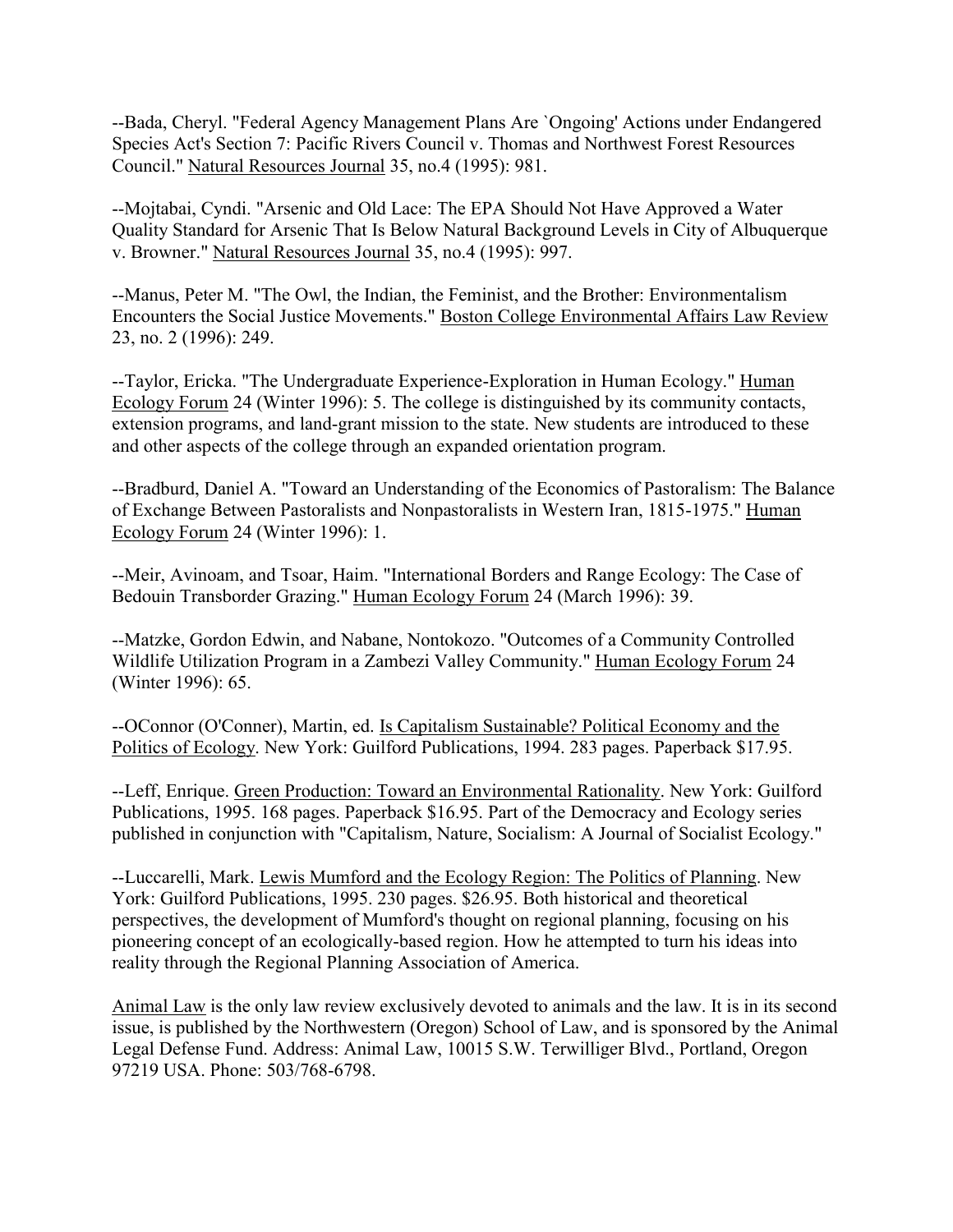Camas: An Environmental Journal is published by the Environmental Studies Department, University of Montana, with a focus on the Northern Rocky Mountains. In addition to critical articles, the journal publishes poetry, photography, and artwork. Contact: Rick Stern, Editor, Environmental Studies Department, University of Montana, Missoula, MT 59812 USA.

Ecumene: A Journal of Environment, Culture, Meaning is published by geographers and others in the U.K., now in its third year. Sample articles in the April 1996 issue (vol. 3, no. 2): Sarah Green and Mark Lemon, "Perceptual Landscapes in Agrarian Systems: Degradation Processes in North-western Epirus and the Argolid Valley, Greece" (whether environmental changes are regarded as degradation at all is dependent on the perspectives with which such changes are regarded); Robin Doughty, "Not a Koala in Sight: Promotion and Spread of Eucalyptus" (on the transforming of native forests in India, Spain, Portugal, Chile, and Brazil into giant eucalyptus plantations. Eucalyptus is now grown in about 100 nations, for timber and pulp, one of the world's most successful plant migrants. But often there are substantial environmental losses in result, both to ecosystems and to local people.) Unfortunately, the journal is not cheap: \$ 73 per year for individuals, \$ 209 institutions. Editors are: Denis Cosgrove, Department of Geography, Royal Holloway, University of London, UK, and James S. Duncan, Department of Geography, Syracuse University, USA.

--Linden, Eugene. "Global Fever." Time, July 8, 1996, pp. 56-57. Climate change threatens more than megastorms, floods, and droughts. The real peril may be disease. Bugs, germs, and other pests may thrive.

--Gorman, Christine. "What's It Worth to Find a Cure?" Time, July 8, 1996, p. 53. Animal rights versus AIDS research. Whose life is more precious? Box story.

--Merchant, Carolyn, ed. Ecology: Key Concepts in Critical Theory. Atlantic Highlands, NJ: Humanities Press, 1994. 35 selections, reprints of previously published articles, organized in seven sections: (1) Critical Theory and the Domination of Nature, (2) Environmental Economics and Politics, (3) Deep, Social, and Socialist Ecology, (4) Ecofeminism, (5) Environmental Justice, (6) Spiritual Ecology, and (7) Postmodern Science. "Domination is one of our century's most fruitful concepts for understanding human-human and human-nature relationships. The theme of domination and its reversal through liberation unites critical theorists and environmental philosophers whose work spans the twentieth century. When the domination of nonhuman nature is integrated with the domination of human beings and the call for environmental justice, Critical Theory instills the environmental movement with ethical fervor" (p. 1). Merchant teaches environmental history, philosophy, and ethics in the Department of Environmental Science, Policy, and Management, University of California, Berkeley.

--Pennisi, Elizabeth. "Sorcerers of the Sea." Bioscience 46, no.4 (1996): 236. Making microbes do our dirty work.

--Baker, Beth. "Building a Better Oyster." Bioscience 46, no.4 (1996): 240. Scientists use biotechnology to produce a steady supply of a favorite seafood.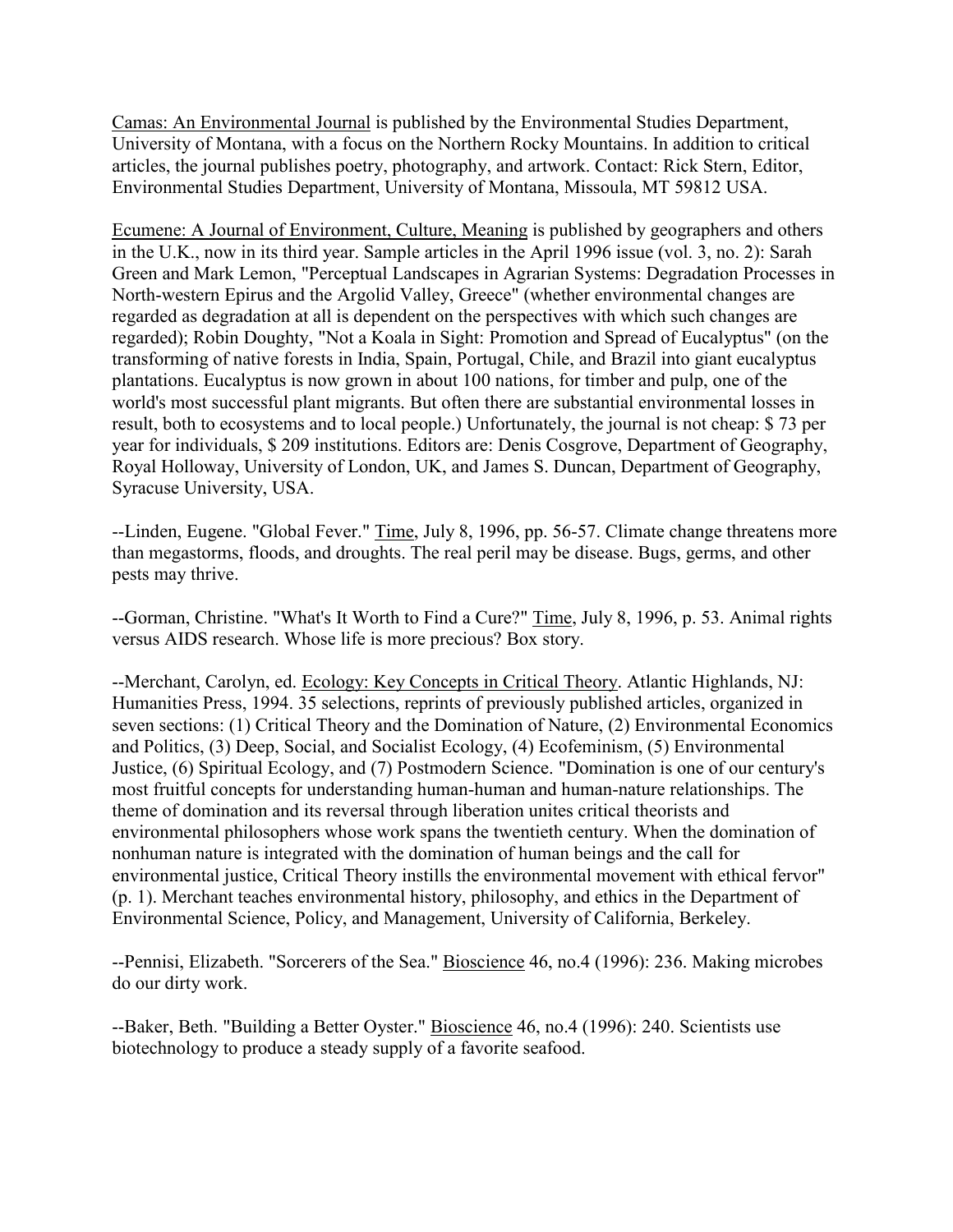--Tangley, Laura. "Ground Rules Emerge for Marine Bioprospectors." Bioscience 46, no.4 (1996): 245. Developers of natural products juggle potential profits and fairness.

--Radmer, Richard J. "Algal Diversity and Commercial Algal Products." Bioscience 46, no.4 (1996): 263. New and valuable products from diverse algae may soon increase the already large market for algal products.

--Carte, Brad K. "Biomedical Potential of Marine Natural Products." Bioscience 46, no.4 (1996): 271. Marine organisms are yielding novel molecules for use in basic research and medical applications.

--Baker, Beth. "Washington Watch: The Nation's Seed Bank Could Use Some Congressional Cash." Bioscience 46, no.4 (1996): 288.

--Arp, William, III; and Kenny, Christopher. "Black Environmentalism in the Local Community Context." Environment and Behavior 28, no.3 (1996): 267.

--Binney, Stephen E.; Mason, Robert; and Detweiler, John H. "Credibility, Public Trust, and the Transport of Radioactive Waste Through Local Communities." Environment and Behavior 28, no.3 (1996): 283.

--Davidson, Debra J., and Freudenburg, William R. "Gender and Environmental Risk Concerns: A Review and Analysis of Available Research." Environment and Behavior 28, no.3 (1996): 302.

--DeYoung (De Young), Raymond. "Some Psychological Aspects of Reduced Consumption Behavior: The Role of Intrinsic Satisfaction and Competence Motivation." Environment and Behavior 28, no.3 (1996): 358.

--Barro, Susan C.; Manfredo, Michael J.; and Peterson, George L. "Examination of the Predictive Validity of CVM (Contingent Valuation) Using an Attitude-Behavior Framework." Society and Natural Resources 9, no.2 (1996): 111.

--Dearden, Philip; Chettamart, Surachet; and Tankanjana, Noppawan. "National Parks and Hill Tribes in Northern Thailand: A Case Study of Doi Inthanon." Society and Natural Resources 9, no.2 (1996): 125.

--Corkran, Robert E. "Quality of Life, Mining, and Economic Analysis in a Yellowstone Gateway Community." Society and Natural Resources 9, no.2 (1996): 143.

--Vandergeest, Peter. "Mapping Nature: Territorialization of Forest Rights in Thailand." Society and Natural Resources 9, no.2 (1996): 159.

--Redifer, John., and Davis, Sandra. "Building Regimes in Groundwater Policy: Contaminating the Message." Society and Natural Resources 9, no.2 (1996): 177.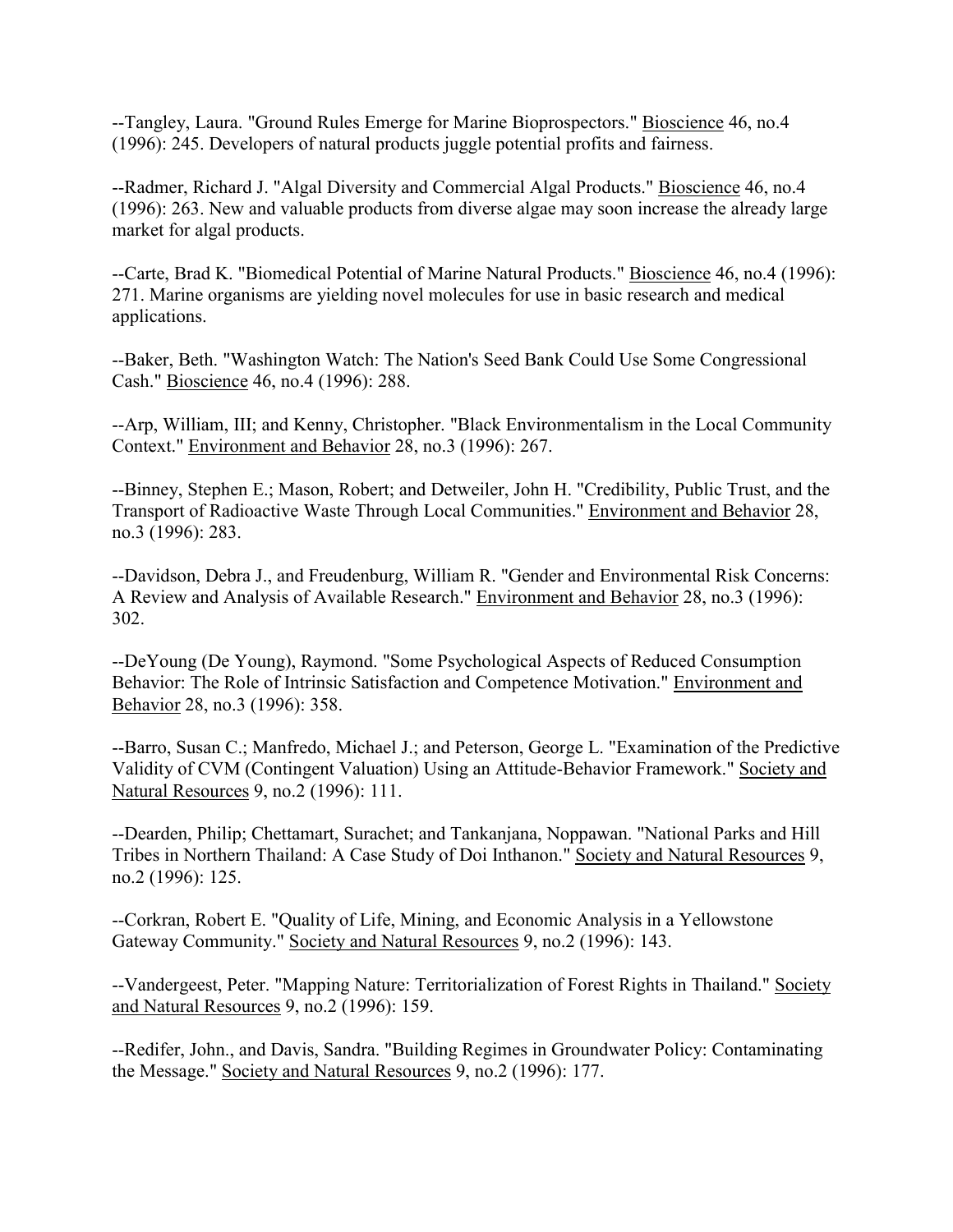--Bailey, Conner, and Pomeroy, Caroline. "Resource Dependency and Development Options in Coastal Southeast Asia." Society and Natural Resources 9, no.2 (1996): 191

--Burnett, G.W.; Joulie-Kuttner, Regine; and wa Kang'ethe, Kamuyu. "A Willing Benefactor: An Essay on Wilderness in Nilotic and Bantu Culture." Society and Natural Resources 9, no.2 (1996): 201.

Stevens, Jane Ellen. "It's a Jungle in There." Bioscience 46, no.5 (1996): 314. Oral ecologists find the warm, moist human mouth a microhabitat in which benign creatures dominate and terrible ones lurk.

--Ostfeld, Richard S.; Jones, Clive G.; and Wolff, Jerry O. "Of Mice and Mast." Bioscience 46, no.5 (1996): 323. Ecological connections in eastern deciduous forests.

--Easter-Pilcher, Andrea. "Implementing the Endangered Species Act." Bioscience 46, no.5 (1996): 355. Assessing the listing of species as endangered or threatened.

--Cheever, Federico. "The Road to Recovery: A New Way of Thinking About the Endangered Species Act." Ecology Law Quarterly 23, no.1 (1996): 1.

--Mazza, Mia Anna. "The New Evidentiary Privilege for Environmental Audit Reports: Making the Worst of a Bad Situation." Ecology Law Quarterly 23, no.1 (1996): 79.

--Torres, Gerald. "Taking and Giving: Police Power, Public Value, and Private Right." Environmental Law 26, no.1 (1996): 1. A discussion of the relationship between property as a social artifact and law, and why this relationship is misunderstood. The political and narrative techniques used by property rights advocates and the current state of takings jurisprudence. Torres voices strong concern regarding the political and social values at stake in the struggle to define "property rights."

--Freyfogle, Eric T. "Water Rights and the Common Wealth." Environmental Law 26, no.1 (1996): 27. Freyfogle takes issue with the view that water marketing should be the primary tool to meet new needs for water in the West and to bring an end to the most environmentally damaging water uses. Recognizing that market reasoning only perpetuates the view that nature is merely a collection of resources, existing chiefly to serve human needs and easily shifted from place to place, Freyfogle encourages lawmakers to react by making the beneficial-use requirement a more meaningful construct.

--Poisner, Jonathan. "A Civic Republican Perspective on the National Environmental Policy Act's Process for Citizen Participation." Environmental Law 26, no.1 (1996): 53. Civic republicans advocate a model of democratic participation that requires broad public participation in a deliberative decision-making process to arrive at a "common good." Poisner advances this model by reviewing the citizen participation provisions of the National Environmental Policy Act and developing criteria that would enable citizens to take a more active role in fulfilling the Act's requirements.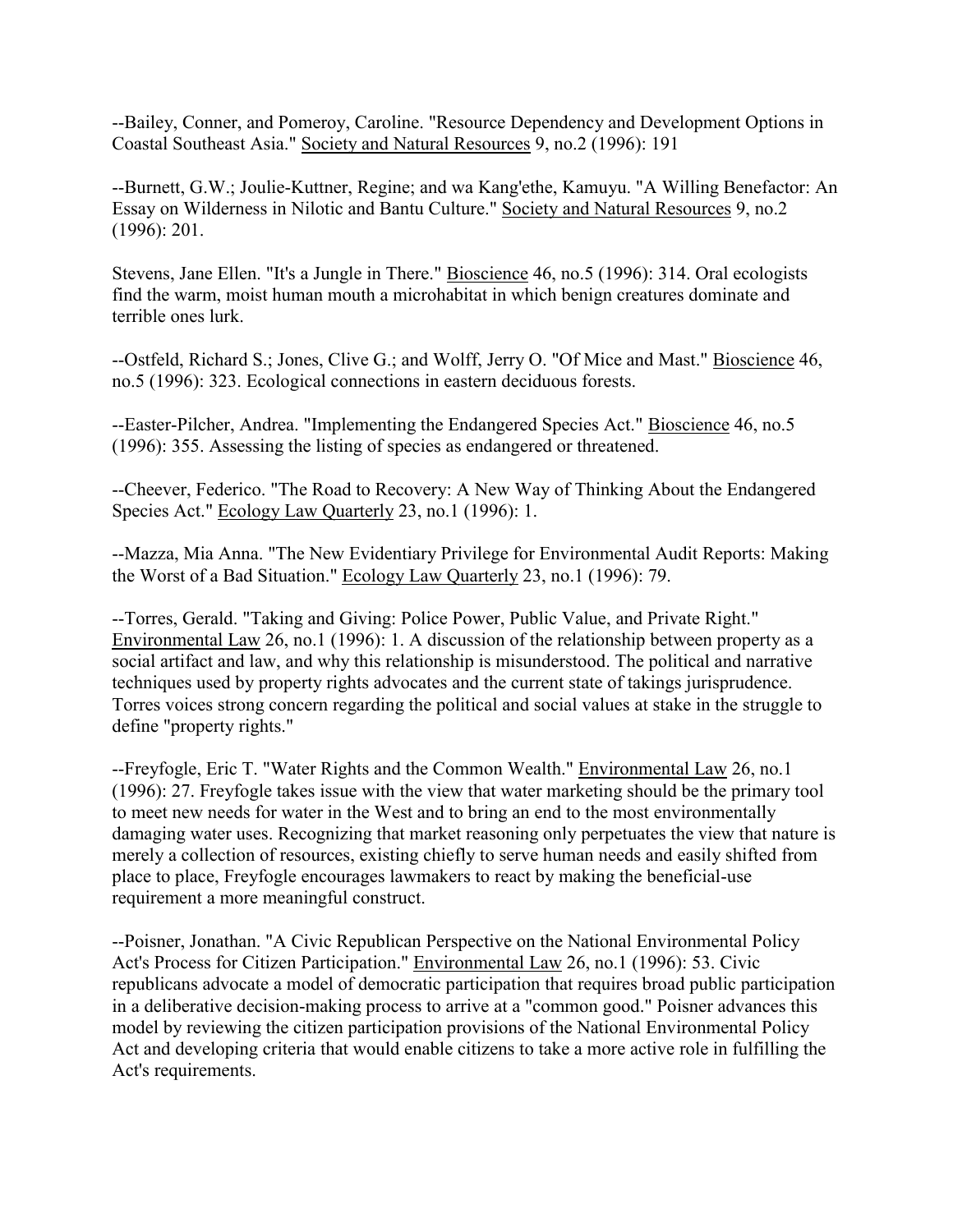--Schmidt, Robert J., Jr. "International Negotiations Paralyzed by Domestic Politics: Two-Level Game Theory and the Problem of the Pacific Salmon Commission." Environmental Law 26, no.1 (1996): 95. An in-depth look at the failed negotiations between Canada and the United States over the harvesting of Pacific salmon. Relying upon models of two-level game theory in the arena of international negotiations, Schmidt provides insight into the "why" of the current impasse and the "how" of resolving it. Schmidt concludes that resolution of the salmon allocation dispute between the United States and Canada may depend on first resolving domestic disputes between the State of Alaska and the States of Oregon and Washington.

--Blumm, Michael C. "Seven Myths of Northwest Water Law and Associated Stories." Environmental Law 26, no.1 (1996): 141. Blumm debunks seven common myths that have long hampered a full understanding of water rights allocation in the Northwest.

--Getches, David H. "Changing the River's Course: Western Water Policy Reform." Environmental Law 26, no.1 (1996): 157. With the Columbia River unable to support healthy salmon populations, Getches suggests that traditional instruments of water policy in the West- the beneficial use requirement of the prior appropriation doctrine and the idea of watershed management--can be reformed, with a community-based approach, to cure many of the Columbia's ills.

--Benson, Reed D. "A Watershed Issue: the Role of Streamflow Protection in Northwest River Basin Management." Environmental Law 26, no.1 (1996): 175. Benson examines how watershed protection efforts have become popular in the Northwest, as governments at all levels have found reasons to embrace them. He concludes that although these efforts promise a holistic approach to environmental problems, Western water law and politics may prevent them from addressing a key need of healthy watersheds: adequate instream flows.

--Crammond, James D. "Leasing Water Rights for Instream Flow Uses: A Survey of Water Transfer Policy, Practices, and Problems in the Pacific Northwest." Environmental Law 26, no.1 (1996): 225. A comprehensive review of instream water right leasing in the Pacific Northwest. Legal hurdles, combined with uncertainty over monitoring and enforcement of instream rights, limit lease opportunities in some watersheds, but lease markets are developing as parties gain experience and as information about opportunities, benefits, and results accumulate. --Whidden, Shawna Marie. "The Hanford Reach: Protecting the Columbia's Last Safe Haven for Salmon." Environmental Law 26, no.1 (1996): 265. The Hanford Reach of the Columbia River is home to the largest naturally spawning population of fall chinook salmon in the Columbia River Basin. Whidden discusses the factors that have contributed to the success of this species and compares the legal strategies and political opportunities for providing permanent protection to the Hanford Reach.

--Ellis, Joy. "Drafting from an Overdrawn Account: Continuing Water Diversions from the Mainstem Columbia and Snake Rivers." Environmental Law 26, no.1 (1996): 299. Ellis analyzes restrictions on diversions of mainstream Columbia River flows in Washington, Oregon, and Idaho. She concludes that, while the moratoria recently imposed by the three states will contribute to the recovery of threatened and endangered salmon species, state agencies must do more to protect instream flow from further water appropriation activity.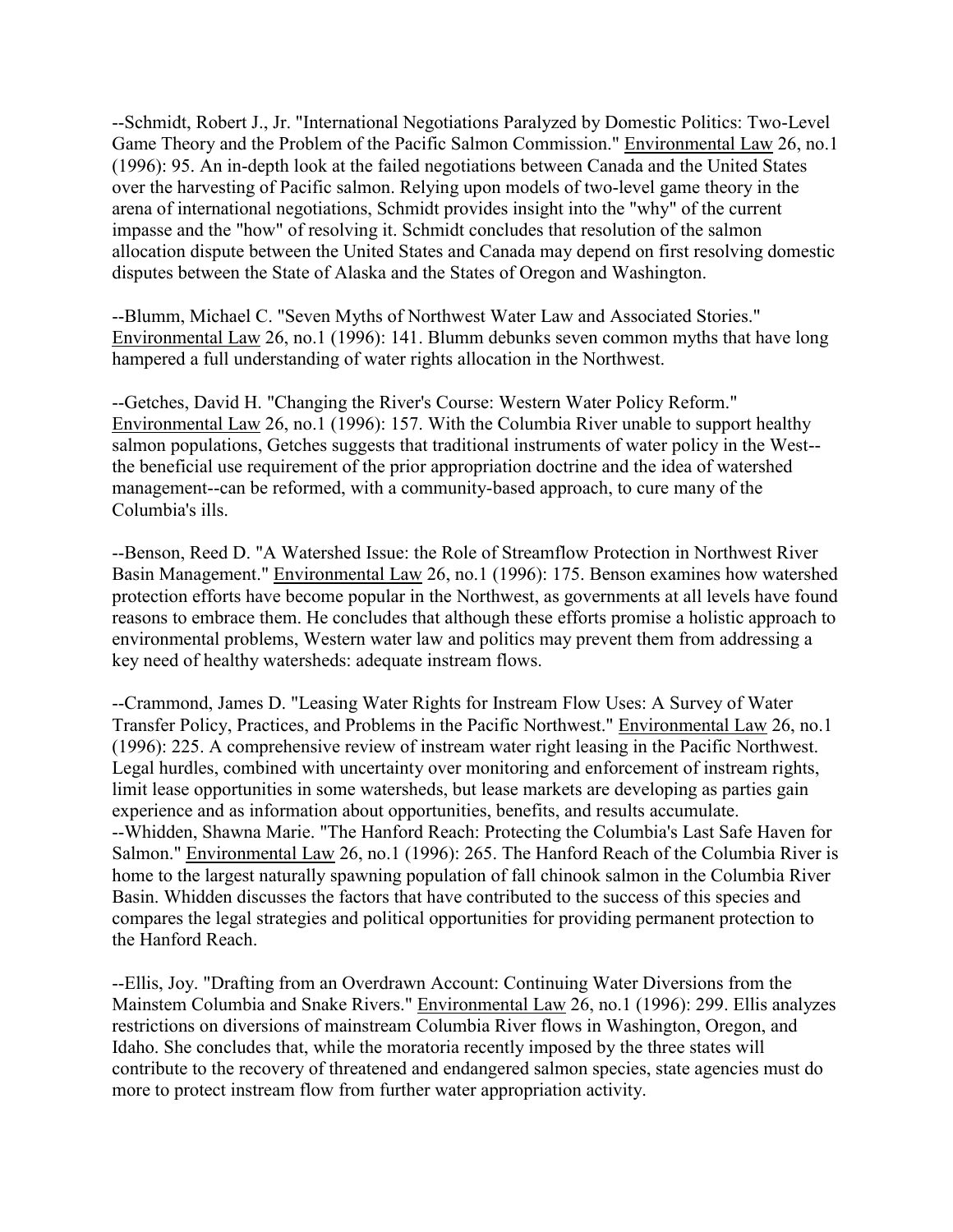--Austin, Susan A. "Tradable Emissions Programs: Implications Under the Takings Clause." Environmental Law 26, no.1 (1996): 323. Tradable emissions programs are an innovative, market-based alternative to the traditional command-and-control method of air pollution regulation. Austin explores whether tradable emissions programs could render the government vulnerable to a Fifth Amendment takings claim should subsequent government actions decrease or destroy the value of tradable emissions permits.

--Craig, Robin Kundis. "Of Fish, Federal Dams, and State Protections: A State's Options Against the Federal Government for Dam-Related Fish Kills on the Columbia River." Environmental Law 26, no.1 (1996): 355. Craig examines the possible means for states to bring claims against the federal government for dam-related fish kills. She explores the federal government's sovereign immunity and the interaction between the states' and federal government's interests in the Columbia River Basin. Craig argues in favor of a strict liability remedy against the federal government so that states may obtain damages for the fish kills.

--Morris, Douglas D. "Alabama-Tombigbee Rivers Coalition v. Department of Interior: Giving Sabers to a `Toothless Tiger,' the Federal Advisory Committee Act." Environmental Law 26, no.1 (1996): 393. Morris critiques the Eleventh Circuit's decision in Alabama-Tombigbee Rivers Coalition v. Department of Interior. With a review of the Federal Advisory Committee Act and the law of injunctions, Morris concludes that the court erred in enjoining agency consideration of information submitted by a committee that had acted in violation of FACA.

--Norris-York, Dover A. "The Federal Advisory Committee Act: Barrier or Boon to Effective Natural Resource Management." Environmental Law 26, no.1 (1996): 419. Norris-York analyzes the role of the Federal Advisory Committee Act in the management of natural resources by reviewing pertinent case law and examining its application to the Department of the Interior's Rangeland Management Plan. Finding the status quo inadequate, Norris-York concludes with suggestions for achieving more meaningful public participation in natural resource management issues.

--Hatfield, Mark O. " Consensus in the Klamath." Environmental Law 26, no.1 (1996): 447. Senator Hatfield describes the success of a southern Oregon citizens' group in reaching solutions to natural resources issues in that region.

--Church, Jill Howard. "In Focus: How the Media Portray Animals." The Animals' Agenda 16, no.1 (1996): 24. How often the media portray animals (and their defenders) as violent and negative. For every program like "The Simpsons" that promotes animal rights, too many reinforce harmful attitudes. But viewers can help turn the tide.

--MacDonald, Mia. "AHIMSA With Attitude: An Interview With Maneka Gandhi." The Animals' Agenda 16, no.1 (1996): 30. Maneka Gandhi, a member of a famous family, describes what it's like to be an animal rights advocate and environmentalist in India. "I became the Minister for Environment and found the word `environment' was misspelled on the Ministry's letterhead!".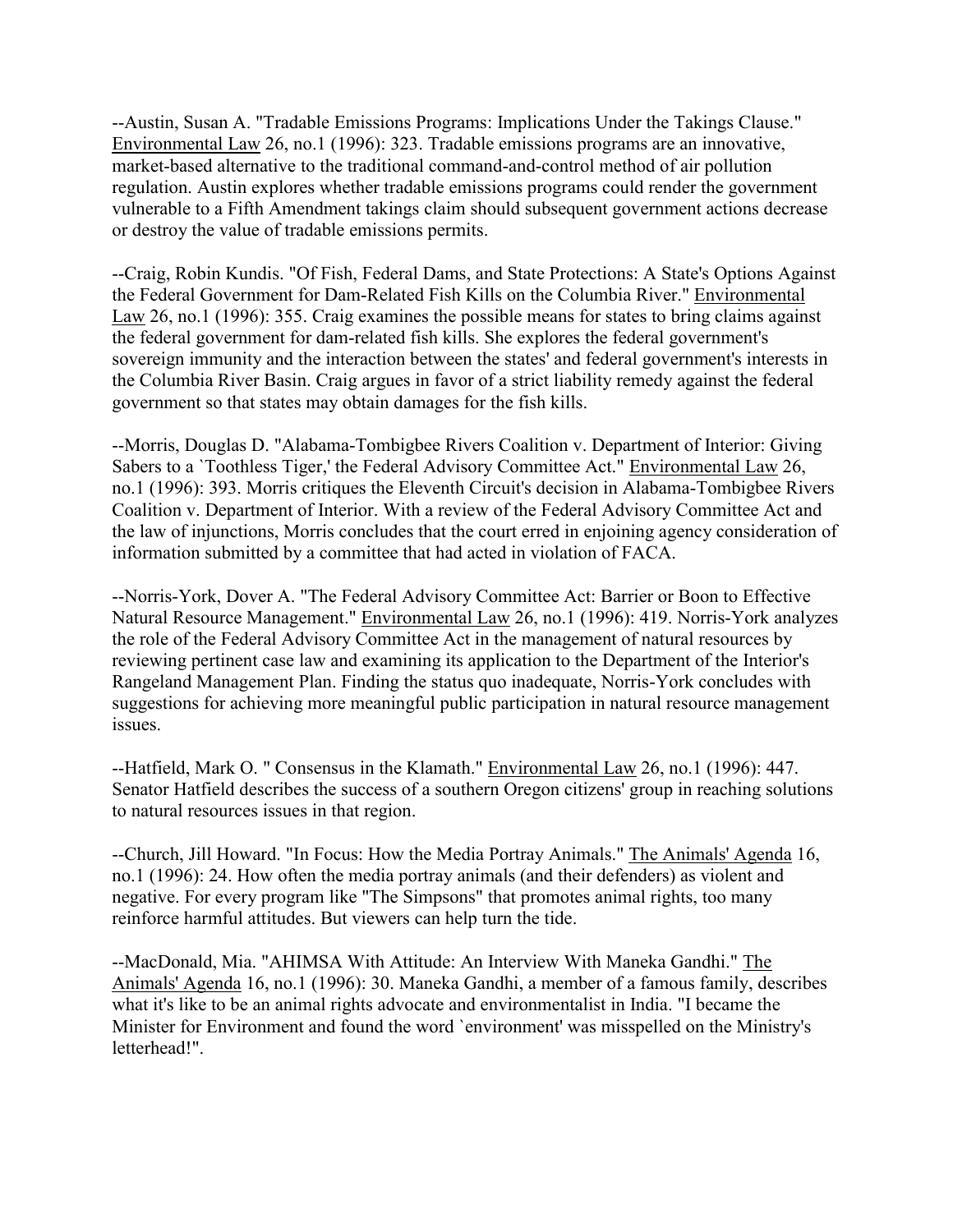--Davidson, Davy. "Toward Kinship `Compassionate Communication.'" The Animals' Agenda 16, no.1 (1996): 40. Yelling anti-fur epithets at someone wearing a fur coat is often not effective. Although an angry confrontation may be cathartic for the activist, an empathetic approach offers a better change to convert someone. "Compassion is practical because it is the best method to open hearts and change minds." And it begins with self-acceptance.

--Markarian, Mike. "Bowhunting: Culling or Crippling?" The Animals' Agenda 16, no.1 (1996): 17.

--Polunin, Nicholas. "Editorial: Humans' Real Place on Earth." Environmental Conservation 22, no.4 (1995): 289.

--Gandhi, Indira. "A Politician's Views on Why We Are Not Saving Our World." Environmental Conservation 22, no.4 (1995): 290.

--Batisse, Michel. "New Prospects for Biosphere Reserves." Environmental Conservation 22, no.4 (1995): 367.

--Upreti, D. K. "Loss of Diversity in Indian Lichen Flora." Environmental Conservation 22, no.4 (1995): 361.

--Mukasa, Edward E. S. "Environmental Activities and Prospects in Uganda." Environmental Conservation 22, no.4 (1995): 368.

--Nkwanga, David. "The Uganda Biosphere Club." Environmental Conservation 22, no.4 (1995): 369.

--McCammon, Antony L. T. "Banking Responsibility and Liability for the Environment: What Are Banks Doing." Environmental Conservation 22, no.4 (1995): 297.

--Hilton, Michael J., and Manning, Sarah S. "Conversion of Coastal Habitats in Singapore: Indications of Unsustainable Development." Environmental Conservation 22, no.4 (1995): 307.

--Alam, Mohammed K.; Mirza, Muhammad R.; and Maughan, O. Eugene. "Constraints and Opportunities in Planning for the Wise Use of Natural Resources in Developing Countries: Example of a Hydropower Project." Environmental Conservation 22, no.4 (1995): 352.

--Geltman, Elizabeth Glass. "Recycling Land: Encouraging the Redevelopment of Contaminated Property." Natural Resources and Environment 10, no.4 (1996): 3.

--Nightingale, Paul C. "Negotiating Contracts for the Purchase and Sale of Contaminated Property." Natural Resources and Environment 10, no.4 (1996): 11.

--Italiano, Michael L.; Pomeroy, Christopher D.; and Torney, John R. "Environmental Due Diligence During Mergers and Acquisitions." Natural Resources and Environment 10, no.4 (1996): 17.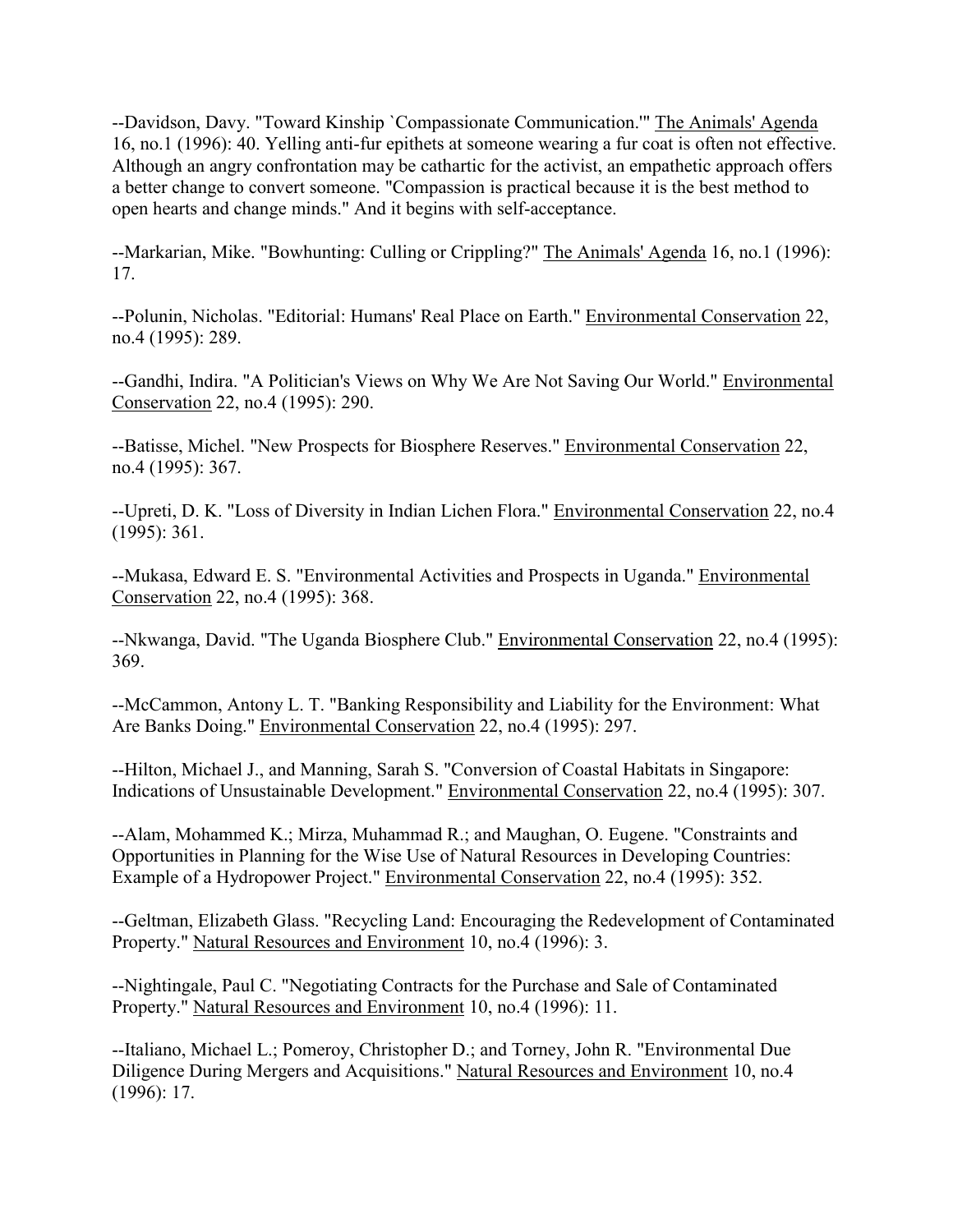--Unterberger, Glenn L. "Let's Make a Deal: Transferring Pollution-Reduction Credits." Natural Resources and Environment 10, no.4 (1996): 28.

--Boman, Carol R. "Ethics and the Transactional Attorney: Confronting Reality in an Imperfect World." Natural Resources and Environment 10, no.4 (1996): 38.

--Freedman, William H., and Fu, Jacqueline C. "Environmental Issues Affecting Business Transactions in Taiwan." Natural Resources and Environment 10, no.4 (1996): 43.

--Wolfson, Paulette S.; Loyd, Melissa E.; and Hernandez, Monica Jara. "Mexican Environmental Regulations: How They Affect Your Business Decisions." Natural Resources and Environment 10, no.4 (1996): 48.

--Saunders, Todd. "Ecology and Community Design: Lessons from Northern European Ecological Communities." Alternatives 22, no.2 (1996): 24. Ten recommendations for community designers and others wishing to translate ecological community theory into practice.

--Gibson, Robert. "Two Proposals for Canadian Sustainable Communities." Alternatives 22, no.2 (1996): 23.

--Hancock, Trevor. "Three Canadian Efforts to Link `Healthy' and 'Sustainable.'" Alternatives 22, no.2 (1996): 21.

--Hancock, Trevor. "Healthy, Sustainable Communities: Concept, Fledging Practice, and Implications for Governance." Alternatives 22, no.2 (1996): 18. The well-being of the planet in the coming century will be decided to a significant degree by cities and their citizens.

--Newman, Peter. "Greening the City: The Ecological and Human Dimensions of the City Can Be Part of Town Planning." Alternatives 22, no.2 (1996): 10. Making our cities more liveable entails making them both greener and more convivial--an opportunity to revitalize a rich tradition from the pre-modern era.

--Adams, John. "Cost Benefit Analysis: The Problem, Not the Solution." The Ecologist 26, no.1 (1996): 2.

--Curtis, Mark. "The Ambiguities of Power: British Foreign Policy Since 1945." The Ecologist 26, no.1 (1996): 5. Britain's dealings with the Third World are generally assumed to be motivated by a desire to promoting democracy, human rights and economic well-being. However, a close scrutiny of Britain's foreign policy since 1945 reveals a very different story. Far from being benevolent, Britain has consistently contributed to economic and political oppression.

--Mitchell, Timothy. "The Use of an Image: America's Egypt and the Development Industry." The Ecologist 26, no.1 (1996): 19. USAID and other development agencies typically portray Egypt as the narrow valley of the River Nile hemmed in by the desert and crowded with rapidlymultiplying millions of inhabitants, a picture which enables Egypt's poverty to be ascribed to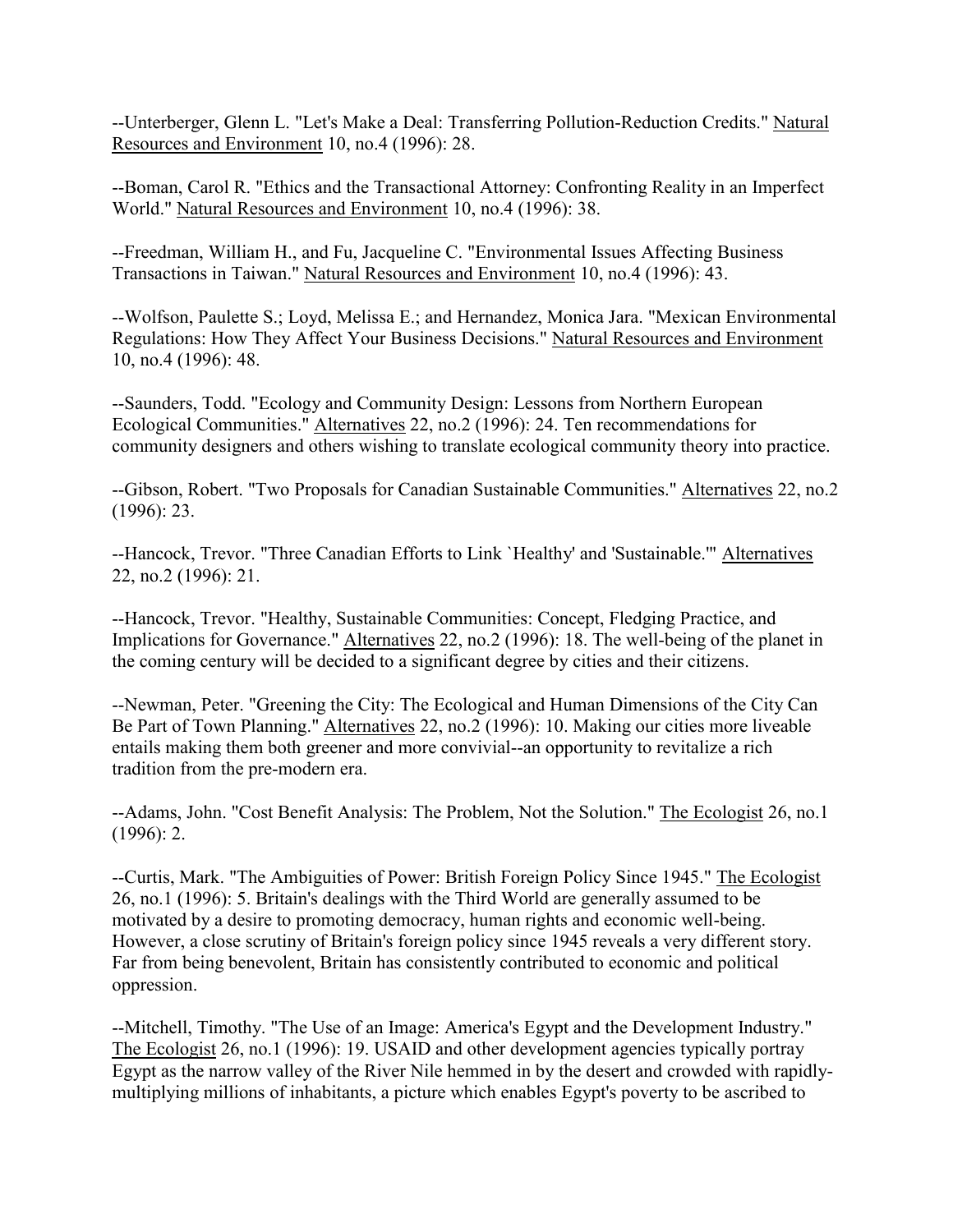demography and geography. Such an image obscures the political and social inequalities that underlie Egypt's inability to feed itself. It also hides the role that USAID plays in the promotion of policies framed to support US domestic issues.

--Nagiecki, Janusz. "Bread and Freedom: Agriculture in Poland." The Ecologist 26, no.1 (1996): 13. During the Communist era, Poland's farmers successfully resisted efforts to collectivize agriculture. As a result, small, family farms are still the norm in Poland and chemical use is rare. But market liberalization now threatens to succeed where Communism failed. In the name of increased "efficiency", the government--following the advice of the World Bank, IMF and other development agencies--aims to displace the peasantry with large, specialized farms geared towards export.

--Zhang, Daowei. "State Property Rights Laws: What, Where, and How?" Journal of Forestry 94, no.4 (1996): 10.

--Bourland, Thomas R., and Stroup, Richard L. "Rent Payments as Incentives: Making Endangered Species Welcome on Private Lands." Journal of Forestry 94, no.4 (1996): 18.

--Adams, Paul W., and Hairston, Anne B. "Calling All Experts: Using Science to Direct Policy." Journal of Forestry 94, no.4 (1996): 27.

--Lautenschlager, R. A. "Identify the Specifics: A Biopolitical Approach for Establishing Research Priorities." Journal of Forestry 94, no.4 (1996): :31.

--Flick, Warren A.; Tufts, Robert A.; and Zhang, Daowei. "Sweet Home as Forest Policy." Journal of Forestry 94, no.4 (1996): 4. The U. S. Supreme Court Sweet Home Court Decision and its impact on forest policy.

--Kennedy, Elizabeth T.; Costa, Ralph; and Smathers, Webb M., Jr. "Economic Incentives: New Directions for Red-Cockaded Woodpecker Habitat Conservation." Journal of Forestry 94, no.4 (1996): 22.

--McKibben, Bill. "More Thoughts on Common Ground with Conservatives." Wild Earth 6, no.1  $(1996): 7.$ 

--Randorf, Gary. "An Arctic Dream--Torngat National Park." Wild Earth 6, no.1 (1996): 27.

--Stager, Curt. "Update on the Ecological Condition of Adirondack Lakes." Wild Earth 6, no.1 (1996): 29.

--Sheehan, John F. "Acid Rain Still a Scourge in Adirondacks." Wild Earth 6, no.1 (1996): 34.

--Mueller, Robert. "Central Appalachian Plant Distributions and Forest Types." Wild Earth 6, no.1 (1996): 37.

--Haupt, Lyanda. "Feathers and Fossils." Wild Earth 6, no.1 (1996): 44.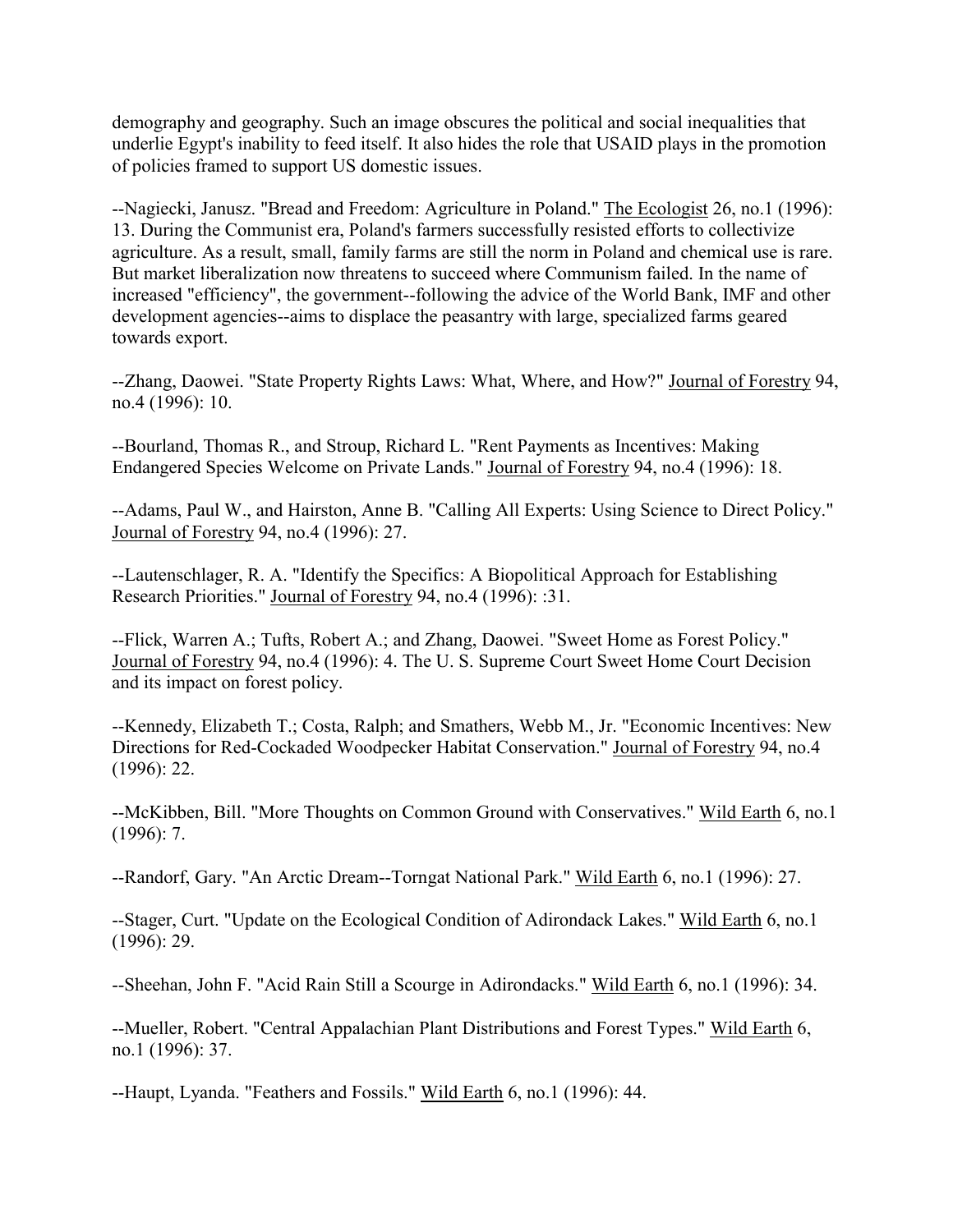--Tokar, Brian. "Biotechnology vs. Biodiversity." Wild Earth 6, no.1 (1996): 50.

--Mills, Stephanie. "The Leopolds' Shack." Wild Earth 6, no.1 (1996): 56.

--Soulé, Michael E. "Are Ecosystem Processes Enough?" Wild Earth 6, no.1 (1996): 61.

--Sayen, Jamie. "Limitations of Conservation Easements." Wild Earth 6, no.1 (1996): 77.

--McNally, Mary. "Indian Reservations, Solid Waste and Development: Some Difficult Choices." Environments 23, no.3 (1996): 1.

--Robinson, Dave W., and Twynam, Dave. "Alternative Tourism, Indigenous Peoples, and Environment: The Case of Sagarmatha (Everest) National Park, Nepal." Environments 23, no.3 (1996): 13.

--Han, Ke-Tang, and Sinha, Amita. "An Empirical Study of Feng-Shui in Landscape." Environments 23, no.3 (1996): 36.

--Woodley, Stephen. "A Scheme for Ecological Monitoring in National Parks and Protected Area." Environments 23, no.3 (1996): 50.

--Stefanovic, Ingrid Leman. "Interdisciplinarity and Wholeness: Lessons from Eco-Research on the Hamilton Harbour Ecosystem." Environments 23, no.3 (1996): 74.

--Wise, Steven M. "The Legal Thinghood of Nonhuman Animals." Boston College Environmental Affairs Law Review 23, no.3 (1996): 471.

--"Empowerment Lawyering: The Role of Trial Publicity in Environmental Justice." Boston College Environmental Affairs Law Review 23, no.3 (1996): 567.

--"The Federal Lead Poisoning Prevention Program: Inadequate Guidance for an Expeditious Solution." Boston College Environmental Affairs Law Review 23, no.3 (1996): 645.

--"Dump It Here, I Need the Money: Restoration Damages for Temporary Injury to Real Property Held for Personal Use." Boston College Environmental Affairs Law Review 23, no.3 (1996): 699.

--Dixon, Thomas-Homer. "Strategies for Studying Causation in Complex Ecological-Political Systems." The Journal of Environment and Development 5, no.2 (1996): 132.

--Mumme, Stephen P., and Duncan, Pamela. "The Commission on Environmental Cooperation and the U.S.-Mexico Border Environment." The Journal of Environment and Development 5, no.2 (1996): 197.

--King, Dwight Y. "The Political Economy of Forest Sector Reform in Indonesia." The Journal of Environment and Development 5, no.2 (1996): 216.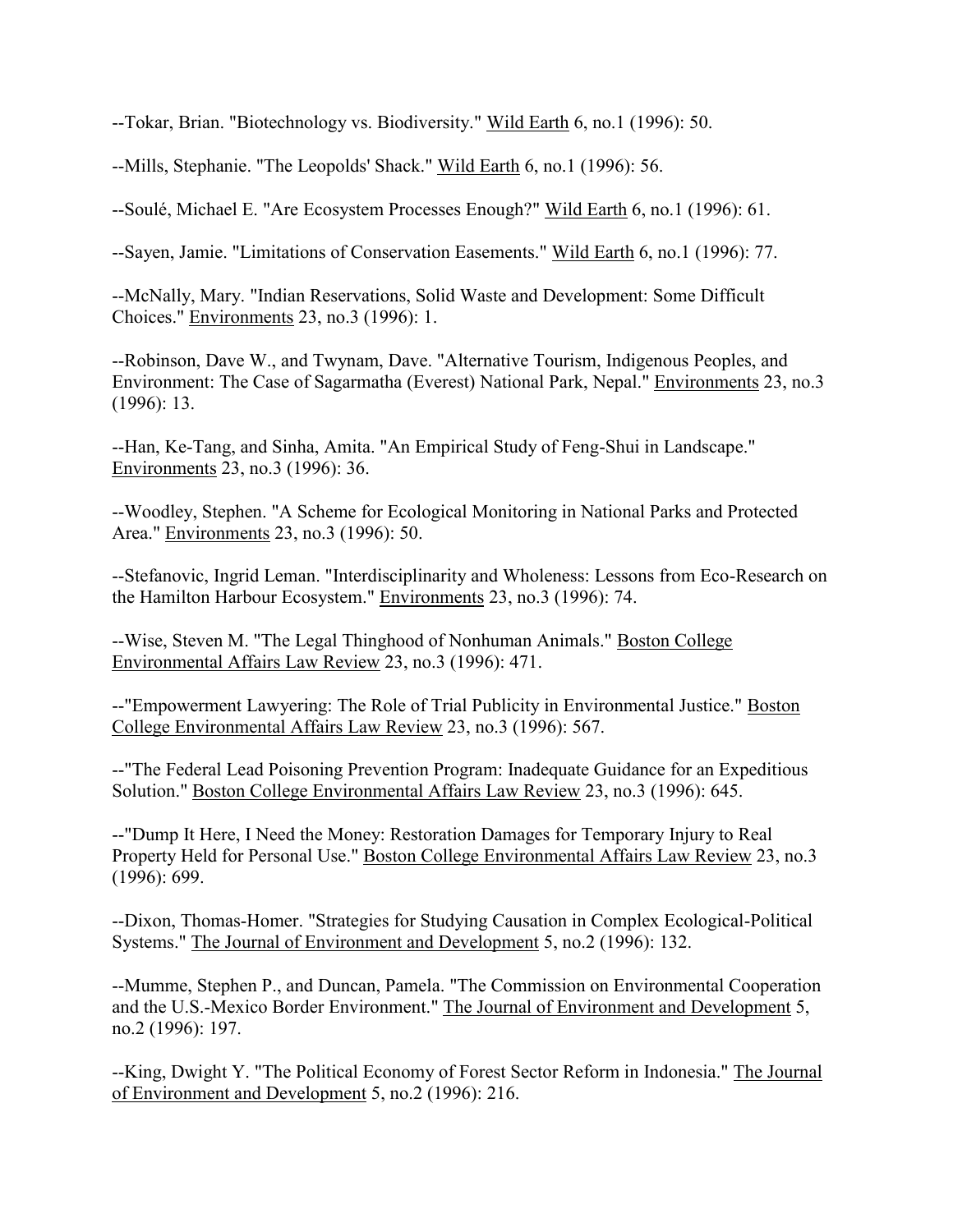--Mikosz, Jerzy. "Water Management Reform in Poland: A Step Toward Ecodevelopment." The Journal of Environment and Development 5, no.2 (1996): 233.

--Thomas, Jack Ward., and Huke, Susan. "The Forest Service Approach to Healthy Ecosystems." Journal of Forestry 94, no.8 (1996): 14.

--More, Thomas A. "Forestry's Fuzzy Concepts: An Examination of Ecosystem Management." Journal of Forestry 94, no.8 (1996): 19.

--Sedjo, Roger A. "Toward an Operational Approach to Public Forest Management." Journal of Forestry 94, no.8 (1996): 24.

--Poyck, Elizabeth A. "Environmental Indemnities: Drafting Out the Defects." Journal of Environmental Law and Practice 4, no.1 (1996): 5. Recent case law interpreting environmental indemnities and the lessons to learn from these cases.

--Onsdorff, Keith A. "What the Weitzenhoff Court Got Wrong." Journal of Environmental Law and Practice 4, no.1 (1996): 14. Even though ignorance cannot be bliss, the author argues that criminal jurisprudence should not penalize environmentally benign conduct.

--Terry, Lori A. "Clean Water Act Citizens Suits: Key Elements and Defenses." Journal of Environmental Law and Practice 4, no.1 (1996): 19. Citizens suits are on the rise, and the author explains their key elements and defenses.

--Adeola, Francis O. "Environmental Contamination, Public Hygiene, and Human Health Concerns in the Third World: The Case of Nigerian Environmentalism." Environment and Behavior 28, no.5 (1996): 614.

--Corral-Verdugo, Victor. "A Structural Model of Reuse and Recycling in Mexico." Environment and Behavior 28, no.5 (1996): 665.

--Rosegrant, Mark W., and Livernash, Robert. "Growing More Food, Doing Less Damage." Environment 38, no.7 (1996): 6. Increasing agricultural output without inflicting further damage on the environment will require major changes in policy.

--Gujja, Biksham, and Finger-Stich, Andrea. "What Price Prawn? Shrimp Aquaculture's Impact in Asia." Environment 38, no.7 (1996): 12. While it generates enormous profits, the aquaculture industry exacts a steep environmental price on coastal landscapes.

--Atkinson, Giles, and Hamilton, Kirk. "Accounting for Progress: Indicators for Sustainable Development." Environment 38, no.7 (1996): 16. Green accounting would greatly benefit from linking physical and economic data in the national income accounts and expressing environmental changes in monetary terms.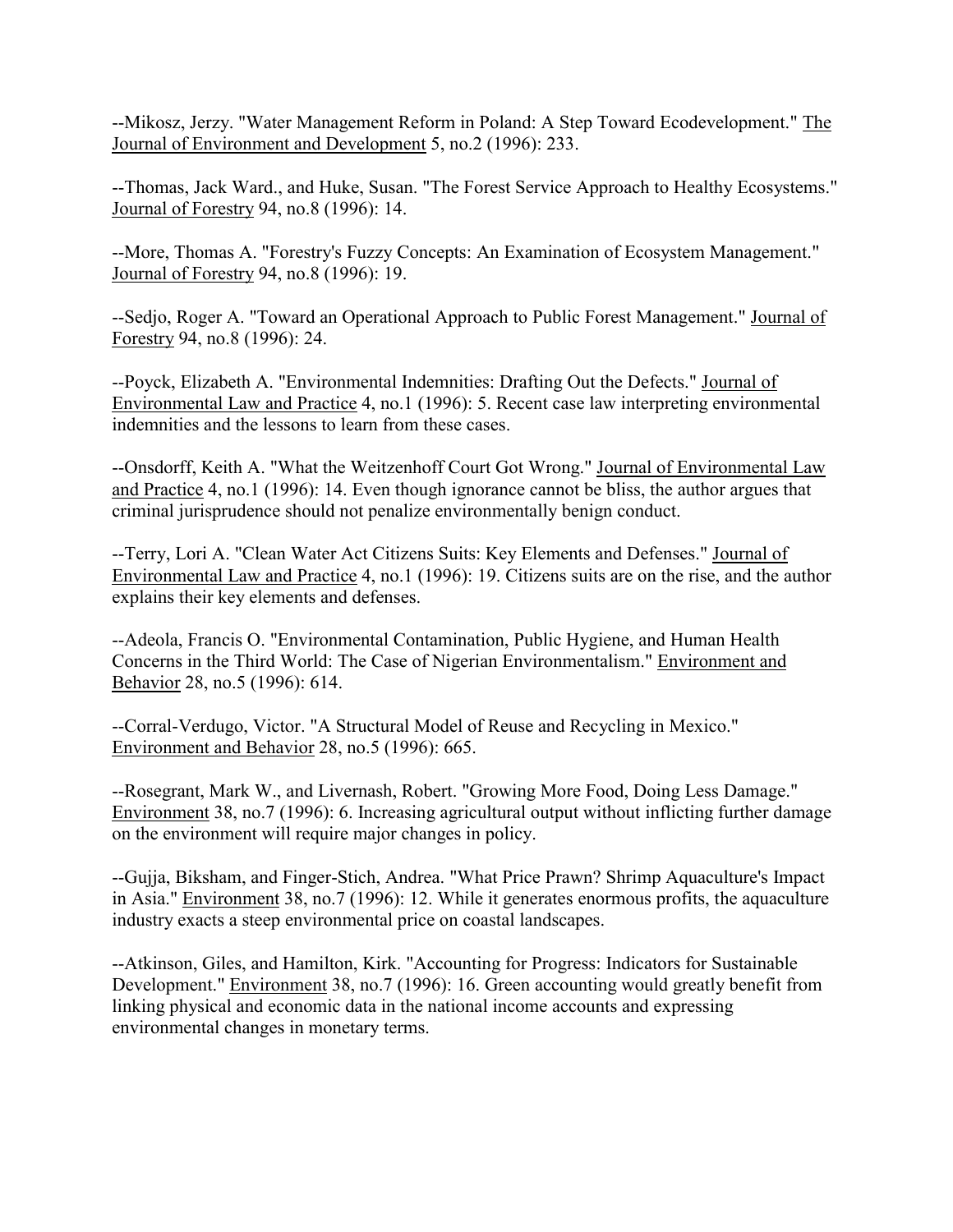--Potter, Clive. "Beyond Soil Conservation." Environment 38, no.7 (1996): 25. Current U.S. soil conservation programs are better at meeting political goals than environmental ones, according to this review of a report by the Office of Technology Assessment.

--Wiens, John A. "Oil, Seabirds, and Science." Bioscience 46, no.8 (1996): 587. The effects of the Exxon Valdez oil spill.

--Perfecto, Ivette; Rice, Robert A.; and Van Der Voort, Martha E. "Shade Coffee: A Disappearing Refuge for Biodiversity." Bioscience 46, no.8 (1996): 598. Shade coffee plantations can contain as much biodiversity as forest habitats.

--Power, Mary E.; Tilman, David; and Menge, Bruce A. "Challenges in the Quest for Keystones." Bioscience 46, no.8 (1996): 609. Identifying keystone species is difficult--but essential to understanding how loss of species will affect ecosystems. --Baker, Beth, "Washington Watch: The Environment as Election Issue." Bioscience 46, no.8 (1996): 574.

--Sax, Joseph L. "Takings Legislation: Where It Stands and What Is Next." Ecology Law Quarterly 23, no.3 (1996): 509.

--Oesterle, Dale A. "Public Land: How Much Is Enough?" Ecology Law Quarterly 23, no.3 (1996): 521.

--Raymond, Leigh. "The Ethics of Compensation: Takings, Utility, and Justice." Ecology Law Quarterly 23, no.3 (1996): 577.

--Burdge, Rabel J. "Introduction: Cultural Diversity in Natural Resource Use Case Studies in Cultural Definitions of Resource Sustainability." Society and Natural Resources 9, no.4 (1996): 337.

--Mountjoy, Daniel C. "Ethnic Diversity and the Patterned Adoption of Soil Conservation in the Strawberry Hills of Monterey, California." Society and Natural Resources 9, no.4 (1996): 339.

--Richards, Rebecca T., and Creasy, Max. "Ethnic Diversity, Resource Values, and Ecosystem Management: Matsutake Mushroom Harvesting in the Klamath Bioregion." Society and Natural Resources 9, no.4 (1996): 359.

--Lober, Douglas J. "Why Not Here? The Importance of Context, Process, and Outcome on Public Attitudes Toward Siting of Waste Facilities." Society and Natural Resources 9, no.4 (1996): 375.

--Davis, Charles, and Ellison, Brian A. "Change on the Range?: Policy Reforms and Agenda Control." Society and Natural Resources 9, no.4 (1996): 395.

--Freemuth, John. "The Emergence of Ecosystem Management: Reinterpreting the Gospel?" Society and Natural Resources 9, no.4 (1996): 411.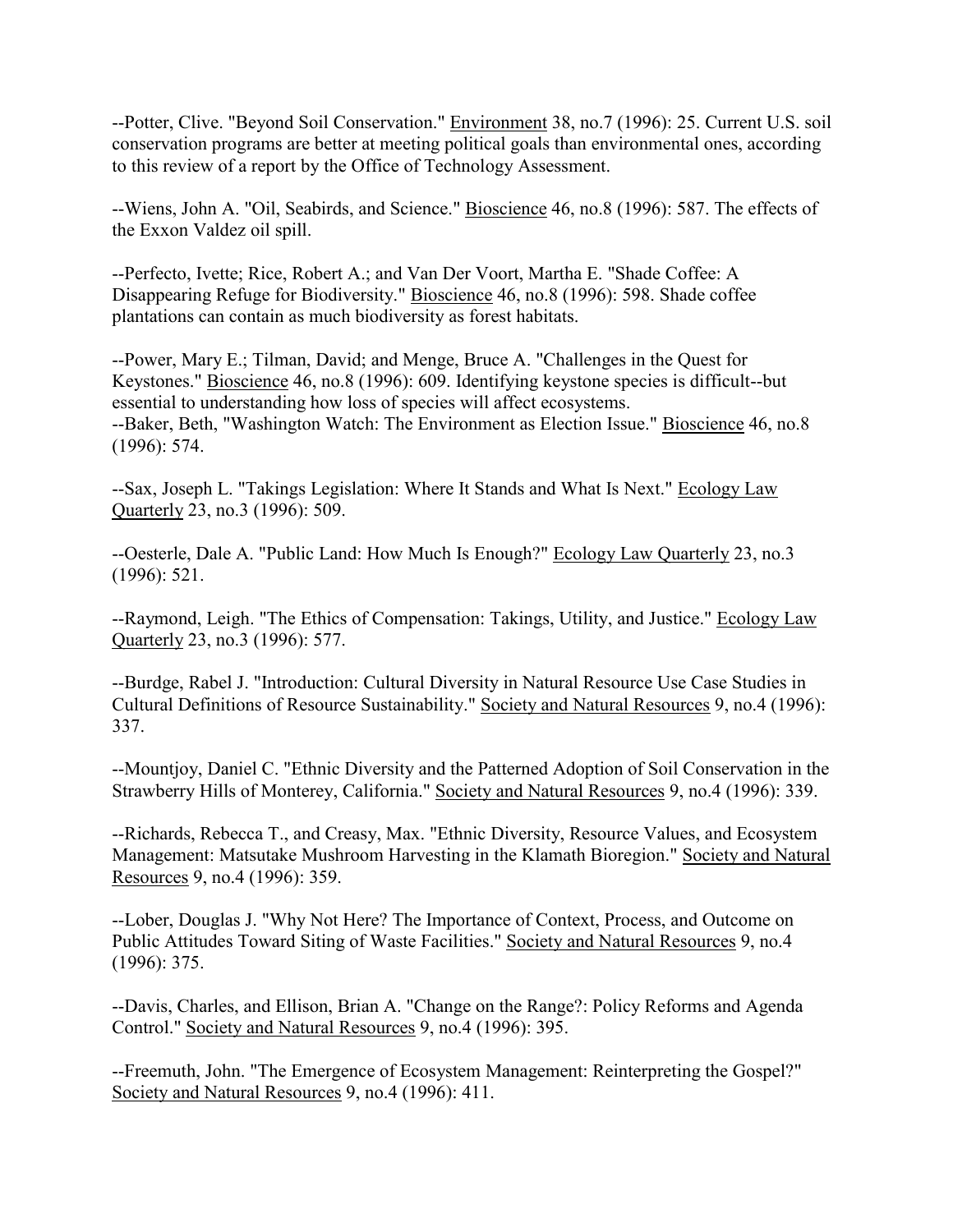--Bunker, Stephen G. "Raw Material and the Global Economy: Oversights and Distortions in Industrial Ecology." Society and Natural Resources 9, no.4 (1996): 419.

--Pugh, Cedric. "Methodology, Political Economy and Economics in Land Studies for Developing Countries." Land Use Policy 13, no.3 (1996): 165.

--Grundy, K. J., and Gleeson, B. J. "Sustainable Management and the Market: The Politics of Planning Reform in New Zealand." Land Use Policy 13, no.3 (1996): 197.

--Robertson, W. A. "Sustainable Management and the Market in New Zealand." Land Use Policy 13, no.3 (1996): 213.

--Hunter, Malcolm, Jr. "Benchmarks for Managing Ecosystems: Are Human Activities Natural?" Conservation Biology 10, no.3 (1996): 695.

--Schmutz, Josef K. "Disciplinary Thinking in Conservation Biology." Conservation Biology 10, no.3 (1996): 698.

--Orr, David W. "Slow Knowledge." Conservation Biology 10, no.3 (1996): 699.

--Winker, Kevin. "The Crumbling Infrastructure of Biodiversity: The Avian Example." Conservation Biology 10, no.3 (1996): 703.

--Symanski, Richard. "Dances with Horses: Lessons from the Environmental Fringe." Conservation Biology 10, no.3 (1996): 708.

--Briggs, John C. "Tropical Diversity and Conservation." Conservation Biology 10, no.3 (1996): 713.

--Balmford, Andrew; Mace, Georgina M.; and Leader-Williams, N. "Designing the Ark: Setting Priorities for Captive Breeding." Conservation Biology 10, no.3 (1996): 719.

--Van Dierendonck, Machteld C., and De Vries, Michiel F. Wallis. "Ungulate Reintroductions: Experiences with the Takhi or Przewalski Horse (Equus ferus przewalskii) in Mongolia." Conservation Biology 10, no.3 (1996): 728.

--Saberwal, Vasant K. "Pastoral Politics: Gaddi Grazing, Degradation, and Biodiversity Conservation in Himachal Pradesh, India." Conservation Biology 10, no.3 (1996): 741.

--Cannon, John R. "Whooping Crane Recovery: A Case Study in Public and Private Cooperation in the Conservation of Endangered Species." Conservation Biology 10, no.3 (1996): 813.

--Hambler, Clive, and Speight, Martin R. "Extinction Rates in British Nonmarine Invertebrates Since 1900." Conservation Biology 10, no.3 (1996): 892.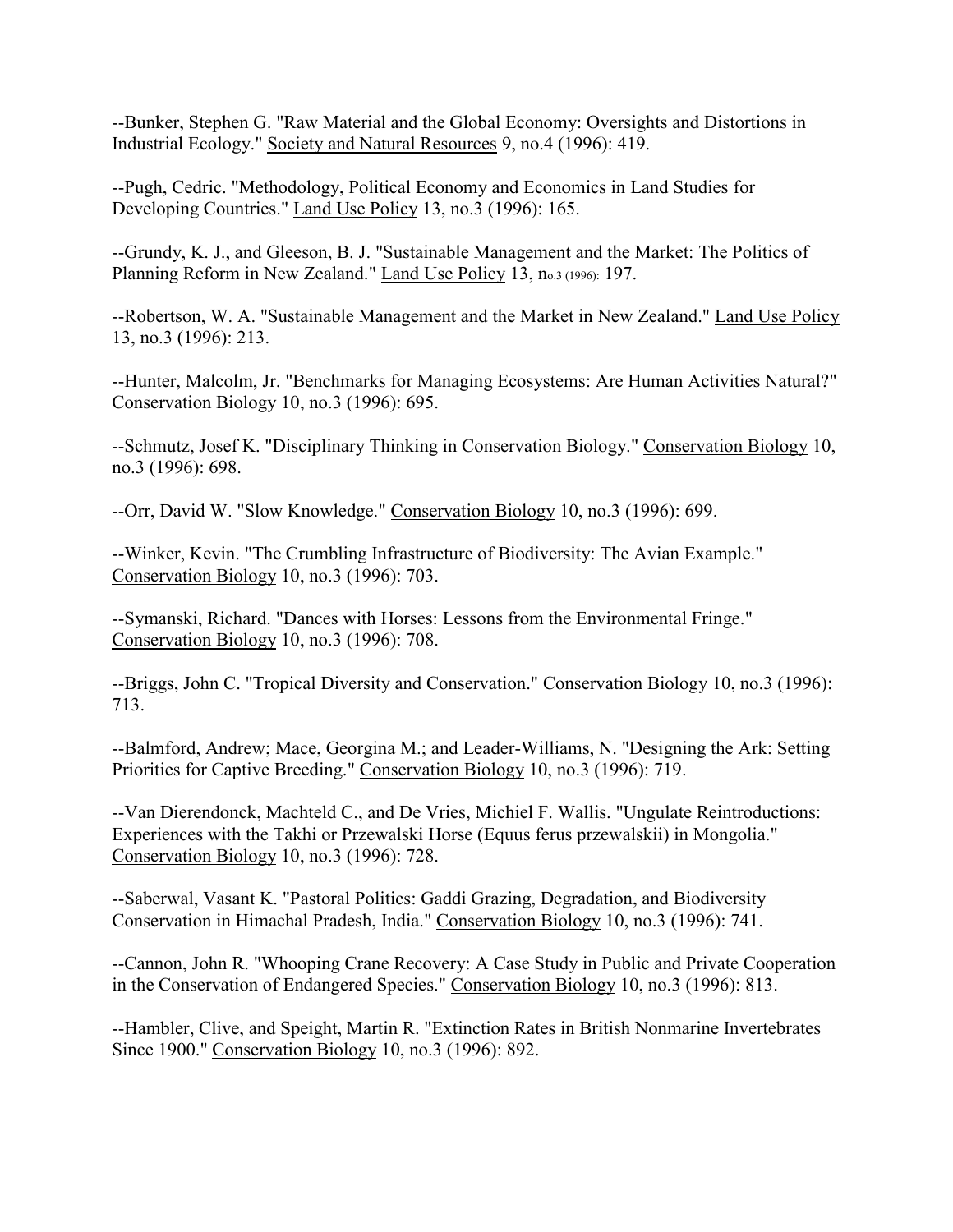--Gehrt, Stanley D. "The Human Population Problem: Educating and Changing Behavior." Conservation Biology 10, no.3 (1996): 900.

--Noss, Reed F. "Conservation Biology, Values, and Advocacy." Conservation Biology 10, no.3 (1996): 904.

--Barry, Dwight, and Oelschlaeger, Max. "A Science for Survival: Values and Conservation Biology." Conservation Biology 10, no.3 (1996): 905.

--Shrader-Frechette, Kristin. "Throwing out the Bathwater of Positivism, Keeping the Baby of Objectivity: Relativism and Advocacy in Conservation Biology." Conservation Biology 10, no.3 (1996): 912.

--Maguire, Lynne A. "Making the Role of Values in Conservation Explicit: Values and Conservation Biology." Conservation Biology 10, no.3 (1996): 914.

--Meine, Curt, and Meffee, Gary K. "Conservation Values, Conservation Science: A Healthy Tension." Conservation Biology 10, no.3 (1996): 916.

--Tracy, C. Richard, and Brussard, Peter F. "The Importance of Science in Conservation Biology." Conservation Biology 10, no.3 (1996): 918.

--McCoy, Earl D. "Advocacy as Part of Conservation Biology." Conservation Biology 10, no.3 (1996): 919.

--Cowling, R. M., and Samways, M. J. "Predicting Global Patterns of Endemic Plant Species Richness." Biodiversity Letters 2, no.5 (1994): 127.

--Walker, Paul A., and Faith, Daniel P. "DIVERSITY-PD: Procedures for Conservation Evaluation Based on Phylogenetic Diversity." Biodiversity Letters 2, no.5 (1994): 132.

--Noss, Reed F. "Conservation or Convenience?" Conservation Biology 10, no.4 (1996): 921.

--Heinen, Joel T. "Status and Protection of Asian Wild Cattle and Buffalo." Conservation Biology 10, no.4 (1996): 931.

--Clark, Tim W.; Paquet, Paul C.; and Curlee, A. Peyton. "Introduction: Special Section: Large Carnivore Conservation in the Rocky Mountains of the United States and Canada." Conservation Biology 10, no.4 (1996): 936.

--Clark, Tim W.; Curlee, A. Peyton; and Reading, Richard P. "Crafting Effective Solutions to the Large Carnivore Conservation Problem." Conservation Biology 10, no.4 (1996): 940.

--Noss, Reed F.; Quigley, Howard B.; and Paquet, Paul C. "Conservation Biology and Carnivore Conservation in the Rocky Mountains." Conservation Biology 10, no.4 (1996): 949.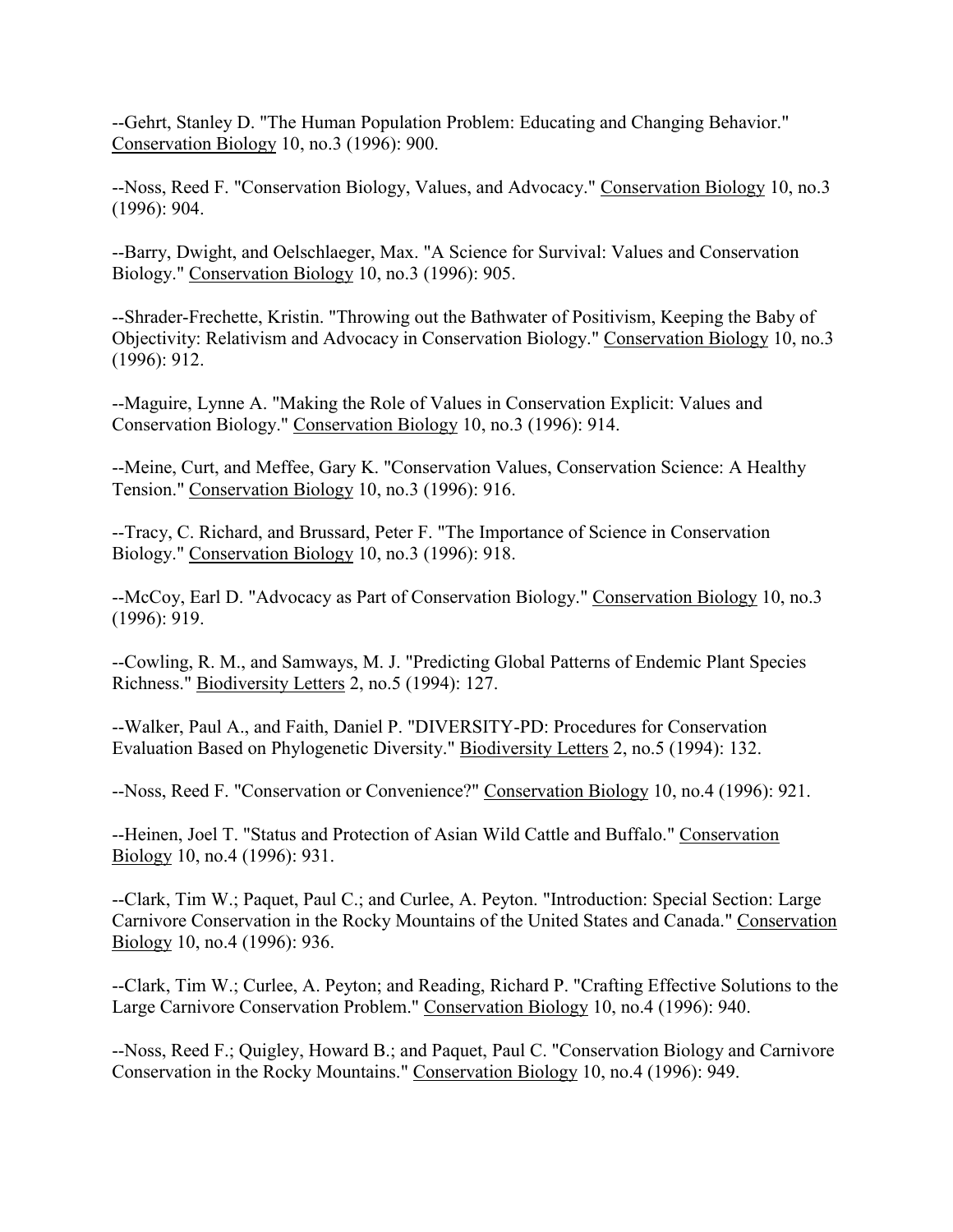--Weaver, John L.; Paquet, Paul C.; and Ruggiero, Leonard F. "Resilience and Conservation of Large Carnivores in the Rocky Mountains." Conservation Biology 10, no.4 (1996): 964.

--Kellert, Stephen R.; Black, Matthew; and Bath, Alistair J. "Human Culture and Large Carnivore Conservation in North America." Conservation Biology 10, no.4 (1996): 977.

--Rasker, Raymond, and Hackman, Arlin. "Economic Development and the Conservation of Large Carnivores." Conservation Biology 10, no.4 (1996): 991.

--Keiter, Robert B., and Locke, Harvey. "Law and Large Carnivore Conservation in the Rocky Mountains of the U.S. and Canada." Conservation Biology 10, no.4 (1996): 1003.

--Mattson, David J.; Herrero, Stephen;and Pease, Craig M. "Science and Management of Rocky Mountain Grizzly Bears." Conservation Biology 10, no.4 (1996): 1013. --Primm, Steven A. "A Pragmatic Approach to Grizzly Bear Conservation." Conservation Biology 10, no.4 (1996): 1026.

--Primm, Steven A.,and Clark, Tim W. "Making Sense of the Policy Process for Carnivore Conservation." Conservation Biology 10, no.4 (1996): 1036.

--Weber, William, Rabinowitz, Alan. "A Global Perspective on Large Carnivore Conservation." Conservation Biology 10, no.4 (1996): 1046.

--Clark, Tim W.; Paquet, Paul C., and Peyton, Curlee A. "General Lessons and Positive Trends in Large Carnivore Conservation." Conservation Biology 10, no.4 (1996): 1055.

--Haber, Gordon C. "Biological, Conservation, and Ethical Implications of Exploiting and Controlling Wolves." Conservation Biology 10, no.4 (1996): 1068.

--Forbes, Graham J., and Theberge, John B. "Cross-Boundary Management of Algonquin Park Wolves." Conservation Biology 10, no.4 (1996): 1091.

--Reed, Rebecca A.; Johnson-Barnard, Julia; and Baker, William L. "Contribution of Roads to Forest Fragmentation in the Rocky Mountains." Conservation Biology 10, no.4 (1996): 1098.

--Moehlman, Patricia D.; Amato, George; and Runyoro, Victor. "Genetic and Demographic Threats to the Black Rhinoceros Population in the Ngorongoro Crater." Conservation Biology 10, no.4 (1996): 1107.

--Hernandez, Hector M., and Barcenas, Rolando T. "Endangered Cacti in the Chihuahuan Desert: II. Biogeography and Conservation." Conservation Biology 10, no.4 (1996): 1200.

--Rodriguez, Jon Paul, and Rojas-Suarez, Franklin. "Guidelines for the Design of Conservation Strategies for the Animals of Venezuela." Conservation Biology 10, no.4 (1996): 1245.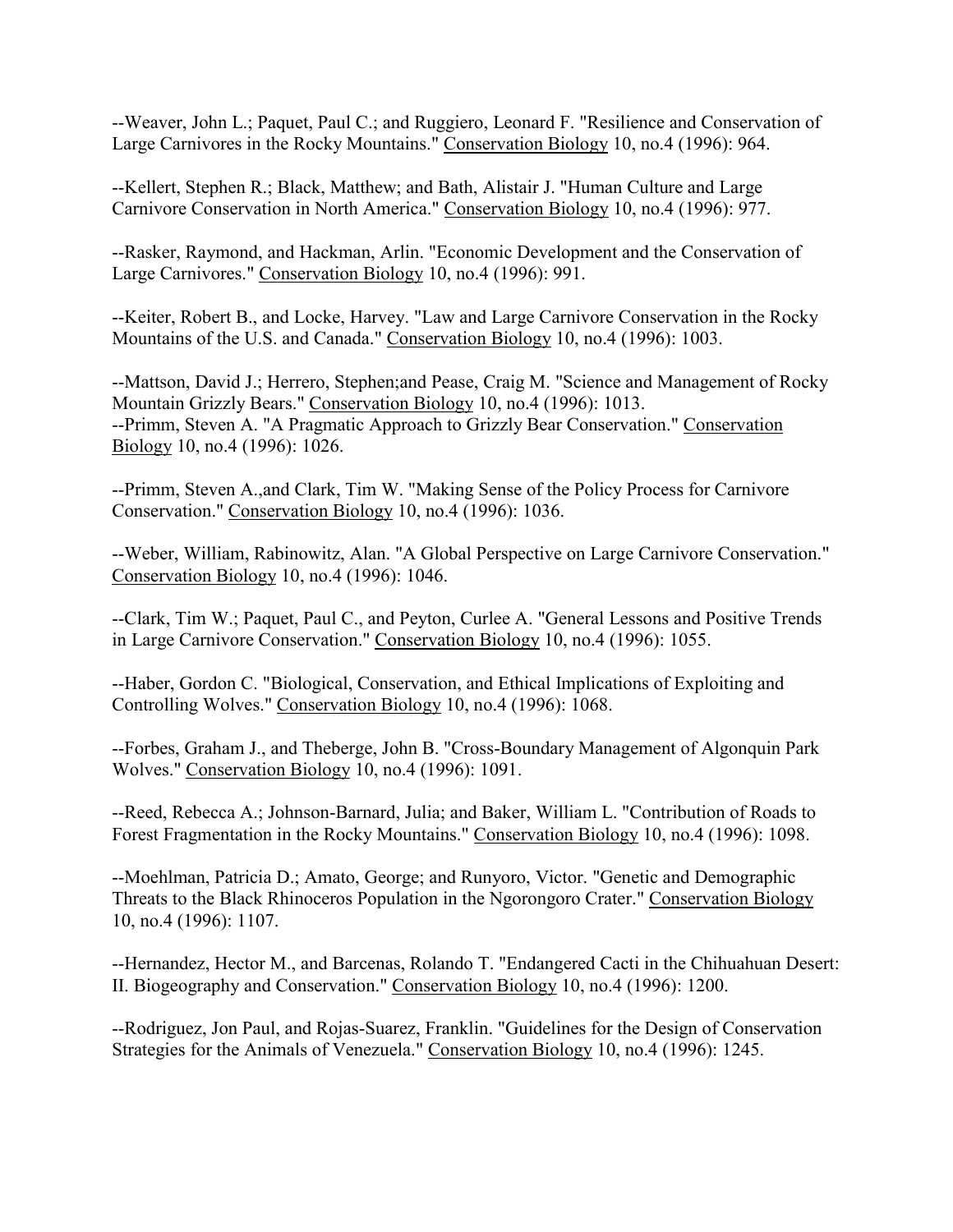--Forester, Deborah J., and Machlis, Gary E. "Modeling Human Factors That Affect the Loss of Biodiversity." Conservation Biology 10, no.4 (1996): 1253.

--Faith, Daniel P. "Conservation Priorities and Phylogenetic Pattern." Conservation Biology 10, no.4 (1996): 1286.

--Sinclair, Peter R. "Perceptions of a Fishery in Crisis: Dragger Skippers on the Gulf of St.Lawrence Cod Moratorium." Society and Natural Resources 9, no.3 (1996): 267.

--Phyne, John G. "Balancing Social Equity and Environmental Integrity in Ireland's Salmon Farming Industry." Society and Natural Resources 9, no.3 (1996): 281.

--Jentoft, Svein, and Sandersen, Hakan T. "Cooperatives in Fisheries Management: The Case of St. Vincent and the Grenadines." Society and Natural Resources 9, no.3 (1996): 295.

--Nugent, Rachel A.; Wellman, Katharine F.; and Lebovitz, Allen. "Developing Sustainable Salmon Management in Willapa Bay, Washington." Society and Natural Resources 9, no.3 (1996): 317.

--Symanski, Richard, and Pickard, John. "Rules by Which We Judge One Another." Progress in Human Geography 20, no.2 (1996):175.

--Watts, Michael. "Development III: The Global Agrofood System and Late Twentieth-century Development (or Kautsky Redux)." Progress in Human Geography 20, no.2 (1996): 230.

--Shine, R.; Harlow, P. S.; and Keogh, J. S. "Commercial Harvesting of Giant Lizards: The Biology of Water Monitors Varomus Salvator in Southern Sumatra." Biological Conservation 77, no.2 (1996): 125.

--Briese, D. T. "Biological Control of Weeds and Fire Management in Protected Natural Areas: Are They Compatible Strategies." Biological Conservation 77, no.2 (1996): 135.

--Christian, C. S.; Lacher, T. E.; and Burnett, G. W. "Parrot Conservation in the Lesser Antilles With Some Comparison to the Puerto Rican Efforts." Biological Conservation 77, no.2 (1996): 159.

--Laurance, W. F. "Catastrophic Declines of Australian Rainforest Frogs: Is Unusual Weather Responsible?" Biological Conservation 77, no.2 (1996): 203.

--Forman, R. T. T. Land Mosaics: The Ecology of Landscapes and Regions. New York: Cambridge University Press, 1995. 632 pages.

--Herndl, Carl J., and Stuart C. Brown, eds. Green Culture: Environmental Rhetoric in Contemporary America. Madison, WI: University of Wisconsin Press, 1996.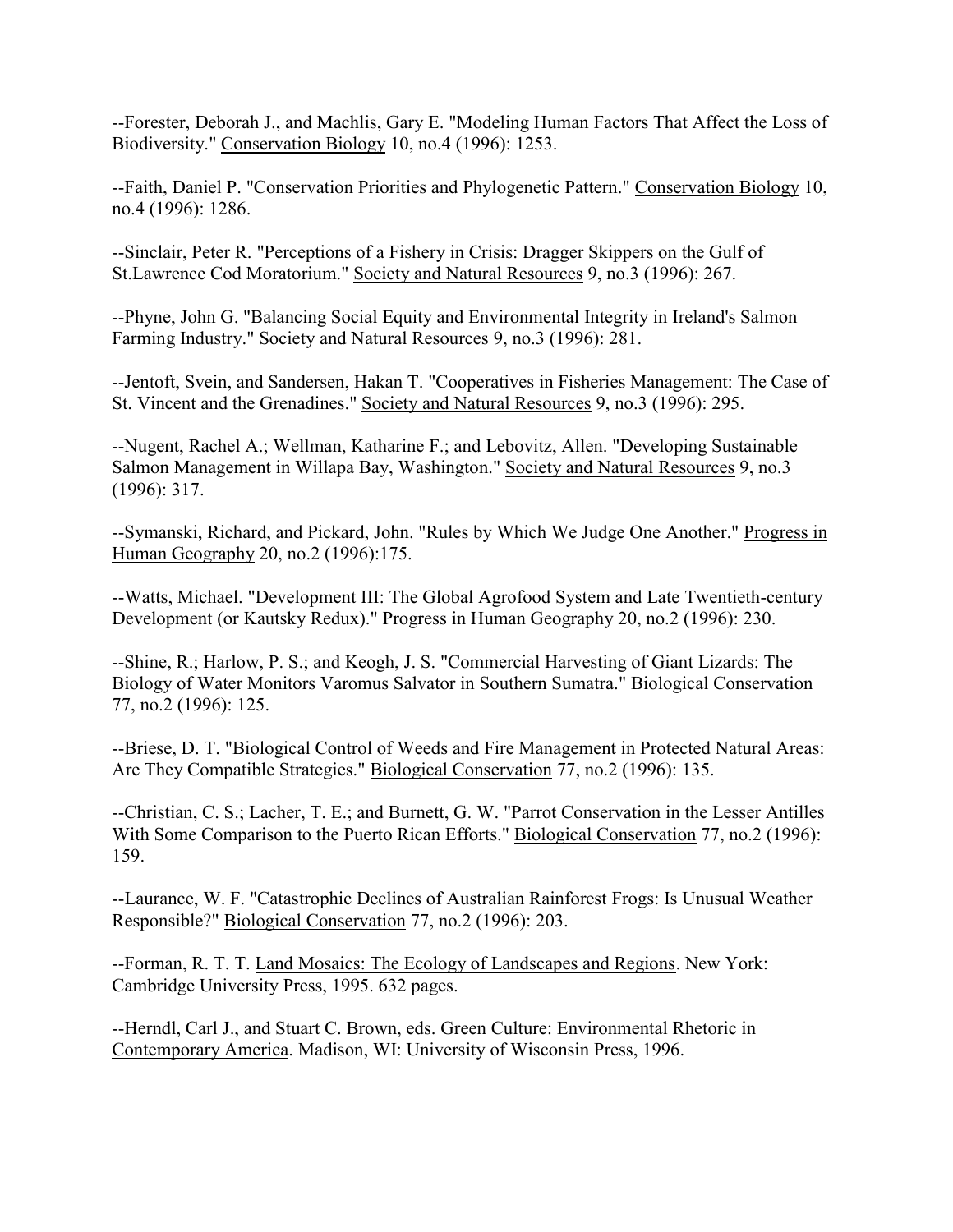--McLuhan, T. C. The Way of the Earth. New York: Simon and Schuster, 1994. 570 pages. Hardcover, \$ 30.00. Six diverse cultures that show how different spiritual traditions world-wide have valued, perceived, and understood the earth. Extensive art and literature from Aboriginal Australia, Greece, Africa, South America, and Native North America, with the intent of displaying underlying unities in the belief systems and wisdom of the peoples of the world.

--Myers, Norman, and Kent, Jennifer. Environmental Exodus: An Emergent Crisis in the Global Arena. Washington, DC: The Climate Institute, 1995. 214 pages. About 25 million people have been uprooted for environmental causes, a number that exceeds the official total of 22 million refugees who have fled civil wars and persecution. Environmental refugees are those who are forced to leave traditional habitat that has been rendered temporarily or permanently unsuitable to support human life, usually through the depletion of water, soil, and forests. The primary exodus has been from portions of Africa's Sahel, India, China, Central America, and the Horn of Africa. Environmental breakdown rarely is the sole catalyst, but combines with poverty, repressive politics, and inequitable land tenure, in a struggle for the control of available resources. Commentary in: Douglas, David, "Environmental Eviction," Christian Century 113 (11-18 Sept. 1996): 839-41.

--Bratton, Susan Power. "Lopsided Justice and Eco-Realities for Women." CTNS (Center for Theology and Natural Science) Bulletin 16, no. 2 (Spring 1996): 18-27. Women's overall low status in the public sphere has limited their environmental representation. Environmental strategies must improve women's ability to participate in political and economic decisionmaking. We need some careful thinking by both women and men concerning ways in which we can develop more woman-inclusive environmental strategies. Bratton teaches in science, technology, and culture at Whitworth College, Spokane, Washington.

--Eldredge, Niles. Dominion. New York: Henry Holt, 1995. \$ 25.00. A clearer understanding of our long evolutionary history can help us understand better who we humans are. Agriculture was a critical turning point, about 10,000 years ago, leading humans to believe that they could "step out of" local ecosystems and manage or dominate nature in human interests. Humans came to believe that they could escape the ecological laws of the planet established through many millennia of evolution. This view has gone unchallenged for 10,000 years and has now led us to the brink of ecological disaster. "Now we can see the beginnings of serious, lasting threats--to the global system, to ourselves--if the same course is pursued for much longer." "We have, at best, a few decades to a century to change our course." Eldredge is an invertebrate paleontologist at the New York Museum of Natural History.

--Godfrey-Smith, Peter. Complexity and the Function of Mind in Nature. New York: Cambridge University Press, 1996. 324 pages. \$ 50, cloth. The relationship between intelligence and environmental complexity. Philosophy of mind related to more general issues about the relations between organisms and environments. Godfrey-Smith is at Stanford University.

--Leal, Donald, R. "Community-Run Fisheries: Avoiding the Tragedy of the Commons." Bozeman, MT: PERC Policy Series, No. PS-7, September 1996. (Address: 502 South 19th Ave, Suite 211, Bozeman, MY 59715 USA. Phone 406/587-9591. Fax 406/586-7555). Fish populations in many coastal areas of the United States and Canada continue to decline, despite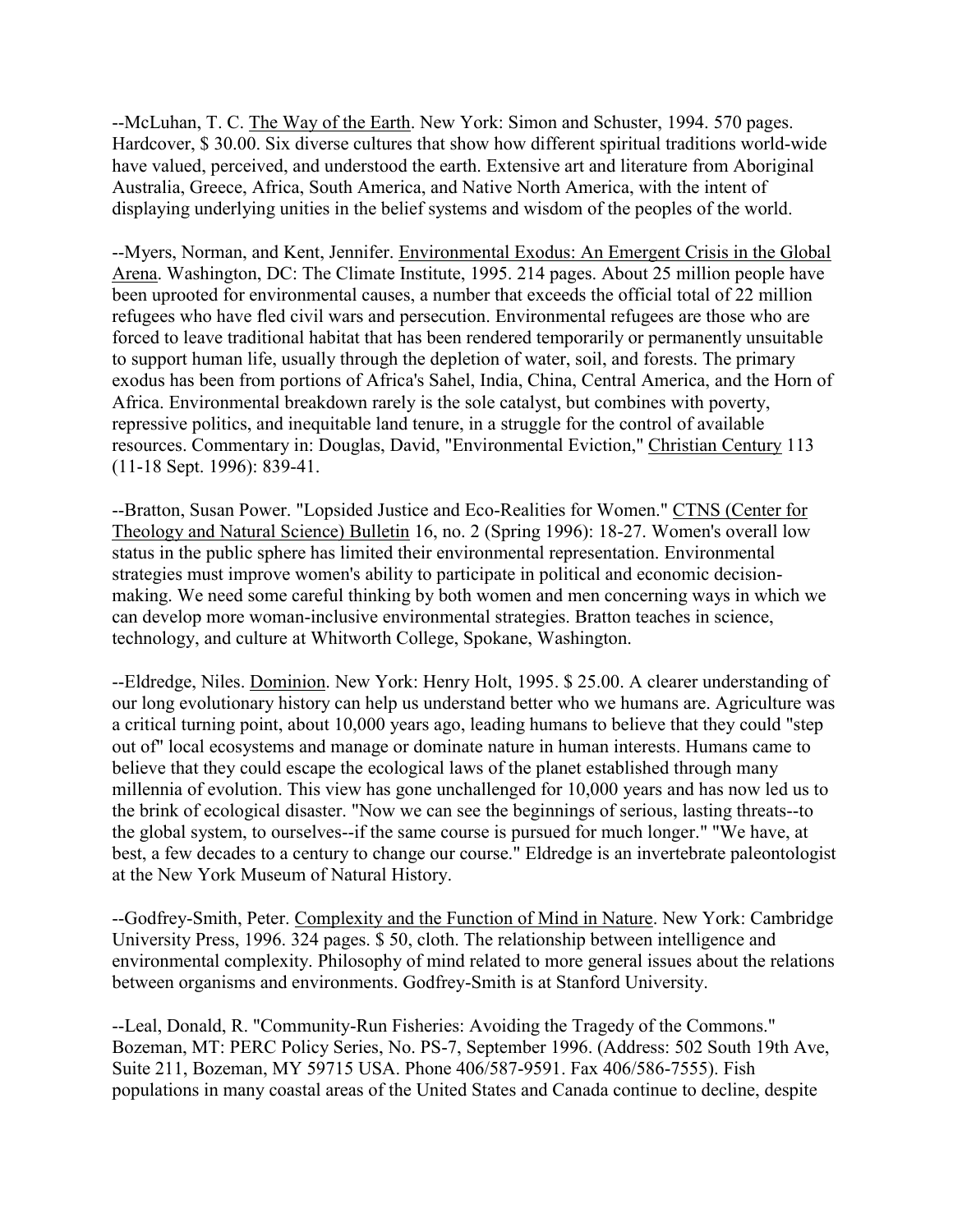government regulations. Communities who mainstay is fishing appear powerless to control the tragedy of destructive overfishing. But such as tragedy of the commons is not inevitable, and there are many communities that have effectively protected their fishing territories and preserved fish for the future. Fishing areas can be protected from overfishing with minimal government involvement. Leal is the coauthor with Terry L. Anderson of Free Market Environmentalism.

--Kalechofsky, Roberta, ed. Rabbis and Vegetarianism: An Evolving Tradition. Marblehead, MA: Micah Publications, 1995. 104 pages. \$ 10. Seventeen rabbis in brief essays enlist Biblical and Talmudic authority to justify their abstention from meat. Eden was vegetarian and in Isaiah's vision of a future peaceable kingdom, the lion, like the ox, will eat straw. Meat eating, though pervasive in Judaism, has been a concession to human weakness. Kalechofsky is president of Jews for Animal Rights.

--Journal of Environmental Psychology, vol. 15, no. 3 (September 1995), is a special issue on Green Psychology, edited by Robert Gifford. Included are:

--Axelrod, Lawrence J., and Suedfeld, Peter. "Technology, Capitalism, and Christianity: Are They Really the Three Horsemen of the Eco-Collapse?" pp. 183-95. An examination of the evidence for the frequent accusation that technology, capitalism, and Christianity, the three bases of modern Western Society, are root causes of environmental degradation. Although these three are associated with failures to protect the environment, label them as causal factors contradicts known facts. Axelrod and Suedfeld are in psychology at the University of British Columbia. --Biel, Anders, and Garling, Tommy. "The Role of Uncertainty in Resource Dilemmas," pp. 221- 33. Resource dilemmas entail a conflict between self-interests and the welfare of a group or society at large. Individuals with a pro-social orientation may act in the interest of the collective, but there are complications due to uncertainty. As the consequences are perceived to be uncertain, increasing uncertainty will be cooperation less consistent. Biel and Garling are in psychology, Göteborg University, Göteborg, Sweden.

--Reser, Joseph P. "Whither Environmental Psychology? The Transpersonal Ecopsychology Crossroads," pp. 235-57. Ecospychology and its relationship to psychology and environmental psychology, with particular attention to Theodore Rozak. The nature and role of the "self" as the ultimate target and agent of meaningful change. Ecopsychology in Australia, and indigenous "earth wisdom." The prognosis for the greening of psychology is explored. Reser is in psychology at James Cook University, Townsville, Australia.

--Kaplan, Stephen. "The Restorative Benefits of Nature: Toward an Integrative Framework," pp. 169-82. Evidence pointing to the psychological benefits of nature has accumulated at a remarkable rate in a relatively short period of time. Natural environments are particularly rich in the characteristics necessary for restorative experiences. Kaplan is in psychology at the University of Michigan, Ann Arbor.

--Loehl, Craig. "Forest Response to Climate Change: Do Simulations Predict Unrealistic Dieback." Journal of Forestry 94, no.9 (1996): 13.

--Walker, Laurence C., and Spicker, Monica I. "Mountains of Magadan: American Foresters Scout Siberia." Journal of Forestry 94, no.9 (1996): 16.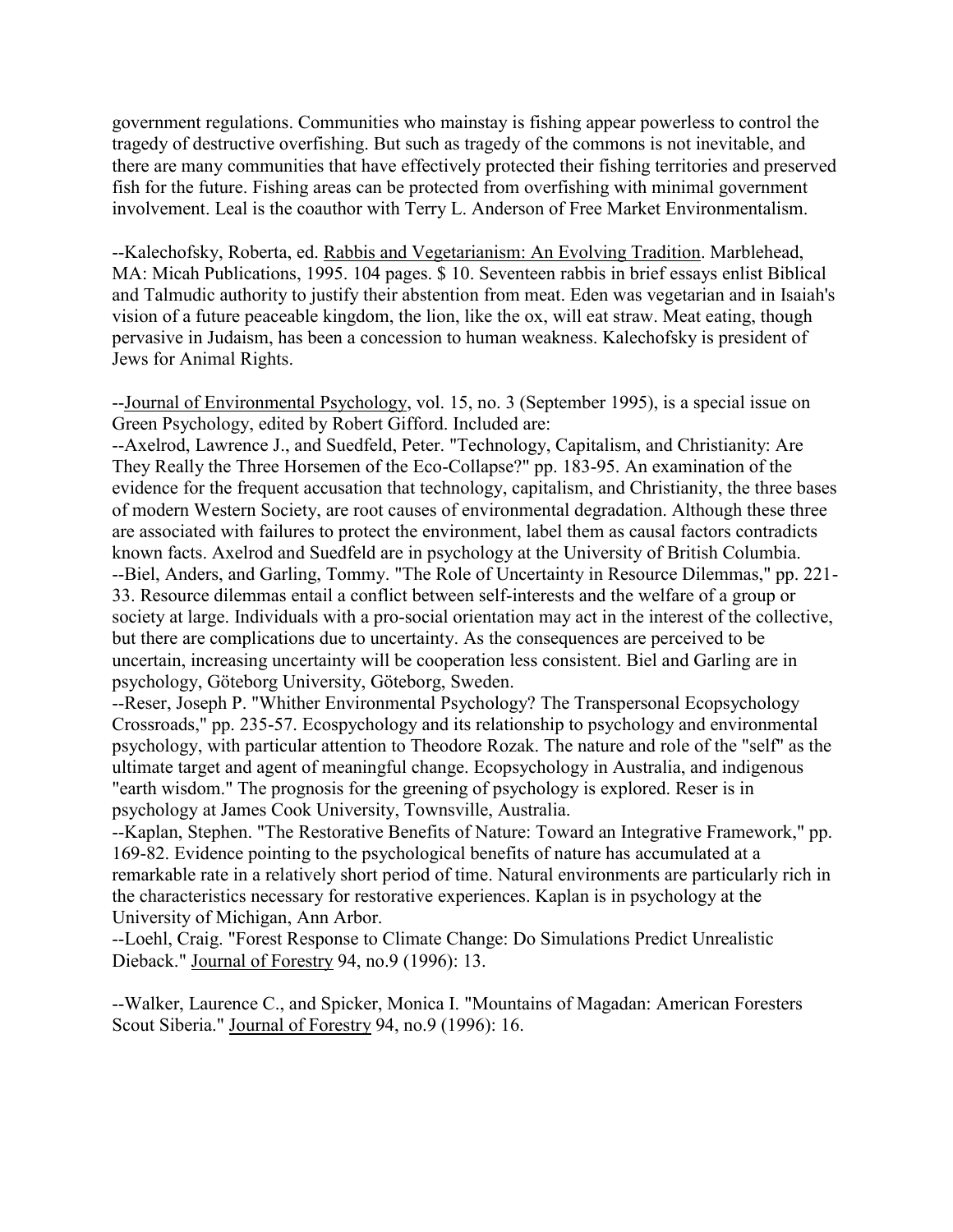--Curtis, Robert O., and Carey, Andrew B. "Timber Supply in the Pacific Northwest: Managing for Economic and Ecological Values in Douglas-Fir Forests." Journal of Forestry 94, no.9  $(1996): 4.$ 

--Binkley, Clark S.; Raper, Charles F.; and Washburn, Courtland L. "Institutional Ownership of US Timberland: History, Rationale, and Implications for Forest Management." Journal of Forestry 94, no.9 (1996): 21.

--Rosa, Luiz Pinguelli; Schaeffer, Roberto; and dos Santos, Marco Aurelio. "Are Hydroelectric Dams in the Brazilian Amazon Significant Sources of `Greenhouse' Gases?" Environmental Conservation 23, no.1 (1996): 2.

--Young, Kenneth R. "Threats to Biological Diversity Caused by Local Cocaine Deforestation in Peru." Environmental Conservation 23, no.1 (1996): 7.

--Short, Frederick T., and Wyllie-Echeverria, Sandy. "Natural and Human-Induced Disturbance of Seagrasses." Environmental Conservation 23, no.1 (1996): 17.

--Amilien, Caroline. "Conflicting International Policies in Tropical Timber Trade." Environmental Conservation 23, no.1 (1996): 29.

--Foote, A. Lee; Pandey, Sanjeeva; and Krogman, Naomi T. "Processes of Wetland Loss in India." Environmental Conservation 23, no.1 (1996): 45.

--Morton, Brian. "Protecting Hong Kong's Marine Biodiversity: Present Proposals, Future Challenges." Environmental Conservation 23, no.1 (1996): 55.

--Shyamsundar, Priya. "Constraints on Socio-buffering Around the Mantadia National Park in Madagascar." Environmental Conservation 23, no.1 (1996): 67.

--Farooquee, Nehal A., and Saxena, Krishna G. "Conservation and Utilization of Medicinal Plants in High Hills of the Central Himalayas." Environmental Conservation 23, no.1 (1996): 75.

--Ramlogan, Rajendra. "Environmental Refugees: A Review." Environmental Conservation 23, no.1 (1996): 81.

--Westing, Arthur H. "Ethics and Spiritual Values and the Promotion of Environmentally Sustainable Development." Environmental Conservation 23, no.1 (1996): 89.

--Laurance, William F. "Tropical Forest Remnants: Ecology, Management and Conservation of Fragmented Communities." Environmental Conservation 23, no.1 (1996): 89.

--De Wael, Jos. "Ecological Aspects of Green Areas in Urban Environments, IFPRA World Congress." Environmental Conservation 23, no.1 (1996): 89.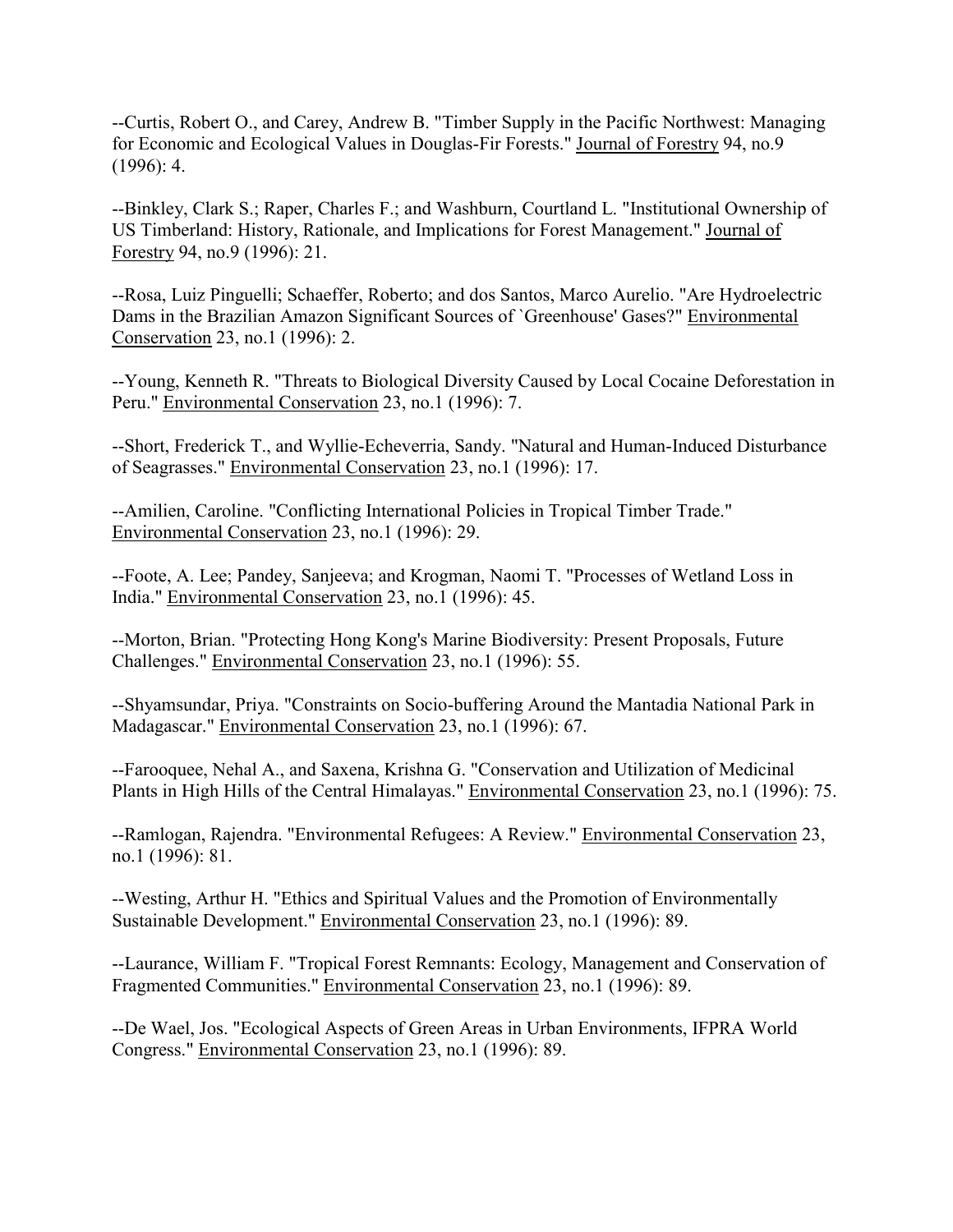--Hogg, Ian D. "Water Quality: Defining the Indefinable?" Environmental Conservation 23, no.1 (1996): 89.

--Everett, Sue. "Ecology and Environmental Management on the European Scene." Environmental Conservation 23, no.1 (1996): 89.

--Rieley, Jack, and Page, Susan. "The Biodiversity, Environmental Importance, and Sustainability of Tropical Peat and Peatlands." Environmental Conservation 23, no.1 (1996): 89.

--Warren, John, and Stevens, David P. "The Role of Genetics in Conserving Small Populations." Environmental Conservation 23, no.1 (1996): 89.

--DeWitt, Calvin B. "Creation and God's Judgment." Perspectives on Science and Christian Faith 48, no.3 (1996): 182.

--Hendricks, Brent. "Postmodern Possibility and the Convention on Biological Diversity." New York University Environmental Law Journal 5, no.1 (1996): 1.

--Fahsbender, John H. "An Analytical Approach to Defining the Affected Neighborhood in the Environmental Justice Context." New York University Environmental Law Journal 5, no.1 (1996): 120.

--Adams, Carol. Neither Man Nor Beast: Feminism and the Defense of Animals. New York: Continuum Press, 1994.

--Braidotti, Rosi; Charkiewicz, Ewa; Hausler, Sabine; and Wieringa, Saskia. Women, the Environment, and Sustainable Development Worldwide. London: Zed Books, 1994.

--Diamond, Irene. Fertile Ground: Women, Earth, and the Limits of Control. Boston: Beacon Press, 1994.

--Hofrichter, Richard. Toxic Struggles: The Theory and Practice of Environmental Justice. Philadelphia: New Society, 1993.

--Merchant, Carolyn. Earthcare: Women and the Environment. London and New York: Routledge, 1996.

--Rosenwasser, Penny. Visionary Voices: Women on Power. San Francisco: Aunt Lute, 1992.

--Ruether, Rosemary Radford, ed. Women Healing Earth: Third World Women on Ecology, Feminism and Religion. Maryknoll, New York: Orbis, 1996.

--Warren, Karen, ed. Ecological Feminist Philosophies. Bloomington: Indiana University, 1996.

--Alaimo, Stacy. "Cyborg and Ecofeminist Interventions: Challenges for an Environmental Feminism." Feminist Studies 20, no.1 1994:133-52.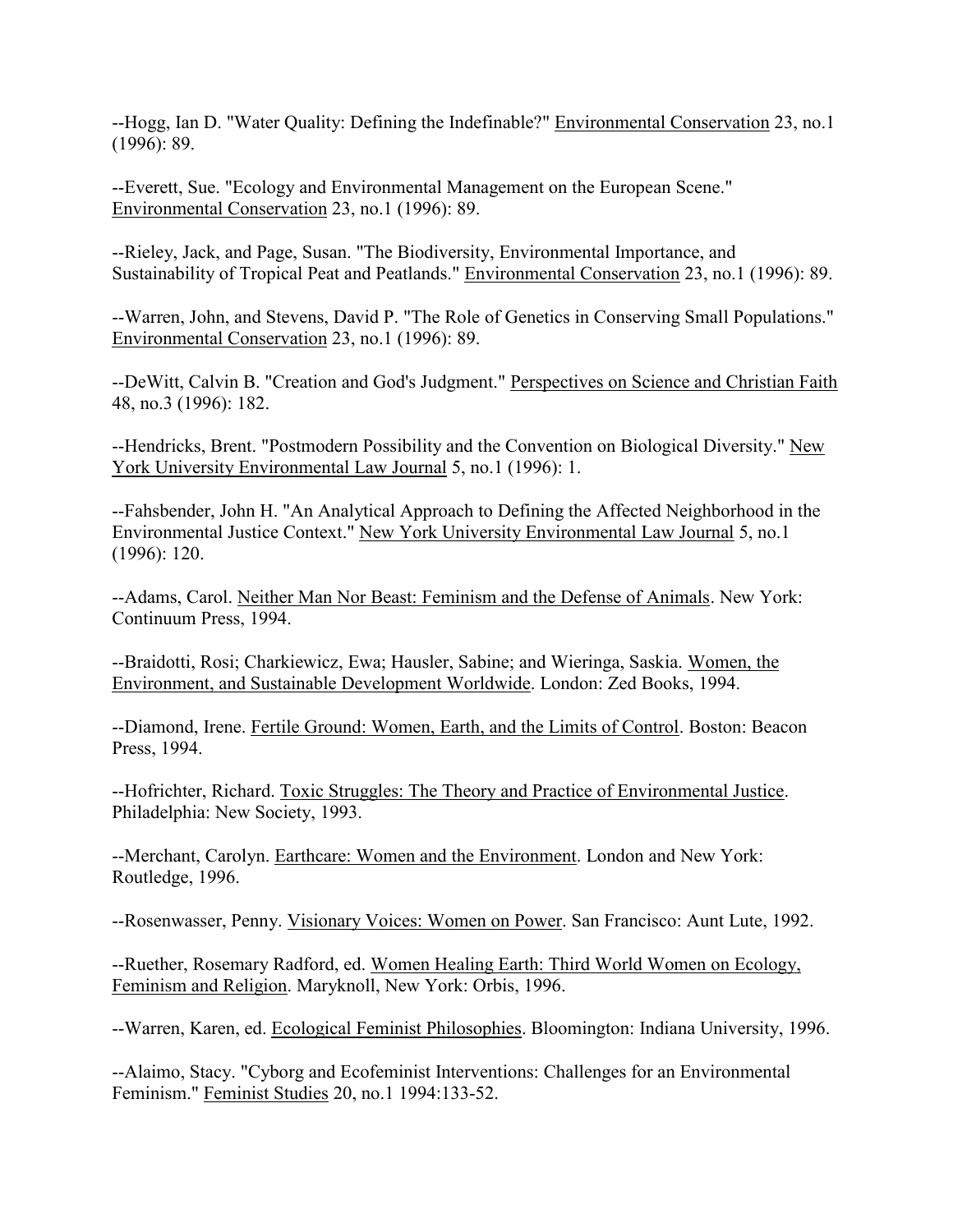--Jacobs, Jane. "Earth Honoring: Western Desires and Indigenous Knowledges." In Alison Blunt and Gillam Rose, eds., Writing Women and Space: Colonial and Postcolonial Geographies. New York: Guilford, 1994.

--Norgaard, Kari Marie. "Gender in the Cultural Lens: Ecological Feminism and the Enrichment of Human Ecology." Advances in Human Ecology, Vol. 5. Greenwich, CT: JAI Press, 1996.

--Rao, Brinda. "Dominant Constructions of Women and Nature in Social Science Literature." Capitalism, Nature, Socialism Pamphlet 2. New York: Guilford Publications, 1991.

--Sandilands, Catriona. "Lavender's Green? Some Thoughts on Queer(y)ing Environmental Politics." Undercurrents, May 1994, pp. 20-24.

--Lipschutz, Ronnie D., with Mayer, Judith. Global Civil Society and Global Environmental Governance: The Politics of Nature from Place to Planet. Albany, New York: State University of New York Press, 1996. 320 pages. \$18.95 paperback, \$57.50 hardcover. Neither world government nor green economics can protect the global environment. Political action through community and place-based organizations and projects and people acting together locally can have a cumulative impact on environment quality that is significant, long lasting, and widespread.

--Kamieniecki, Sheldon, ed. Environmental Politics in the International Arena: Movements, Parties, Organizations, and Policy. Albany, New York: State University of New York Press. Essays united by a common emphasis upon the linkage between internal and external political forces and institutions affecting environmental policy in nations and global regions.

--Shepard, Paul. Traces of an Omnivore. Washington, D.C.: Island Press,1996. 307 pages. \$24.95 cloth. Countering the relativist, the skeptic, and the cynic, Shepard argues for a deeper appreciation of "primitive life".

--Geddes, Robert, ed. Cities in Our Future. Washington, D.C.: Island Press, 1996. 200 pages. \$22.50 cloth. Urban and regional planners, architects, urban designers, and other experts from across North America examine the impact of a city's growth and form on the ability of its citizens to achieve and maintain social equity and environmental health. Case studies of five North American metropolitan areas are presented with analyses of their physical terrain, design, planning, and development.

--Schoonmaker, Peter K.; Hagen, Bettina von; and Wolf, Edward C., eds. The Rain Forests of Home: Profile of a North American Bioregion. Washington, D.C.: Island Press, 1996. 480 pages. \$50 cloth, \$27 paper. A diverse array of thinkers present a multilayered, multidimensional portrait of the coastal temperate rain forest and its people. Joining natural and social science perspectives, the authors provide readers with an understanding of the regions natural and human history, along with a vision of its future and strategies for realizing that vision.

--Smeloff, Ed, and Asmus, Peter. Reinventing Electric Utilities. Washington, D.C.: Island Press, 1996. 165 pages. \$34.95 cloth, \$16.95 paper. Through an in-depth case study of the Sacramento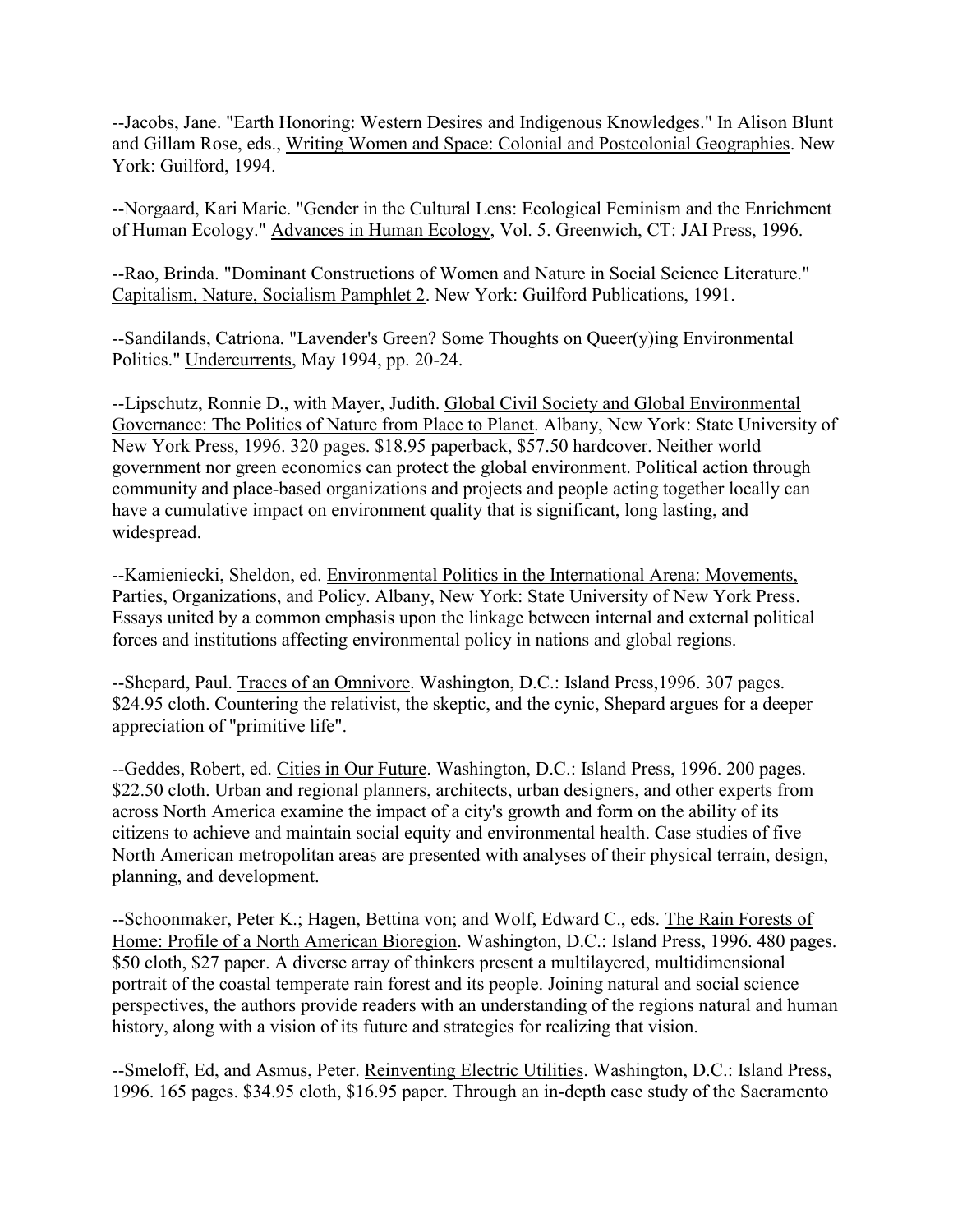Municipal Utility District, a once troubled utility that is now widely regarded as a model for energy efficiency and renewable energy development, the authors explore the changes that have occurred in the utility industry, and the implications of those changes for the future.

--Kohm, Kathryn A., and Franklin, Jerry F. Creating a Forestry for the Twenty-first Century: The Science of Ecosystem Management. Washington, D.C.: Island Press, 1996. 576 pages. \$50 cloth, \$30 paper. Drawing upon the expertise of professionals in the field, here is an up-to-date synthesis of principles of ecosystem management and their implications for forest policy, after examining the current state of forestry and its relation to ecosystem management.

--Weeks, W. William. Beyond the Ark: Tools for an Ecosystem Approach. Washington, D.C.: Island Press, 1996. 224 pages. \$40 cloth, \$20 paper. An overview of conservation and management issues featuring much practical information gleaned from a wide range of real-life projects. Guidance for those working to protect endangered natural resources.

--Samson, Fred B., and Knopf, Fritz L., eds. Prairie Conservation: Preserving North America's Endangered Ecosystem. Washington, D.C.: Island Press, 1996. 432 pages. \$50 cloth, \$25 paper. A comprehensive examination of the history, ecology, and current status of North American grasslands. The historical, economic, and cultural significance of prairies, their natural history and ecology, threats, and conservation and restoration programs currently underway.

--Packard, Stephen, and Mutel, Cornelia, eds. The Tall Grass Restoration Handbook: For Prairies, Savannas, and Woodlands. Washington, D.C.: Island Press, 1996. 432 pages. \$50 cloth, \$25 paper. A hands-on manual that provides a detailed account of what has been learned about the art and science of prairie restoration and the application of that knowledge to restoration projects throughout the world.

--McCullough, Dale R., ed. Metapopulations and Wildlife Conservation. Washington, D.C.: Island Press, 1996. 432 pages. \$55 cloth, \$28 paper. Contributors describe what metapopulation thinking has been applied in specific situations and suggest the analysis required in given cases. Case studies of an array of vertebrate species illustrate nuances of metapopulation theory analysis and its practical applications.

--Yaffee, Steven L; Phillips, Ali F.; Frentz, Irene C.; Hardy, Paul W.; Maleki, Sussance M.; and Thorpe, Barbara E. Ecosystem Management in the United States: An Assessment of Current Experience. Washington, D.C.: Island Press, 1996. 352 pages. \$30 paper. A practical and comprehensive guide to ecosystem management efforts nationwide that meets the needs of practitioners and decisionmakers alike.

--Goodwin, Neva R.; Ackerman, Frank; and Kiron, David, eds. The Consumer Society. Washington, D.C.: Island Press, 1996. 384 pages. \$49.95 cloth, \$24.95 paper. Brief summaries of what the editors judge to be the most important and influential writings on the environmental, moral, and social implications of a consumer society and consumer lifestyles. This is the second volume in the Frontier Issues in Economic Thought series.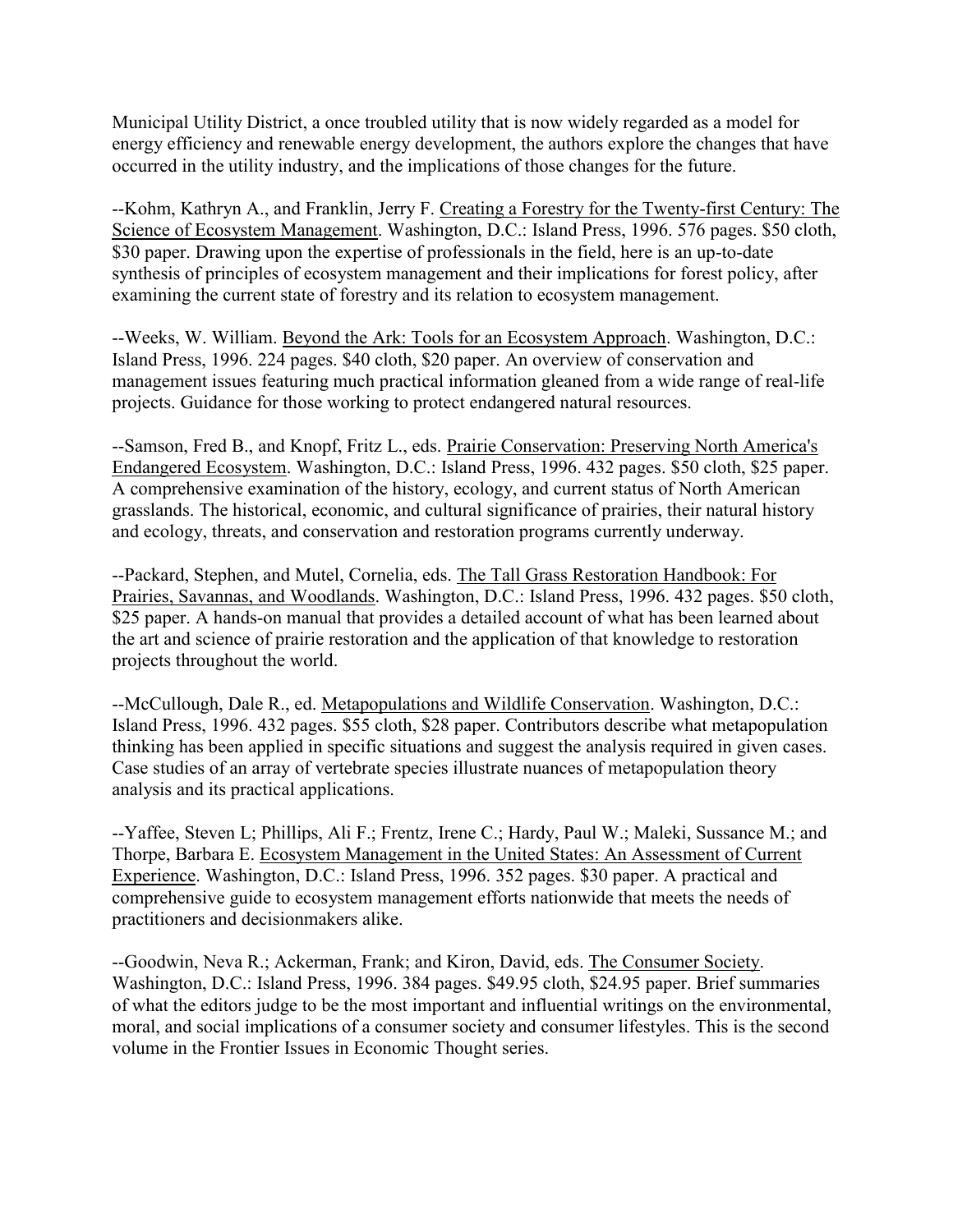--Costanza, Robert; Segura, Olman; and Martinez-Alier, Juan, eds. Getting Down to Earth: Practical Applications of Ecological Economics. Washington, D.C.: Island Press, 1996. 463 pages. \$38 paper. Scientists, managers, and national and international policymakers identify practical strategies for implementing sustainability based on ecological economic principles. Sample articles: Anil Gupta, "Social and Ethical Dimensions of Ecological Economics"; Susan S. Hanna, "Property Rights, People, and the Environment"; Tomasz Zylicz, "Will New Property Rights Regimes in Central and Eastern Europe Serve Nature Conservation Purposes?" Costanza is in environmental studies, University of Maryland. Segura is in economic policy at the National University of Costa Rica. Martinez-Alier is in economics at the Universitat Autonoma in Barcelona, Spain.

--Ackerman, Frank. Why Do We Recycle?: Markets, Values, and Public Policy. Washington, D.C.: Island Press, 1996. 180 pages. \$29.95 cloth, \$16.95 paper. The arguments for and against recycling, focusing on the debate surrounding the use of economic mechanisms to determine the value of recycling. Ackerman presents an alternative view of the theory of market incentives, challenging the notion that setting appropriate prices and allowing unfettered competition will result in the most efficient level of recycling.

--Hanna, Susan S.; Folke, Carl; and Maler, Karl-Goran. Rights to Nature: Cultural, Economic, Political, and Ecological Principles of Institutions for the Environment. Washington, D.C.: Island Press, 1996. 288 pages. \$29.95 paper. A nontechnical, interdisciplinary introduction to the systems of rights, rules, and responsibilities that guide and control human use of the environment. The role of property rights regimes in establishing societies that are equitable, efficient, and sustainable.

--Grifo, Francesca, and Rosenthal, Joshua, eds. Biodiviersity and Human Health. Washington, D.C.: Island Press, 1996. 350 pages. \$50 cloth, \$29.95 paper. An overview of the mechanics, background, and implications of voluntary certification programs. The history of certification, the development of an internationally agreed upon set of forest management principles, and the various certification programs currently underway.

--Thomas, David H. L. "Fisheries Tenure in an African Floodplain Village and the Implications for Management." Human Ecology 24, no.3 (1996): 287.

--Snyder, Katherine A. "Agrarian Change and Land-Use Strategies Among Iraqw Farmers in Northern Tanzania." Human Ecology 24, no.3 (1996): 315.

--Pichon, Francisco J. "Settler Agriculture and the Dynamics of Resource Allocation in Frontier Environments." Human Ecology 24, no.3 (1996): 341.

--Bellon, Mauricio R. "Landholding Fragmentation: Are Folk Soil Taxonomy and Equity Important? A Case Study from Mexico." Human Ecology 24, no.3 (1996): 373.

--Furze, Brian; DeLacy, Terry; and Birckhead, Jim. Culture, Conservation, and Biodiversity: The Social Dimension of Linking Local Level Development and Conservation Through Protected Areas. New York: John Wiley and Sons, 1996. 290 pages. \$69.95 cloth. How social science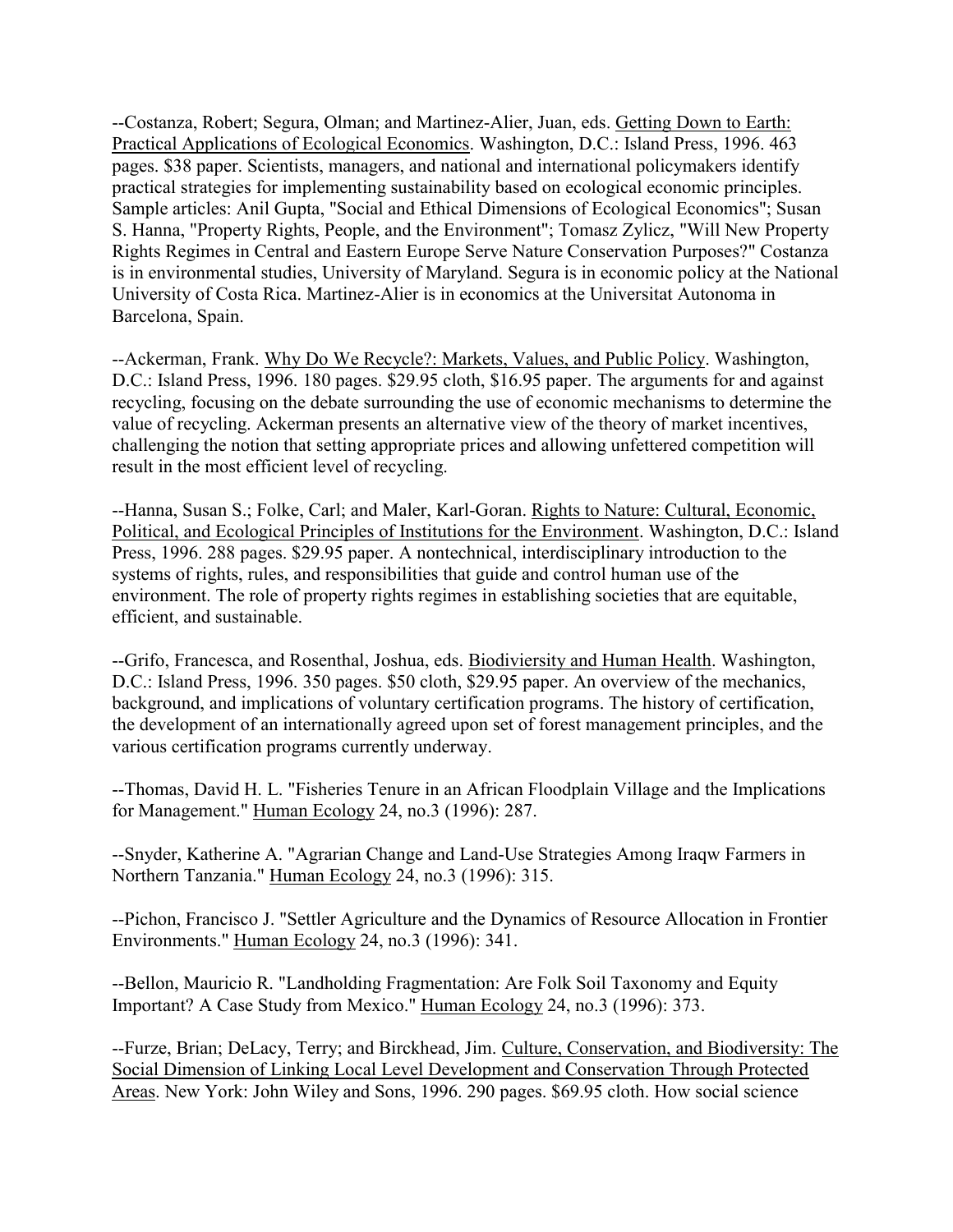understanding provides a framework for linking the complexities of local level development to the global economic, ecological, cultural and political frameworks.

--Meyer, William B. Human Impact on the Earth. New York: Cambridge University Press, 1996. 248 pages. \$69.95 cloth, \$24.95 paper. At a level accessible to the educated lay reader, Meyer describes the changes human activities have produced in the global environment from 300 years ago to the present day. A comprehensive inventory of human impact in its varied forms on the oceans, atmosphere, and climate.

--Houghton, John T.; Filho, L.G. Meiro; Callender, B.A.; Harris, N.; Kattenburg, A.; and Maskell, K. Climate Change 1995--The Science of Climate Change. New York: Cambridge University Press, 1996. 584 pages. \$90 cloth, \$34.95 paper. This is the contribution of Working Group I to the Second Assessment Report of the Intergovernmental Panel on Climate Change. A comprehensive assessment of the detection, observation, and physical causes of climate change.

--Watson, R.T.; Zinyowera, M.C.; and Moss, R.H. Climate Change 1995--Impacts, Adaptations and Mitigation of Climate Change: Scientific-Technical Analyses. New York: Cambridge University Press, 1996. 890 pages. \$95 cloth, \$35.95 paper. In this report from Working Group II of the Intergovernmental Panel on Climate Change, the lead authors and contributors assess just how these changes will impact on earth systems, how the earth will adapt to the increase in greenhouse gases and what mitigation options are available.

--Bruce, J.; Hoesung, Lee; and Haites, E. Climate Change 1995--Economic and Social Dimensions of Climate Change. New York: Cambridge University Press, 1996. 608 pages. \$74.95 cloth, \$29.95 paper. This is the contribution of Working Group III to the Second Assessment Report of the Intergovernmental Panel on Climate Change. This work addresses the costs of climate change, both in terms of society and equity issues, and the economic burden of combating adverse climate change.

--Caldecott, Julian. Designing Conservation Projects. New York: Cambridge University Press, 1996. 300 pages. \$64.95 cloth. Many challenges are involved in protecting biodiversity in tropical terrestrial and coastal ecosystems, and conservation projects teach many practical lessons. Guidelines to help others design projects that are practical and effective, yet more complete and more robust than some of those designed in the recent past.

--Crawford, Ronald L., and Crawford, Don L. Bioemediation: Principles and Applications. New York: Cambridge University Press, 1996. 400 pages. \$90 cloth. The most serious and common environmental contaminants, and the recent application of bioremediation to polluted soil and water.

--Taylor, J. Edward, and Adelman, Irma. Village Economics: The Design, Estimation, and Use of Villagewide Economic Models. New York: Cambridge University Press, 1996. 250 pages. \$49.95 cloth. A new generation of villagewide economic modeling designed to capture relevant interactions when assessing the impacts of policy, market and environmental changes on rural economics in less-developed countries.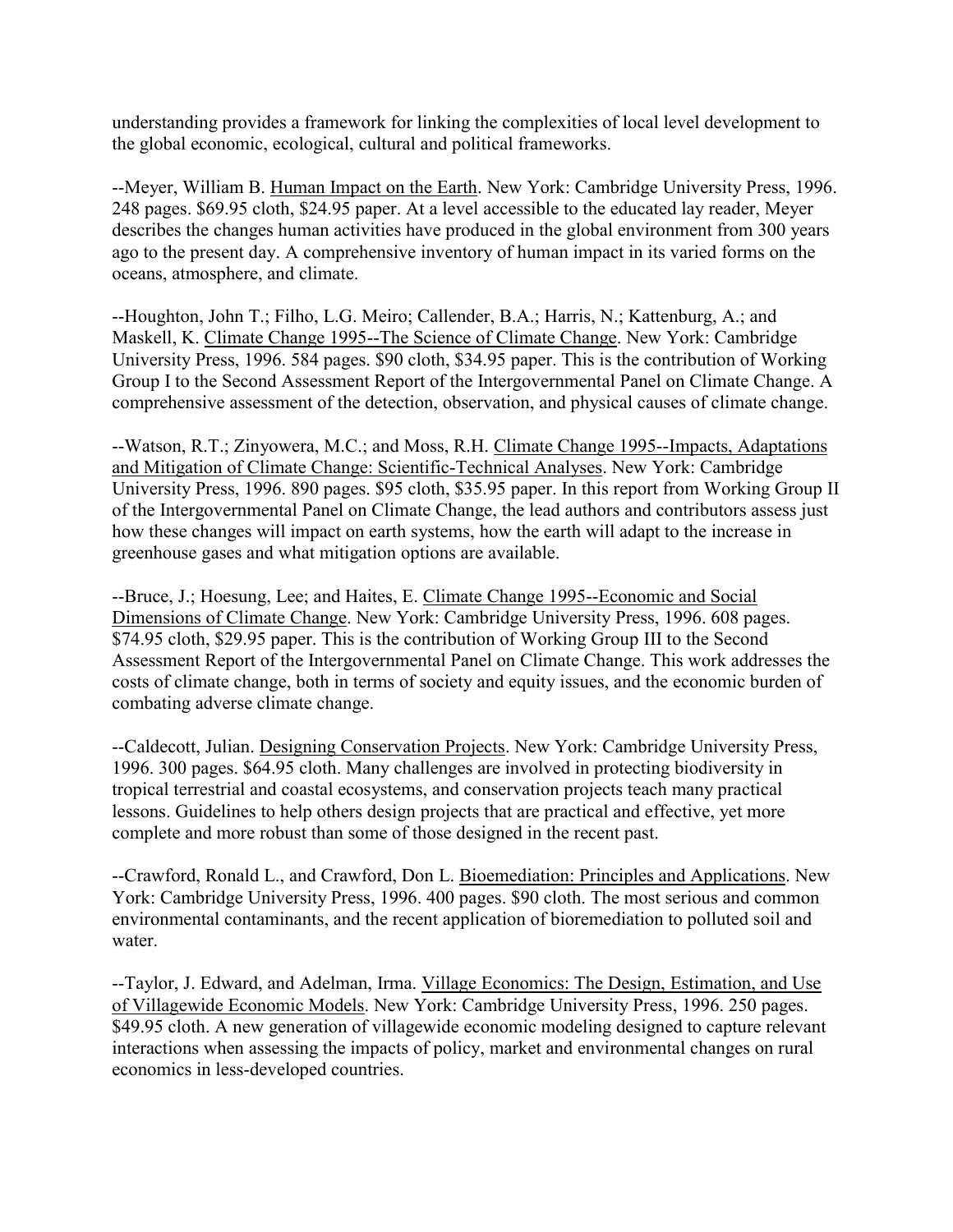--Gould, Kenneth A.; Schnailberg, Allan; amd Weinberg, Adam S. Local Environmental Struggles: Citizen Activism in the Treadmill of Production. New York: Cambridge University Press, 1996. 304 pages. \$59.95 cloth, \$17.95 paper. The authors critique the modern environmental mantra, "think globally, act locally," by analyzing the opportunities and constraints on local environmental action posed by economic and political structures at all levels. Three cases studies: a wetlands protection project, water pollution of the Great Lakes, and consumer waste recycling, demonstrate the challenges facing citizen-worker movements.

--Liss, Peter S., and Duce, Robert A., eds. The Sea Surface and Global Change. New York: Cambridge University Press, 1996. 496 pages. \$74.95 cloth. The first comprehensive review of the surface microlayer in a decade. The authors address the potential global marine impacts at the air-sea interface due to largescale atmospheric ozone depletion and industrial pollution.

--Walker, Brian, and Steffen, Will. Global Change and Terrestrial Ecosystems. New York: Cambridge University Press, 1996. 620 pages. \$120 cloth; \$44.95 paper. The early results of an international scientific research program designed to address what will happen to our ability to produce food and fiber, and what effects there will be on biological diversity under rapid environmental change and how these changes to terrestrial ecosystems will feed back to further environmental change.

--Fairhead, James, and Leach, Melissa. Misreading the African Landscape: Society and Ecology in the Forest-Savanna Mosaic. New York: Cambridge University Press, 1996. 285 pages. \$55 cloth, \$19.95 paper. How the view that West African landscapes are degraded can be wrong. The inhabitants of landscapes may have enriched the land when scientists mistakenly believe that they have degraded it. A new framework of ecological anthropology and a challenge to old assumptions about the African landscape.

--McGrew, William C.; Marchant, Linda F.; and Nishida, Toshisada, eds. Great Ape Societies. New York: Cambridge University Press, 1996. 350 pages. \$64.95 cloth, \$24.95 paper. Comprehensive up-to-date syntheses of work on chimpanzees, baboons, gorillas, and orangutans, drawing on decades of international field work, zoo and laboratory studies.

--Northcott, Michael S. The Environment and Christian Ethics. New York: Cambridge University Press, 1996. 280 pages. \$59.95 cloth, \$21.95 paper. The extent, origins and causes of the environmental crisis. The author claims to provide an important corrective to secular approaches to environmental ethics, including utilitarian individualism, animal rights theories and deep ecology. Northcott is at the University of Edinburgh.

--DeGrazia, David. Taking Animals Seriously. New York: Cambridge University Press, 1996. 380 pages. \$59.95 cloth, \$18.95 paper. Whether equal consideration should be extended to animals' interests. The issues of animal minds and animal well-being examined with a mixture of philosophical analysis and empirical documentation.

--Perrings, Charles; Maler, Karl-Goran; Folke, Carl; Holling, C.S.; and Jansson, Bengt-Owe, eds. Biodiversity Loss: Economic and Ecological Issues. New York: Cambridge University Press, 1996. 348 pages. \$54.95 cloth. The findings of a research program that brought together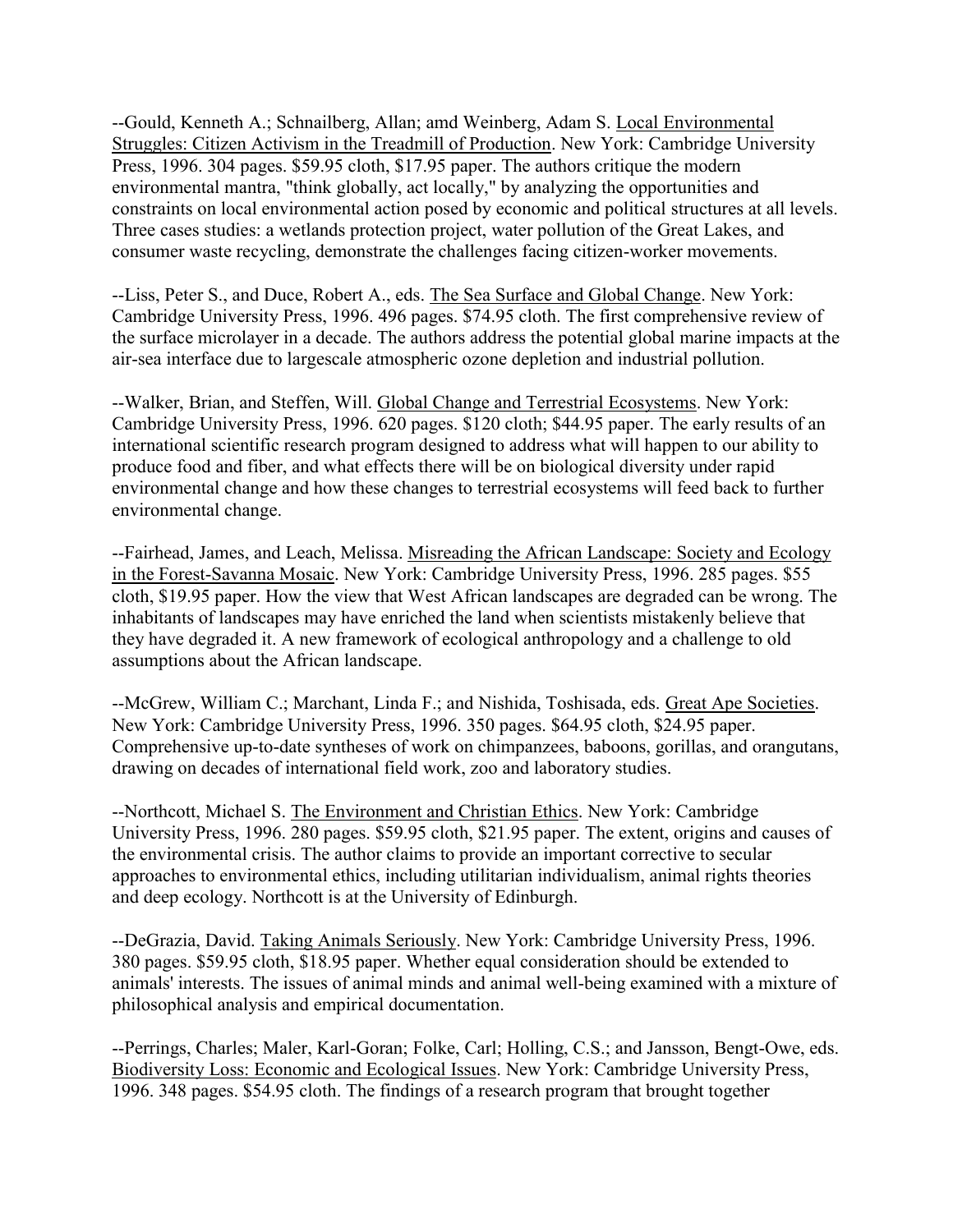economists and ecologists to consider the causes and consequences of biodiversity loss. The main cause is incentives that encourage resource users to ignore the effects of their actions.

--Bliese, John R. E. "Richard M. Weaver, Russell Kirk, and the Environment." Modern Age 38 (1996): 148-58. Conservatives typically ignore environmental concerns, but Russell Kirk and Richard Weaver are prominent traditionalist conservatives who have addressed environmental issues. They reject materialism and argue that what civilization now needs most of all is the practice of self-restraint. They are perfectly willing to have fewer things in return for a healthy environment. They have a fundamental attitude of pious respect for nature as creation. Society is intergenerational and we have an obligation to sustainability. A traditionalist conservative should be horrified at what humans are now doing to the planet. "A traditionalist conservative should be an environmentalist and be foremost among all those who are trying to preserve our temporal home: our earth and all its wonder and all its splendor" (p. 157). Bliese teaches Communication Studies at Texas Tech University.

--Nassauer, Joan Iverson. "Messy Ecosystems, Orderly Frames." Landscape Journal 14, no. 2 (1995): 161-70. Many native ecosystems and wildlife habitats violate cultural norms for the neat appearance of landscapes in that they look "messy" and unkempt. Good landscape architecture can place these messy ecosystems in orderly cultural frames, that give "cues to care," like a neat white fence around a wildlife area. This makes them more culturally acceptable. Nassauer is in landscape architecture at the University of Minnesota.

--Brick, Philip, and Cawley, R. McGreggor, eds. The Land Rights Movement and the Renewal of the American Environmental Movement. Lanham, MD: Rowman & Littlefield, 1996. \$ 62.50., cloth; \$ 24, paper. Land tenure and environmental policy, especially in the Western United States.

--Thayer, Robert L. Grey World, Green Heart: Technology, Nature, and the Sustainable Landscape. New York: Wiley, 1994. Environmental degradation, human ecology, sustainable development.

--Noss, Reed. "Soul of the Wilderness: Biodiversity, Ecological Integrity, and Wilderness." International Journal of Wilderness 2, no. 2 (August 1996): 5-8. Wilderness, and natural areas in general, should be evaluated primarily in terms of their contribution to the broad goals of protecting and restoring native biodiversity and ecological integrity. Noss is the editor of Conservation Biology.

--Elliot, Wayne. "Wilderness in the New South Africa." International Journal of Wilderness 2, no. 2 (August 1996): 9-13. South Africa is redefining itself in the post-apartheid era. Currently eleven wilderness areas are protected by law. The principal challenges lie in developing uniform wilderness management standards, legislating a wilderness act, and enabling local communities such as those that exist in KwaZulu/Natal to manage and receive direct benefit from their adjacent wildlands. Elliot heads conservation in the Department of Nature Conservation, KawZulu/Natal, South Africa, and has been influential in incorporating blacks into wildlife conservation there.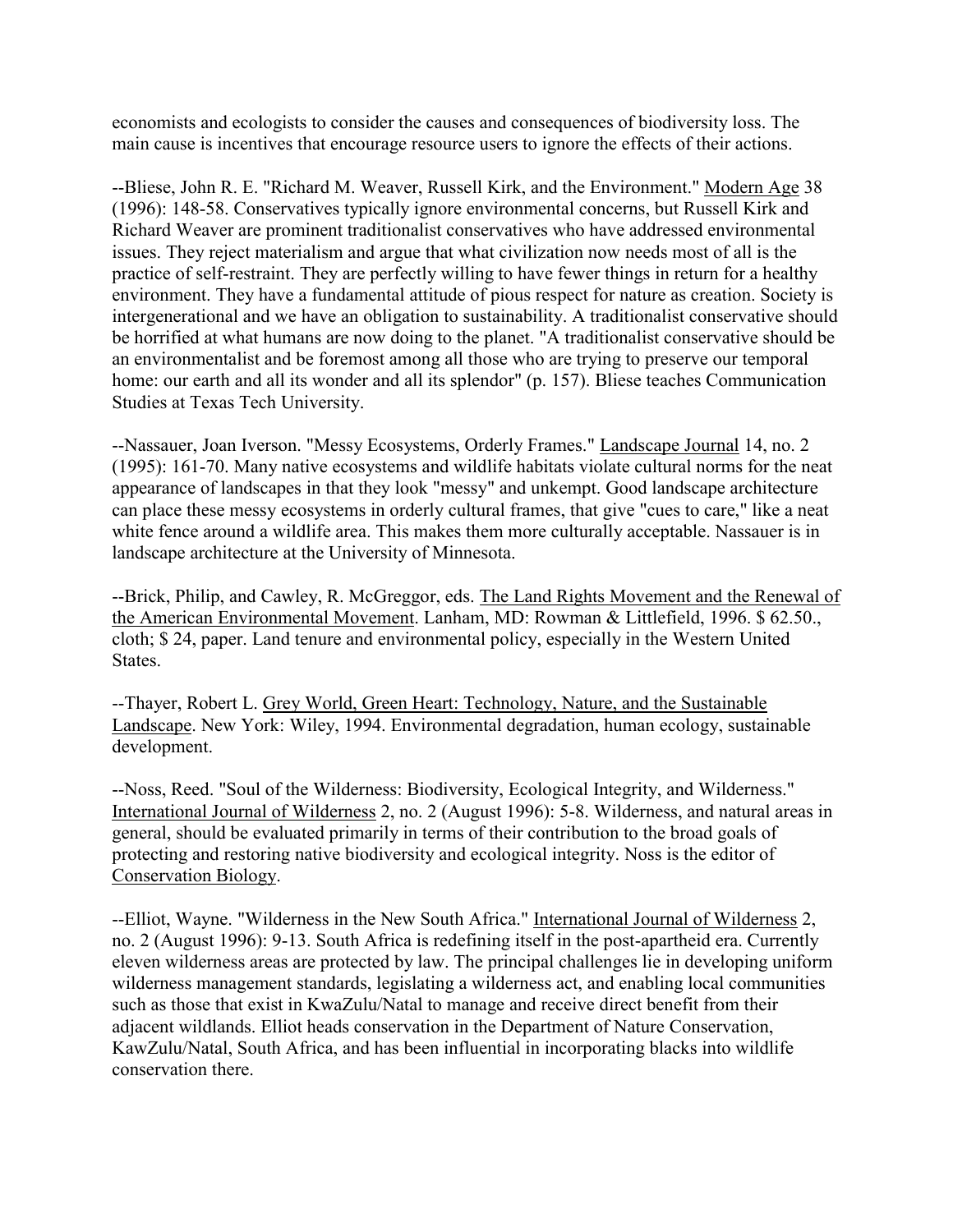--Ramphele, Mamphela. "Wilderness as a Resource for Healing in South Africa." International Journal of Wilderness 2, no. 2 (August 1996): 33-38. Wilderness offers a social leveling space that permits a healing process to occur even in the fractured South African society. Ramphele is an anthropologist and vice chancellor of the University of Cape Town.

--Manning, Robert E., and Valliere, William A. "Environmental Values, Environmental Ethics, and Wilderness Management: An Empirical Study." International Journal of Wilderness 2, no. 2 (August 1996): 27-32. A study of visitors to the Breadloaf Wilderness in Vermont. Both wilderness values and environmental ethics can be isolated and measured and are significantly related to wilderness purity. Manning teaches in natural resources at the University of Vermont, Valliere is a research assistant there.

--Meyer, Stephen M. "The Economic Impact of Environmental Regulation." Journal of Environmental Law and Practice 3, no.2 (1995): 4.

--Waltz, Daniel E. "Liability Under the Oil Pollution Act of 1990: Just How Limited Is It?" Journal of Environmental Law and Practice 3, no.2 (1995): 16. Understanding the subtleties of the OPA can help avert substantial penalties.

--Cicchetti, Charles J., and Sepetys, Kristina M. "Measuring the Effects of Natural Resource Damage and Environmental Stigma on Property Value." Journal of Environmental Law and Practice 3, no.2 (1995): 28. Recent cases point to a growing role for "stigma" in pursuing damages for declining property value.

--Lundmark, Thomas; and McNeece, John B., III. "State and Local Government Participation in Solving Environmental Problems at the U.S.-Mexican Border." Journal of Environmental Law and Practice 3, no.2 (1995): 37. Increasingly intense environmental problems at the U.S.- Mexican border have state and local governments seeking authority to engage in cross-border solutions.

--Ciampitti, Robert A., Jr. "Use of Experts: Proving the New Generation of Environmental Damages." Journal of Environmental Law and Practice 3, no.2 (1995): 48. The hurdle of proving nontangible injuries as a result of toxic exposure through the use of expert testimony.

--Hanson, John N.; and Walke, John D. "Continuing Environmental Violations and the Federal Statute of Limitations." Journal of Environmental Law and Practice 3, no.2 (1995): 58.

--Swanson, Timothy M., ed. The Economics and Ecology of Biodiversity Decline: The Forces of Driving Global Change. New York: Cambridge University Press, 1995. 176 pages. \$39.95 cloth. Economists analyze how economic growth predictably alters the earth, and ecologists consider how the drive for fitness and consequent population growth changes the globe. Both look at the institutional interface between humans and biosphere, and explain global change as the consequence of human noncooperation and conflict.

--Swanson. Timothy M., ed. Intellectual Property Rights and Biodiversity Conservation: An Interdisciplinary Analysis of the Values of Medicinal Plants. New York: Cambridge University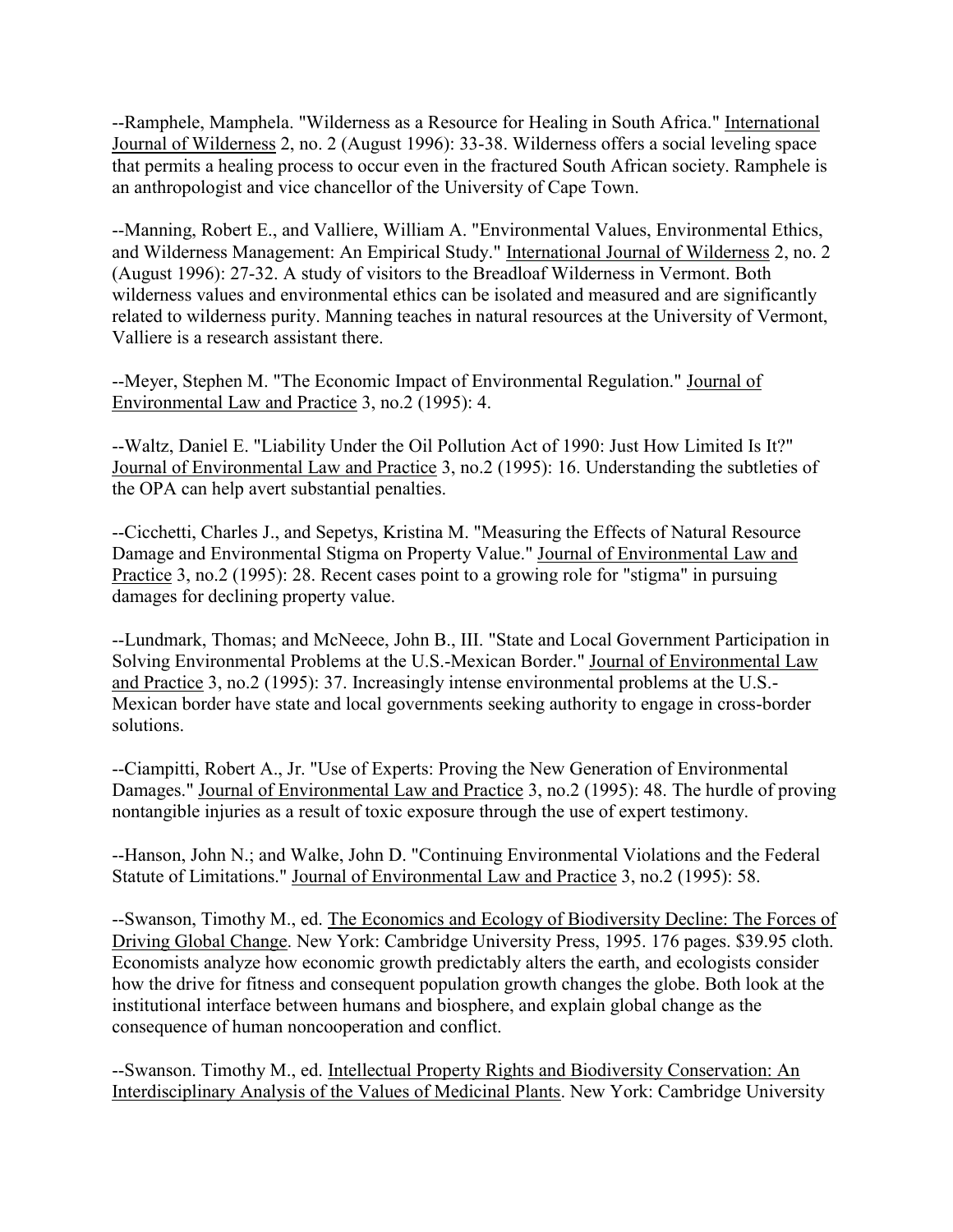Press, 1995. 285 pages. \$59.95 cloth. A detailed analysis of the economic and scientific rationales for biodiversity conservation. The contributions form an interdisciplinary approach encompassing fields of study such as evolutionary biology, chemistry, economics and legal studies. The arguments are presented through the case study of medicinal plant use in the pharmaceutical industry.

--Turner, B. L., II; Clark, William C.; Kates, Robert W.; Richards, John F.; Mathews, Jessica T.;and Meyer, William B. Adams, eds. The Earth as Transformed by Human Action: Global and Regional Changes in the Biosphere Over the Past 300 Years. New York: Cambridge University Press, 1993. 729 pages. \$44.95 cloth. "An highly laudable undertaking by geographers to put it all together. It will be used by all scholars, teachers, and students concerned with the environment and its management--or mismanagement--by humans everywhere on our planet."

--Frankel, Otto; Brown, Anthony H. D.; and Burdon, Jeremy J. The Conservation of Plant Biodiversity. New York: Cambridge University Press, 1995. 113 pp. \$27.95 paper. Conservation biology is faced with several controversial issues, such as the dichotomy between the preservation of individual species versus a broader focus on the environment, the relative importance to give to endangered species, the design and management of reserves and the drive for increasing agricultural productivity through plant improvement versus the drive to maintain traditional peasant varieties in cultivation.

--Sand, Peter H., ed. The Effectiveness of International Environmental Agreements: A Survey of Existing International Instruments. New York: Cambridge University Press 1992. 548 pages. \$150 cloth, \$69.95 paper. Brings together thirteen major research papers commissioned for the United Nations Conference on Environment and Development, Rio de Janeiro, June 1992, providing an authoritative and detailed survey and analysis of the effectiveness of 124 existing international agreements and instruments to protect the environment.

--Ribot, Jesse C.; Magalhaes, Antonio Rocha; and Panagides, Stahis, eds. Climate Variability, Climate Change and Social Vulnerability in the Semi-Arid Tropics. New York: Cambridge University Press, 1996. 270 pages. \$74.95 cloth. Rather than focus on the "impacts" that result from climatic fluctuations, the authors look at the underlying conditions that cause social vulnerability. By using case studies from across the globe, the authors explore past experiences with climate variability, and the likely effects of--and the possible policy responses to--the types of climatic events that global warming might bring.

--Wargo, John. Our Children's Toxic Legacy: How Science and Law Fail to Protect Us From Pesticides. New Haven: Yale University Press, 1996. 400 pages. \$30. Children are more heavily exposed to some pesticides than adults and are especially vulnerable to some adverse effects. Fundamental reforms of science and law are necessary to manage the distribution of risk and contain the health risks faced by children.

--Wheelwright, Jeff. Degrees of Disaster: Prince William Sound--How Nature Reels and Rebounds. New Haven: Yale University Press, 1996. 352 pages. \$16 paper. The ecological effects of the 1989 Exxon Valdez oil spill on Prince William Sound. The complex story of a region where natural disturbance is normal. While the spill had toxic short-term effects, the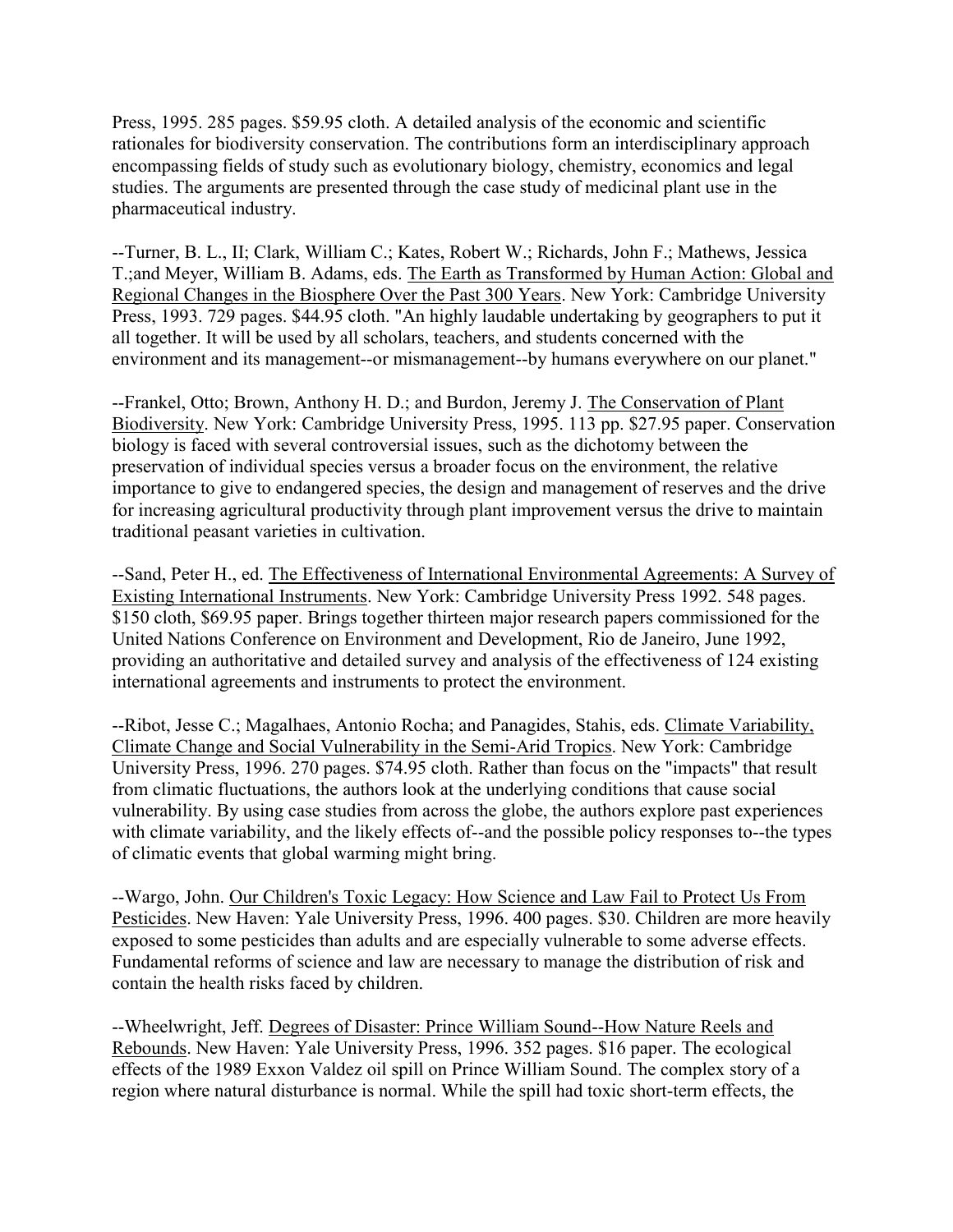author concludes that cleanup efforts probably perpetrated more damage than the oil did. Left alone, the Sound would have repaired itself quickly. Throughout the book the author illuminates the gap between the scientists's measurements of change and the public's understanding of disaster.

# **VIDEOTAPES AND MULTIMEDIA**

**Firing Line** presented a two-part program (half-hour each) entitled "Environment and Property Rights," broadcast on 19 and 26 October 1996. Produced by South Carolina Educational TV, Firing Line is hosted by William F. Buckley, Jr. Panelists included: Pete Dupont, former governor of Delaware; Fred Krup, Executive Director of the Environmental Defense Fund; Malcolm Wallup, former Senator from Wyoming; Carl Pope, Executive Director of the Sierra Club; Wendy Lee Gram, former Chair of the US Commodities Futures Trading commission, former professor at Texas A&M Univrsity, whose husband is Senator Phil Gramm; and Eugene Linden, a contribution editor to Time magazine. The main topic discussed was the takings issue. For information about obtaining a videocassette, contact: Firing Line, 2700 Cypress St., Columbia, SC 29205 USA, 803-799-3449.

# **EMPLOYMENT OPPORTUNITY**

**Colorado State University**, Department of Philosophy, seeks to fill the following position: Associate Professor of Philosophy, tenure-track, appointment with tenure can be considered when warranted by experience and qualifications. Established research program and a reputation as an excellent teacher required. AREAS OF SPECIALIZATION: International Ethics (including some of the following issues: global justice, development ethics, world hunger, human rights, conflict resolution) and one of the following: Contemporary Social and Political Philosophy, Contemporary Moral Theory, or Critical Theory. AREAS OF COMPETENCE: Some other area in Applied Ethics; Agricultural Ethics, Environmental Ethics or Medical Ethics preferred. Undergraduate, including introductory level, and graduate teaching and advising required. Successful candidate will be expected to help develop an interdisciplinary Public Policy Program. Teaching load: 5 courses per year with course reductions possible. Committee work required. Summer teaching available. Salary is competitive. Diversity candidates are strongly encouraged to apply. Complete dossier, including a comprehensive résumé, a statement of interest, and three current letters of recommendation, must be sent by November 18, 1996 to Michael Losonsky, Chair, Department of Philosophy, Colorado State University, Ft. Collins, CO 80523. Telephone: 970 491 6734. Email: losonsky@lamar.colostate.edu. The search may be extended if a suitable candidate is not identified. Colorado State University is an equal opportunity/affirmative action employer.

# **EVENTS**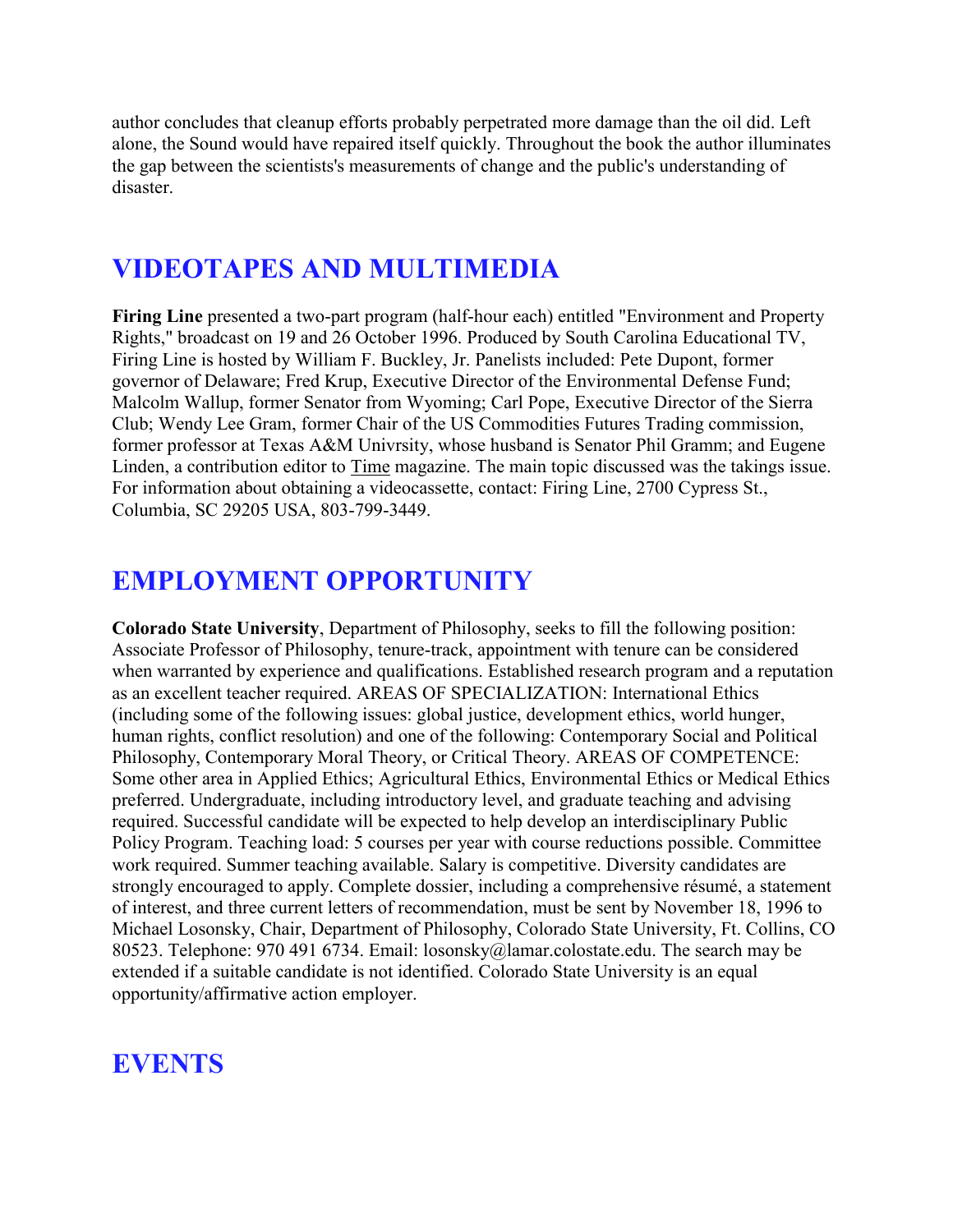#### 1996

--Oct. 30-Nov. 1, 1996. Puebla, Mexico. Technology, Economic Development, and Sustainability. Ninth international conference of the Society for Philosophy and Technology. An analysis of the proposals, parochial definitions, and problems related to "sustainable development," both theoretical and practical. Spanish, English, and simultaneous translation. Speakers include: Stanley Carpenter, Fernando Cesarman, Paul Durbin, Carl Mitcham, Manuel Molina, Emilio Munoz, Rocco Petrella, and Jose Sanmartin. A selection of the papers and presentations will be published in a special number of Ludus Vitalis, the Mexican journal devoted to the philosophy of the life sciences. Sessions on environmental ethics, women and development, biomedical technologies and the environment. Conference e-mail: filtec@xanum.uam.mx. Contacts: Jose Sanmartin: fax: (Spain) 34-6-386-4437; e-mail: sanmarti@vm.ci.uv.es; Raul Gutierrez Lombardo: fax: (Mexico) 52-5-661-1787; Paul Durbin, Department of Philosophy, University of Delaware, fax: 302-831-6321, e-mail: 18512@strauss.udel.edu.

--November 15, 1996. "Ecologies: Rethinking Nature/Culture--Interdisciplinary Conference for Graduate Scholarship" at Rutgers University. Contact: Vanessa A. Ignacio, CCACC/ICGS, 8 Bishop Place, New Brunswick, NJ 08903; PH 908-932-8426; Email: Mariposa@rci.rutgers.edu.

--Nov. 22-24, 1996. The International Association of Bioethics, Parc 55 Hotel in San Francisco. Session on Health and Environment.

--Nov. 23-26, 1996. American Academy of Religion, Annual Meeting, New Orleans, LA.

--Dec. 27-30, 1996. American Philosophical Association: Eastern Division, Atlanta, GA.

### 1997

--Feb. 13-18,1997. AAAS, Seattle, WA. ISEE session entitled "Ecological Integrity and Societal Well-Being." Speakers: James Karr, Laura Westra, Reed Noss, William Reese, Orie Loucks, Caroline Madden.

--Feb. 25-Mar. 1, 1997. International Symposium on Human Dimensions of Natural Resource Management in the Americas, Belize City, Belize. Held in Central America, this conference is hosted by the Colorado State University Human Dimensions in Natural Resources Unit of the College of Natural Resources, and also by the Ministry of Natural Resources and the University College of Belize. This conference is at the peak of the tourist season and you will have to plan early to attend. Contact: Jennifer Pate, Symposium Coordinator, Human Dimensions in Natural Resources Unit, College of Natural Resources, Colorado State University, Fort Collins, CO 80523; PH 970-491-7729; Fax 970-491-2255.

--March 6-7, 1997. Risk Assessment and Policy Association, Washington, DC.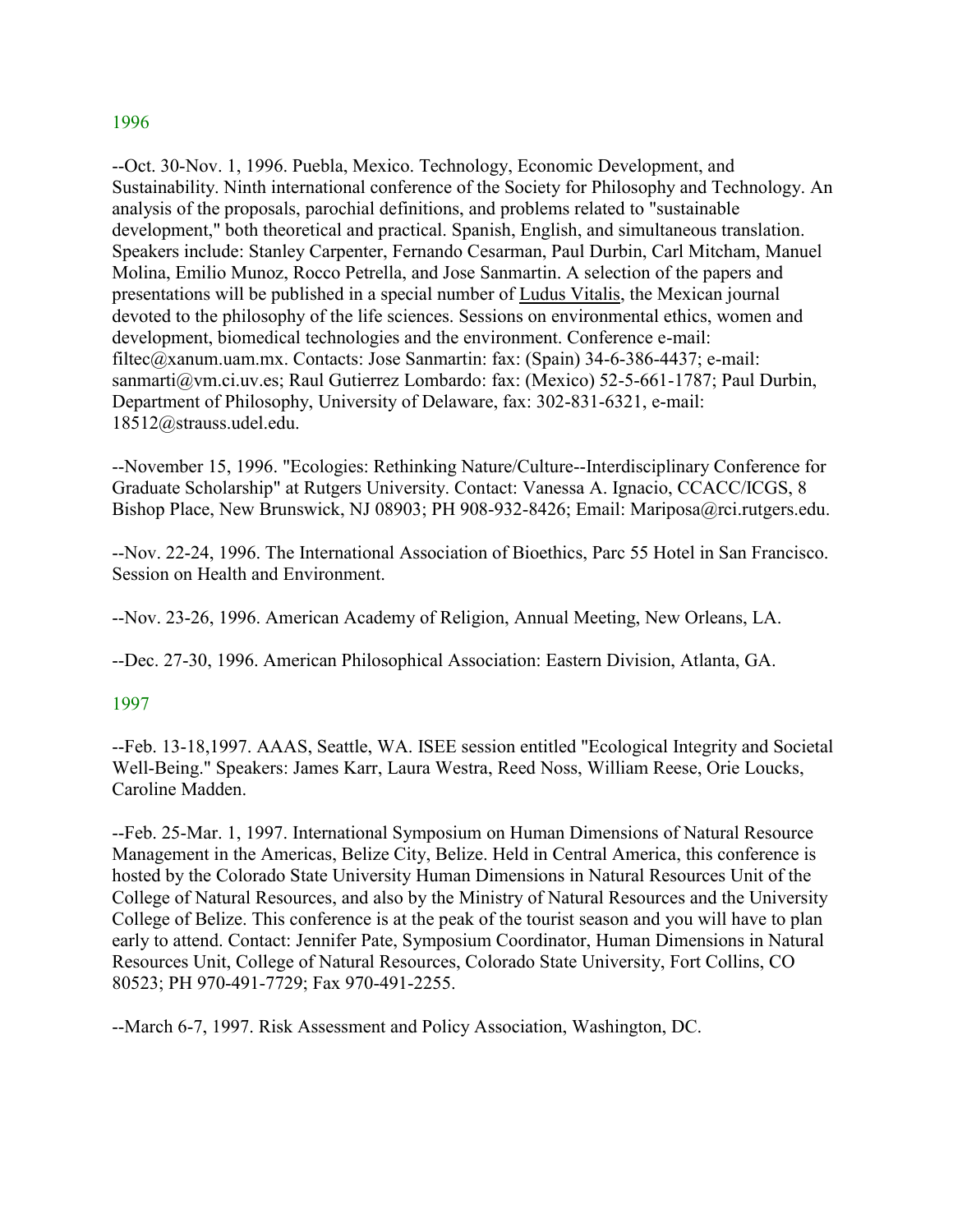--March 13-17, 1997. Rio + 5 Assembly, in Rio de Janeiro. An assembly monitoring the implementation of the sustainable development and environmental conservation efforts launched at the UNCED Earth Summit.

--April 23-27, 1997. American Philosophical Association: Central Division, Pittsburgh, PA.

--June 6-9, 1997. Society for Conservation Biology Annual Meeting, University of Victoria, Victoria, BC, CANADA.

--June 24-28, 1997. "Global Ecological Integrity: The Relation Between the Wild, Health, Sustainability, and Ethics," Firenze and Cortona, ITALY.

--July 17-19, 1997. Second Biennial Conference of the Association for the Study of Literature and Environment (ASLE), The University of Montana, Missoula, Montana. "The Last Best Place." Featured writers and scholars: David Abram, Rick Bass, Shoko Itoh, Thomas J. Lyon, Joseph Meeker, David Robertson, Pattiann Rogers, Louise Westling, and Gary Snyder. Paper proposals, by January 15, 1997, to: John Tallmadge, President-Elect, ASLE, 6538, Teakwood Court, Cincinnati OH 45224. Phone: 513-681-0944; Email: jtall@interramp.com General information about the conference from ASLE Conference, Conferences and Institutes, Center for Continuing Education, Missoula MT 59812-1900. Phone: 406-243-4600; Email: cni@selway.umt.edu Conference Director: Hank Harrington. Further information about the conference is available on the ASLE World Wide Web Site: http://faraday.clas.virginia.edu/~djp2n/asle.html.

--Oct. 2-4, 1997. Environmental Justice: Global Ethics for the XXI Century. An international academic conference at the University of Melbourne. Papers invited. Contact Nicholas Low, Faculty of Architecture, Building and Planning, The University of Melbourne, Parkville 3052, Victoria, Australia. Phone: (3) 9344 6429. Fax (3) 9344 7458. E-mail: nick low@muwayf.unimelb.edu.au.

## **INTERNET ACCESS TO BACK ISSUES OF THE ISEE Newsletter**

Back issues of the ISEE Newsletter are available, 24 hours a day, from anywhere in the world via Gopher and World Wide Webb. The addresses are:

gopher.morehead-st.edu

http://www.cep.unt.edu/ISEE.html

Instructions for access via gopher:

At your local prompt, type and enter: gopher.morehead-st.edu

(Note: If your local computer system does not have Gopher access, you'll need to hunt around on Internet to find another server that provides free access to Gopher. Alternatively, your local system may be able to access the files via the WWW address.) Via Gopher, you will get the local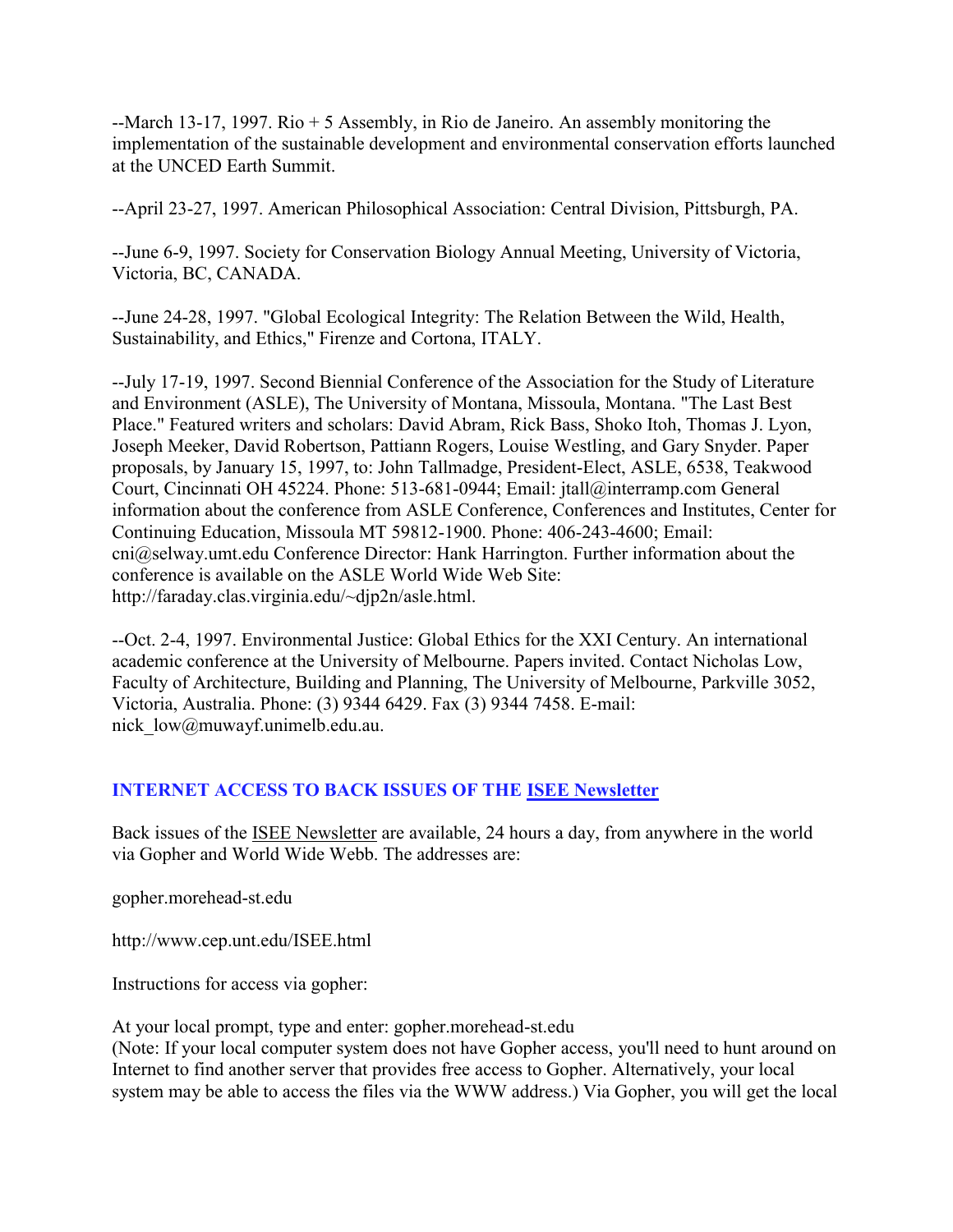menu (list of computer files) for Morehead State University (MSU). The basic plan now is to use the "Search," command to find the ISEE Newsletter files. Select:

Search MSU Gopher Server

You will get a window screen asking for "words to search for." Type and enter something resembling the following:

International Society for Environmental Ethics

Follow the prompts (they should be obvious) until you get the following screen:

- 1. About the ISEE Newsletter
- 2. 1990 Issues/
- 3. 1991 Issues/
- 4. 1992 Issues/
- 5. 1993 Issues/
- 6. 1994 Issues/

[etc.]

Select the number of the issues that you want and enter. The issues of the Newsletter will appear on the screen. You may then either read on your screen, or, better, at any point after the file has been retrieved, E-mail it to yourself (again, follow the prompts on the screen, entering your Email address). To quit, you will need to enter "q" for Quit. When you take q to Quit, you will be given a menu opportunity to mail the entire file (these particular issues of the Newsletter) to your E-mail address. The mailing only takes seconds. From your local electronic mailbox, you can then download the Newsletter file to your computer's internal memory or to a disk. Likely you'll get the file as a text-only (ASCII) file, which can then be retrieved into WordPerfect, Microsoft Word, or whatever word processing program you use.

#### **Master Bibliography**

The Master Bibliography in Environmental Ethics, compiled by Holmes Rolston, III, including 1995 update, will be ready in late February. This will cumulate the existing bibliography with all of the 1995 entries in the ISEE Newsletters. It is available in either WordPerfect 5.1 (DOS format) or in Macintosh format (also WordPerfect). If you don't use WordPerfect, you can easily translate the files into your local word processing program. The bibliography is in two halves, A-L and M-Z. The bibliography can be searched for key words. Copies of these disks are available from any of the ISEE contact persons throughout the world (see their names and addresses below) and at selected other locations. Disks are also available from the compiler of the bibliography: Holmes Rolston, III, Department of Philosophy, Colorado State University, Fort Collins, CO 80523, USA. PH 970-491-6315 (office); FAX 970-491-4900; E-mail rolston@lamar.colostate.edu. Send \$5 to Rolston, stating whether you want the WordPerfect or the Macintosh disks.

Access via World Wide Web: The Master Bibliography can be accessed from the ISEE World Wide Web Site at:

http://www.cep.unt.edu/ISEE.html

There is a search engine to search out entries by name and keyword, and these results can be Emailed to your local computer.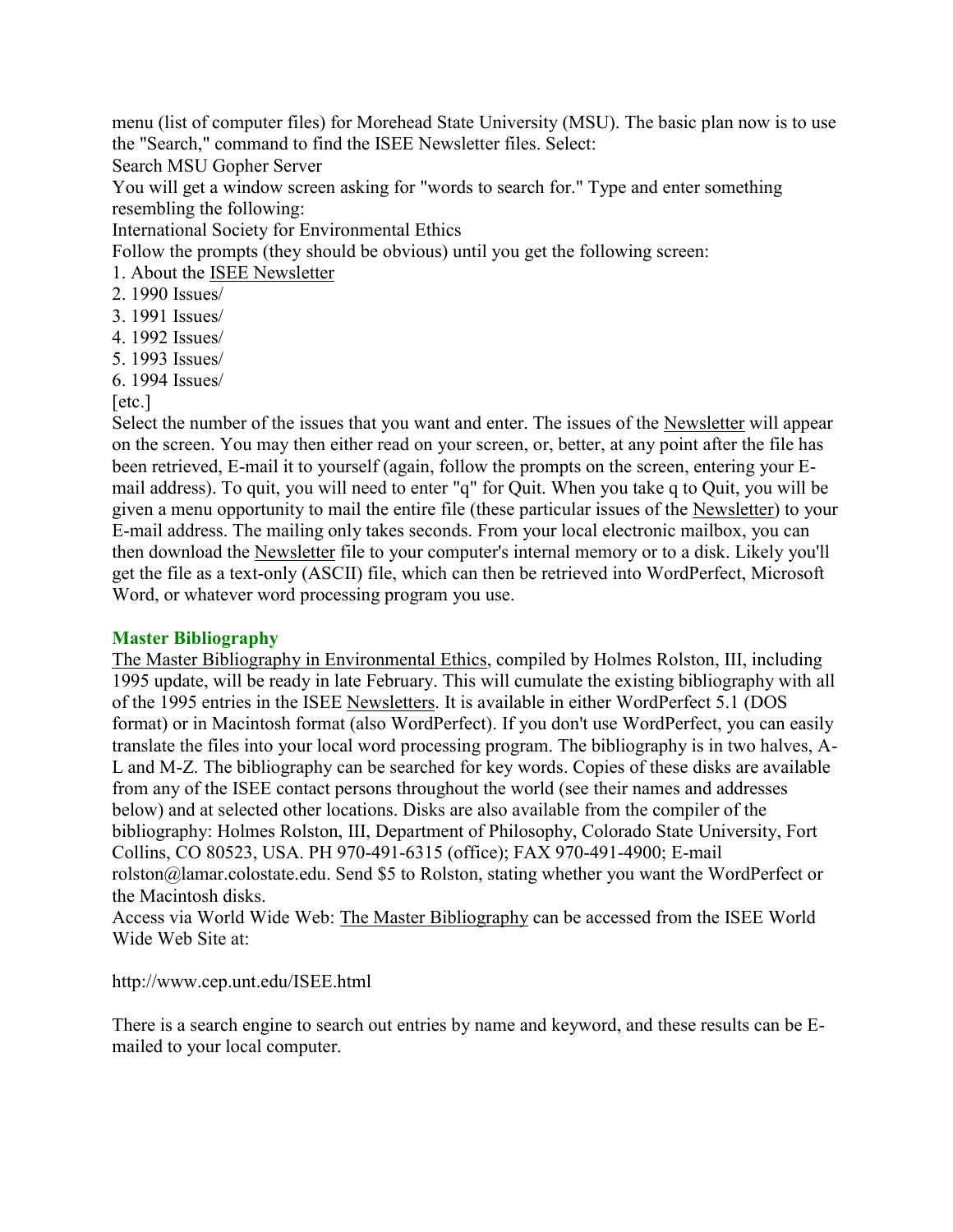### **ISEE BUSINESS AND ANNOUNCEMENTS**

### **Current Officers of ISEE**

**President:** Professor Mark Sagoff, Institute for Philosophy and Public Policy, University of Maryland, College Park, MD 20742-5141 USA, Email: msagoff@puafmail.umd.edu; term to expire end of academic year 1996-97.

Vice-President and President-elect: Professor J. Baird Callicott, Dept. of Philosophy, University of North Texas, Denton, TX 76203 USA, Email: callicot@terrill.unt.edu; term to expire end of academic year 1996-97, when he becomes President.

Secretary: Professor Laura Westra, Dept. of Philosophy, University of Windsor, Windsor, Ontario N9B 3P4 CANADA; Email: westra@uwindsor.ca;term to expire end of academic year 1997-98.

Treasurer: Professor Ernest Partridge, Dept. of Philosophy and Religion, Northland College, Ashland, WI, 54806, USA; Email: gadfly@igc.apc.org; term to expire end of academic year 1998-99.

**Election of Vice-President and President Elect** The Nominating Committee (Victoria Davion, Chair) has received several nominees and is preparing the ballot. The election will held by mail.

### REPORT ON "ISEE NEWSLETTER SURVEY"

Prepared by Jack Weir, Editor

Of the aprroximately 700 Newsletters distributed to members, only 42 surveys were returned (this total included all those received after the deadline). The summary below follows the items in the survey. The survey was in the Spring 1996 issue (Vol. 7, no. 1). In what follows, responses are tabulated below the items.

1. Would you pay higher dues in order to keep the same quality and length? YES NO 29 8 [No response: 5]

How much? \$5 \$10 \$15 \$ 20

18 10 1

2. If the Newsletter must be shortened, what should be left out (or abbreviated)? Rate the following items based on the numerical scale indicated.

Scale:

 $0 = \text{Of}$  no value to me; leave it out.

 $2 =$  Of little use to me, but I like knowing it's there if I were to need it.

 $5 =$  I'd like it kept, but you can selectively shorten it.

 $8$  = Please don't change this item very much!

10 = Absolutely essential to me; I'll not renew my membership if you leave it out.

[Note: This section is difficult to tabulate in a brief summary. What I've done is listed the number of individuals who rated each item "10."]

Items:

8 General Announcements

3 Issues

5 Reports on Various Regions of the World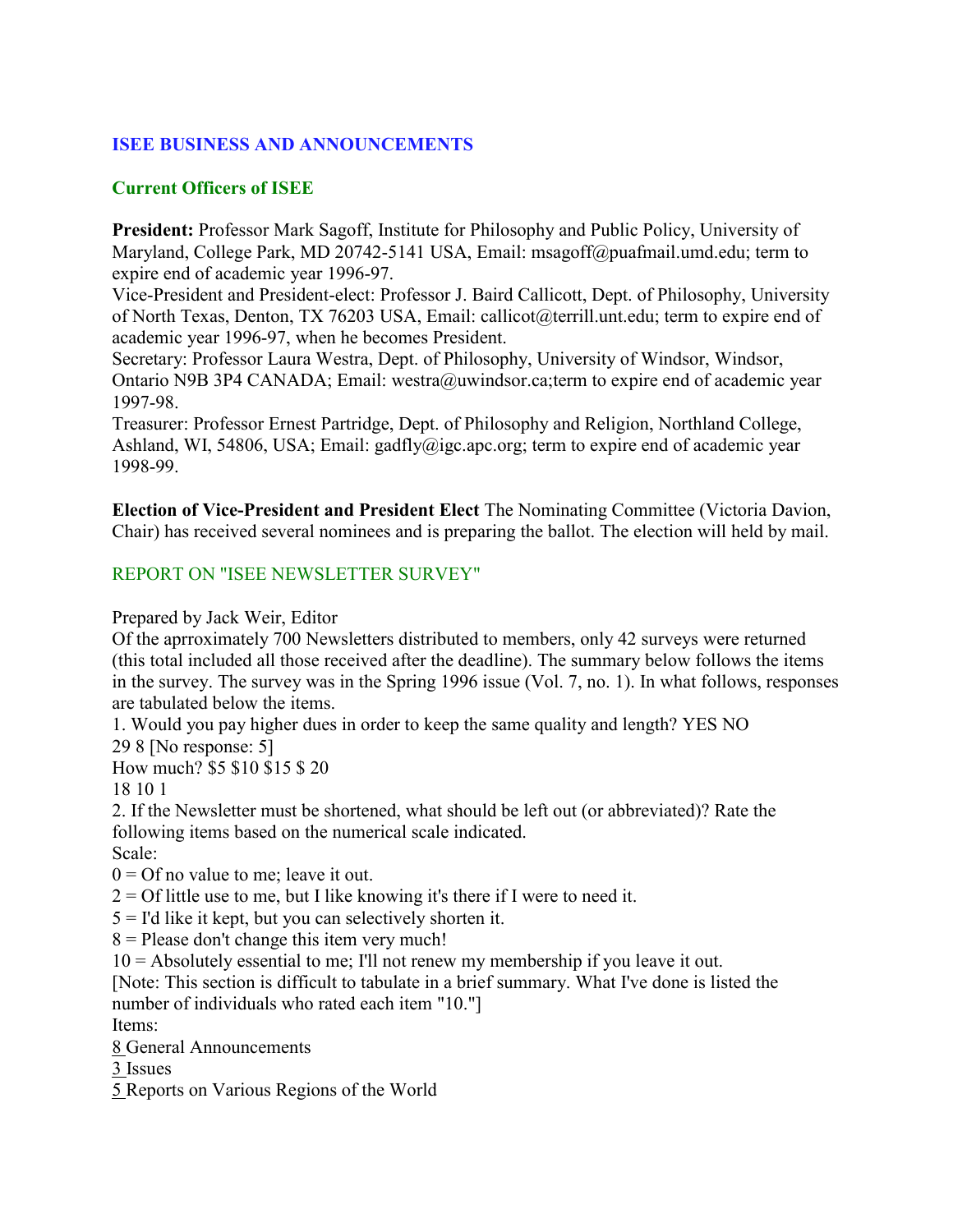14 Calls for Papers (Conferences, Books, Journals, etc.)

14 Pre-Conference Announcements

0 Post-Conference Reports

13 Bibliography and Annotations: Recent Articles

14 Bibliography and Annotations: Recent Books

4 Videos and Multimedia

2 Internet and Electronic/Computer Media

0 Graduate Programs, Theses, New PhDs

1 Employment Opportunities

[Comment: My general impression is that these numbers reflect the relative weightings. Three individuals assigned all items a scaled score of 8; one individual assigned all items a scaled score of 9.]

3. If necessary in order to keep costs down, would you like the Bibliography items to be published separately from the Newsletter? YES NO

17 18

4. If the Bibliography were made a separate publication, would you be willing to pay extra to get a hard copy of the Bibliography? YES NO

23 10

How much? \$5 \$ 10 \$15

9 12 1

5. Do you have access to electronic media/computer/Internet services? YES NO

34 6

6. Regarding the items listed in #2 above, would you be willing for any of them to accessible only via electronic media/computer/Internet (no published paper copy)?

YES NO

18 20

7. Please circle the items in #2 above for which access only via computer/Internet would be acceptable to you.

The total number of times each items was circled is indicated:

2 General Announcements

4 Issues

5 Reports on Various Regions of the World

1 Calls for Papers (Conferences, Books, Journals, etc.)

1 Pre-Conference Announcements

5 Post-Conference Reports

9 Bibliography and Annotations: Recent Articles

9 Bibliography and Annotations: Recent Books

9 Videos and Multimedia

10 Internet and Electronic/Computer Media

11 Graduate Programs, Theses, New PhDs

9 Employment Opportunities

### WRITTEN COMMENTS:

Many written comments were received. Some expressed concern that they had not been notified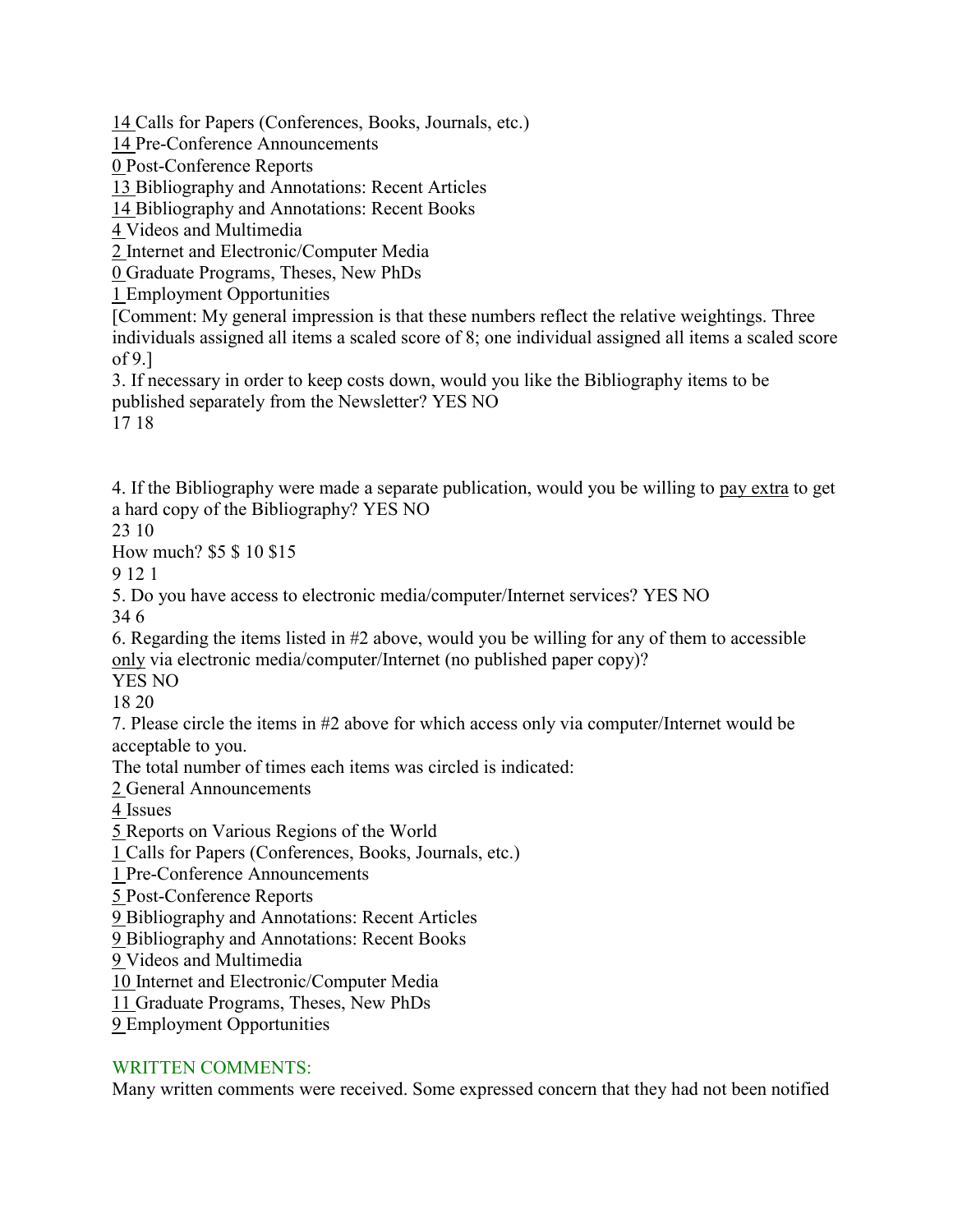when their dues were arrears, and others said they had paid dues more than once for the same year. Many expressed dissatisfaction with "freeloaders."

### **ISEE Newsletter PUBLICATION AND SUBSCRIPTION INFORMATION**

#### **TO SUBMIT ITEMS FOR PUBLICATION:**

Prof. Jack Weir is Editor and Prof. Holmes Rolston, III, Co-editor of the ISEE Newsletter. Items should preferentially be sent to Prof. Weir. Please do not send items to both Weir and Rolston since this often results in duplicated efforts and wasted time. Please send information for the Newsletter electronically, either on a disk (3 1/2 inch) or via Email (preferred), since this saves re-typing and avoids errors:

j.weir@morehead-st.edu

To send items via parcel post, the address is: Jack Weir, Philosophy Faculty, UPO 662, 103 Combs Bldg., Morehead State University, Morehead, Kentucky 40351-1689 USA. PH 606-784- 0046 (Home Office, Voice Mail); 606-783-2785 (Campus Office, Voice Mail); 606-783-2185 (Secretary, Dept. of English, Foreign Languages and Philosophy); FAX 606-783-2678 (include Weir's name on the FAX). Scholarly articles are not published. Brief reports of research and publications will be considered for publication. Brief accounts of "Issues" of philosophical importance will be considered. Due to the large number of submissions, receipt of items cannot be acknowledged and publication cannot be guaranteed. Submissions will be edited.

#### SOCIETY DUES, SUBSCRIPTIONS, AND ADDRESS CHANGES:

U.S.: Send dues, subscriptions, and address changes to: Professor Ernest Partridge, ISEE Treasurer, Dept. of Philosophy and Religion, Northland College, Ashland, WI, 54806, USA; Email: gadfly@igc.apc.org.

Canada: Send dues, subscriptions, and address changes to: Professor Laura Westra, Dept. of Philosophy, University of Windsor, Windsor, Ontario N9B 3P4 CANADA; Email: westra@uwindsor.ca.

Outside the U.S. and Canada: Send dues, subscriptions, and address changes to the regional contact person named below. (The Newsletter is duplicated and mailed by the regional contact person. Dues, subscriptions, and addresses changes should be sent to these regional contact persons.)

If you are uncertain where to send dues, subscriptions, or address changes, send them to Prof. Partridge (address above and below).

### **CONTACT PERSONS AND CORRESPONDENTS:**

#### United States of America

Ned Hettinger, Philosophy Dept., College of Charleston, Charleston, SC 29424 USA. PH 803- 953-5786 office, 803-883-9201-home. FAX 803-953-6388. Email: HettingerN@CofC.edu. Peter List, Philosophy Dept., Oregon State University, Corvallis, OR 97332 USA. Email: listp@cla.orst.edu.

Ernest Partridge, ISEE Treasurer, Dept. of Philosophy and Religion, Northland College,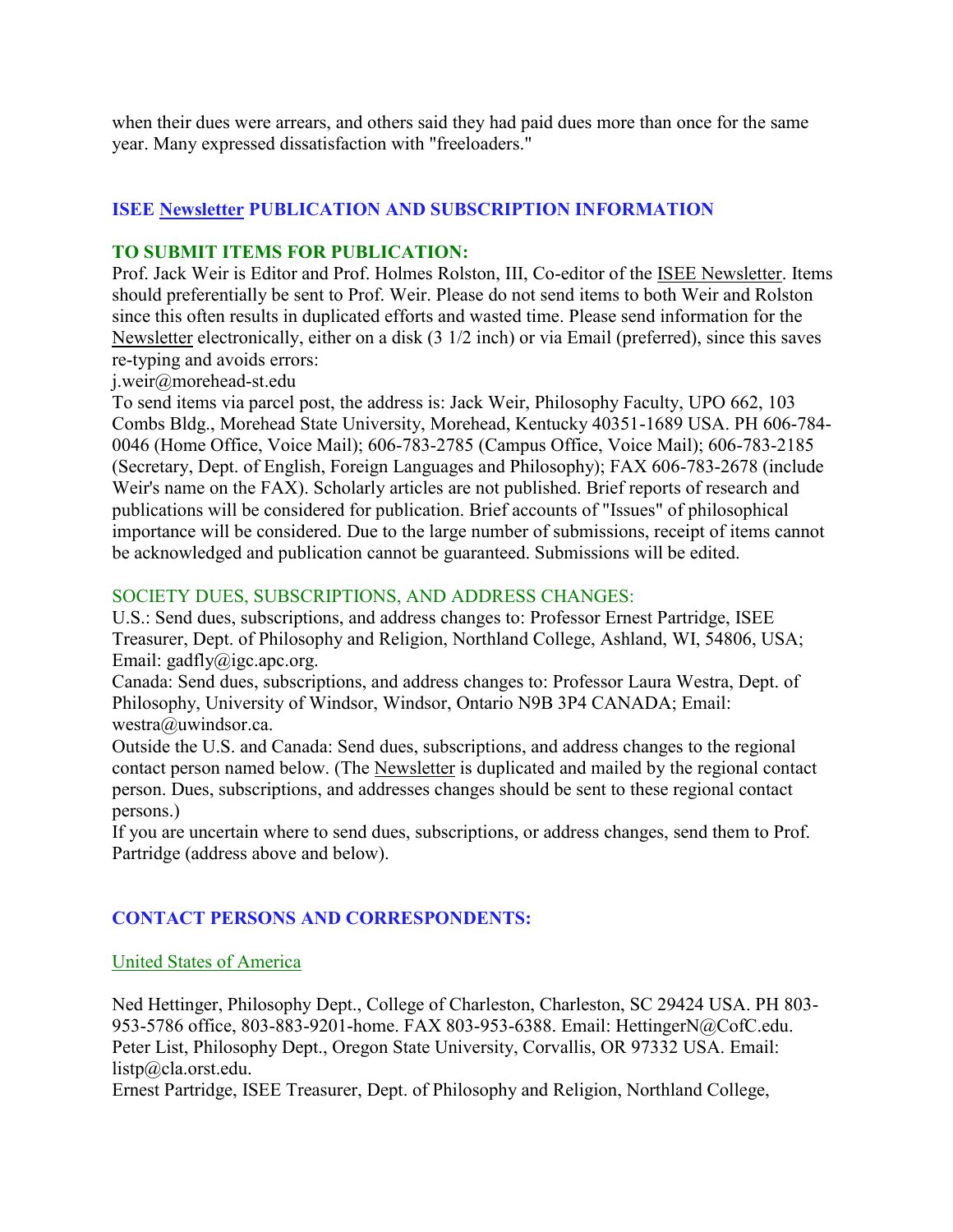Ashland, WI, 54806, USA; PH 715-682-1355 (Office), 715-373-5735 (Home); Fax 715-372- 5736; Email: gadfly@igc.apc.org. Holmes Rolston, III, Dept. of Philosophy, Colorado State University, Fort Collins, CO 80523; Email: rolston@lamar.rolostate.edu; PH 970-491-6315 (Office); FAX 970-491-4900. Jack Weir, Philosophy Faculty, Morehead State University, UPO 662, Morehead, KY 40351 USA; Email: j.weir@morehead-st.edu; PH 606-784-0046 (Home Office); FAX 606-783-2678.

#### Canada

Laura Westra, Dept. of Philosophy, University of Windsor, Windsor, Ontario N9B 3P4 CANADA; Email: westra@uwindsor.ca; FAX 519-973-7050.

#### Australia and New Zealand

The contact person is Robert Elliot. Send membership forms and dues of \$15.00 Australian (\$10.00 for students) to: Prof. Robert Elliot, Dean of Arts; Sunshine Coast University College; Locked Bag 4; Maroochydore South, Qld 4558, AUSTRALIA; PH: 61 (country code) 74 30 1234; Fax: 61 74 30 1111; Email elliot@mail.scuc.edu.au.

#### Western Europe (Including U.K. and the Mediterranean)

The contact person is Wouter Achterberg. Send the equivalent of \$15 U.S. to Prof. Achterberg. Address: Faculty of Philosophy, University of Amsterdam, Nieuwe Doelenstraat 15, 1012 CP Amsterdam, Netherlands. He reports that it is difficult to cash checks in this amount without losing a substantial part of the value of the check and encourages sending bank notes and cash directly to him, as it is reasonably safe. Contact him if in doubt regarding what currencies he can accept. FAX: 31 (country code) 20 (city code) 5254503. Phone: 31-20-5254530.

#### Eastern Europe (Including the Former Soviet Union)

The contact person is Prof. Jan Wawrzyniak. He is on the faculty in the Department of Philosophy at Adam Mickiewicz University of Poznan, Poland. Because of the fluid economic situation in Eastern Europe, members and others should contact him regarding the amount of dues and the method of payment. He also requests that persons in Eastern Europe send him information relevant to a regional newsletter attachment to this newsletter. University address and phone: Institut Filozofii, Adam Mickiewicz University, 60-569 Poznan, Szamarzewskiego 91c, POLAND; PH 48 (country code) 61 (city code) 476461, ext. 280 (8 am to 3 pm). FAX 48- 61-477079 (8 am-3 pm), 48-61-471555 (24 hours). Home address and phone: 60-592 Poznan, Szafirowa 7, POLAND, PH 48-61-417275 (24 hours). Checks sent to his home have more security. Email: filozof@plpuam11.amu.edu.pl.

### Africa

The contact person is Prof. Johan P. Hattingh, Department of Philosophy, University of Stellenbosch, 7600 Stellenbosch, South Africa. Contact him with regard to membership and dues, again the approximate equivalent of \$15 U.S., but with appropriate adjustment for currency